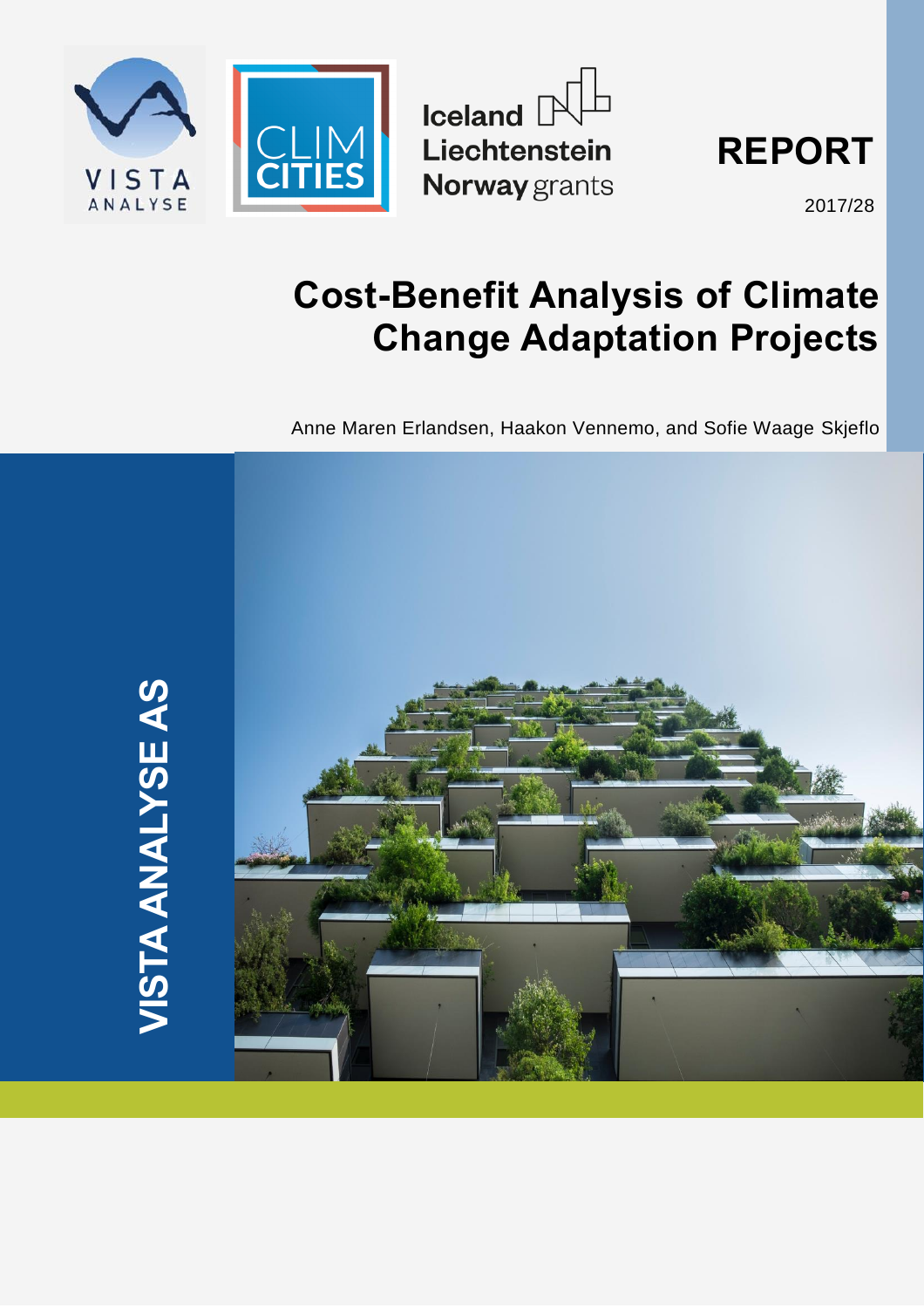### **Document details**

| Vista Analyse AS    | Report number 2017/28                                            |
|---------------------|------------------------------------------------------------------|
| Report title        | Cost-Benefit Analysis of Climate Change Adaptation<br>Projects   |
| <b>ISBN</b>         | 978-82-8126-343-7                                                |
| Authors             | Anne Maren Erlandsen, Haakon Vennemo, and<br>Sofie Waage Skjeflo |
| Date for completion | 17.10.2017                                                       |
| Project leader      | Haakon Vennemo                                                   |
| Commissioned by     | EEA grants (Iceland, Liechtenstein, and Norway<br>grants)        |
| Availability        | <b>Public</b>                                                    |
| Published           | www.vista-analyse.no                                             |
| Keywords            | Cost-Benefit Analysis, climate change adaptation,<br>rain garden |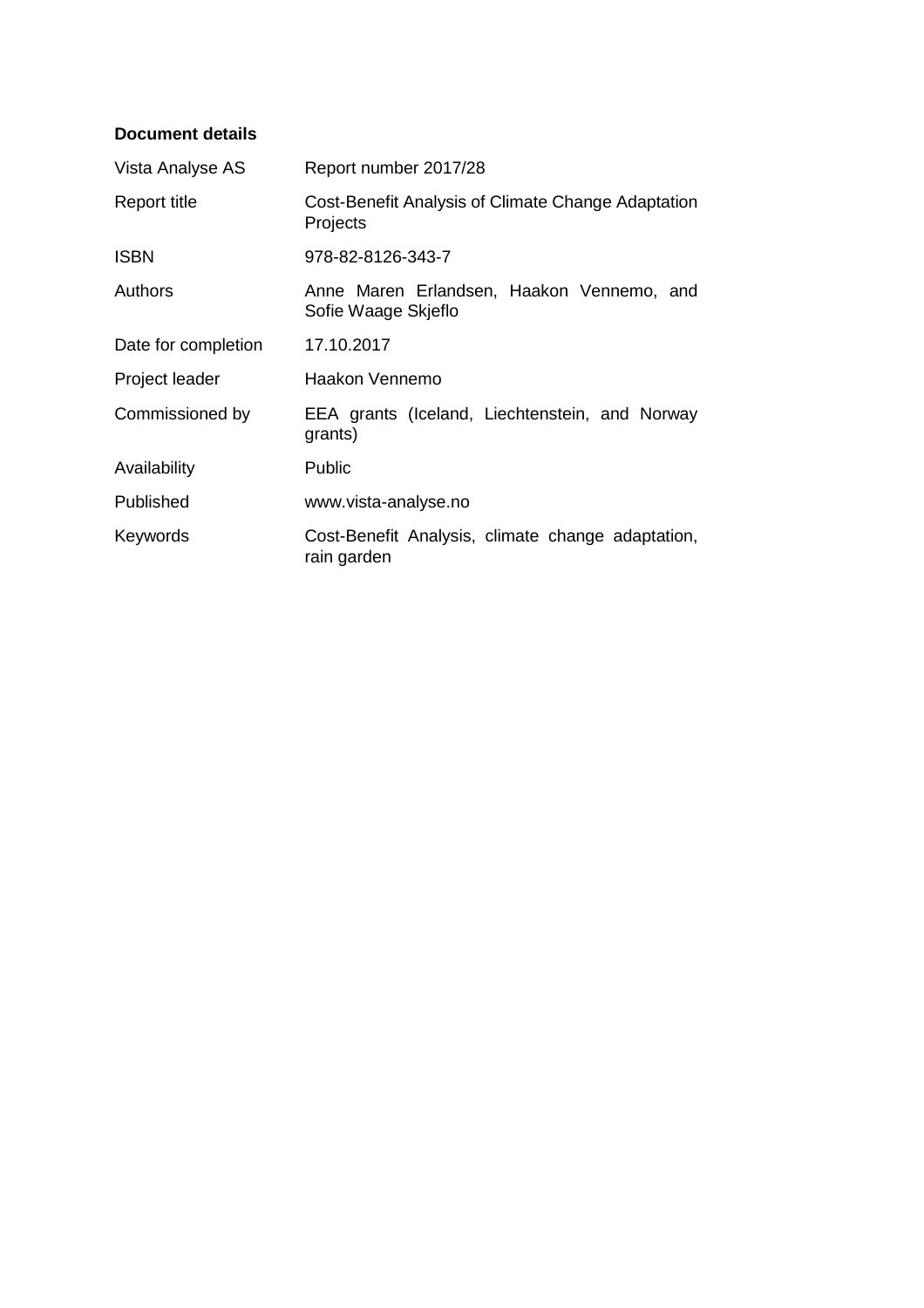# **Foreword**

Vista Analyse has prepared a methodology document for Cost-Benefit Analysis (CBA) of climate change adaptation projects as an input to the bilateral project CLIMCITIES; CLIMate change adaptation in small and medium size CITIES.

Vista Analyse is cooperating with the Institute of Environmental Protection - National Research Institute (IOŚ-PIB), a governmental Institute in Warsaw, Poland, on the project. The project is financed under the Cooperation Fund of the Bilateral Financial Mechanism of the European Economic Area for the years 2009-2014 and the Polish state budget.

The main objective of the CLIMCITIES project is to develop adaptability to climate change in small and medium-sized Polish cities by providing local knowledge on adaptation to climate change. As part of the project, five Polish cities have developed adaptation strategies in cooperation with IOŚ-PIB and scientific centres. This methodology document is an input to the strategies. It provides guidance for how to perform a Cost-Benefit Analysis in the context of climate change adaptation, as well as how the methodology could be implemented in the case of one type of adaptation measure; a rain garden.

Haakon Vennemo

Project manager

Vista Analyse AS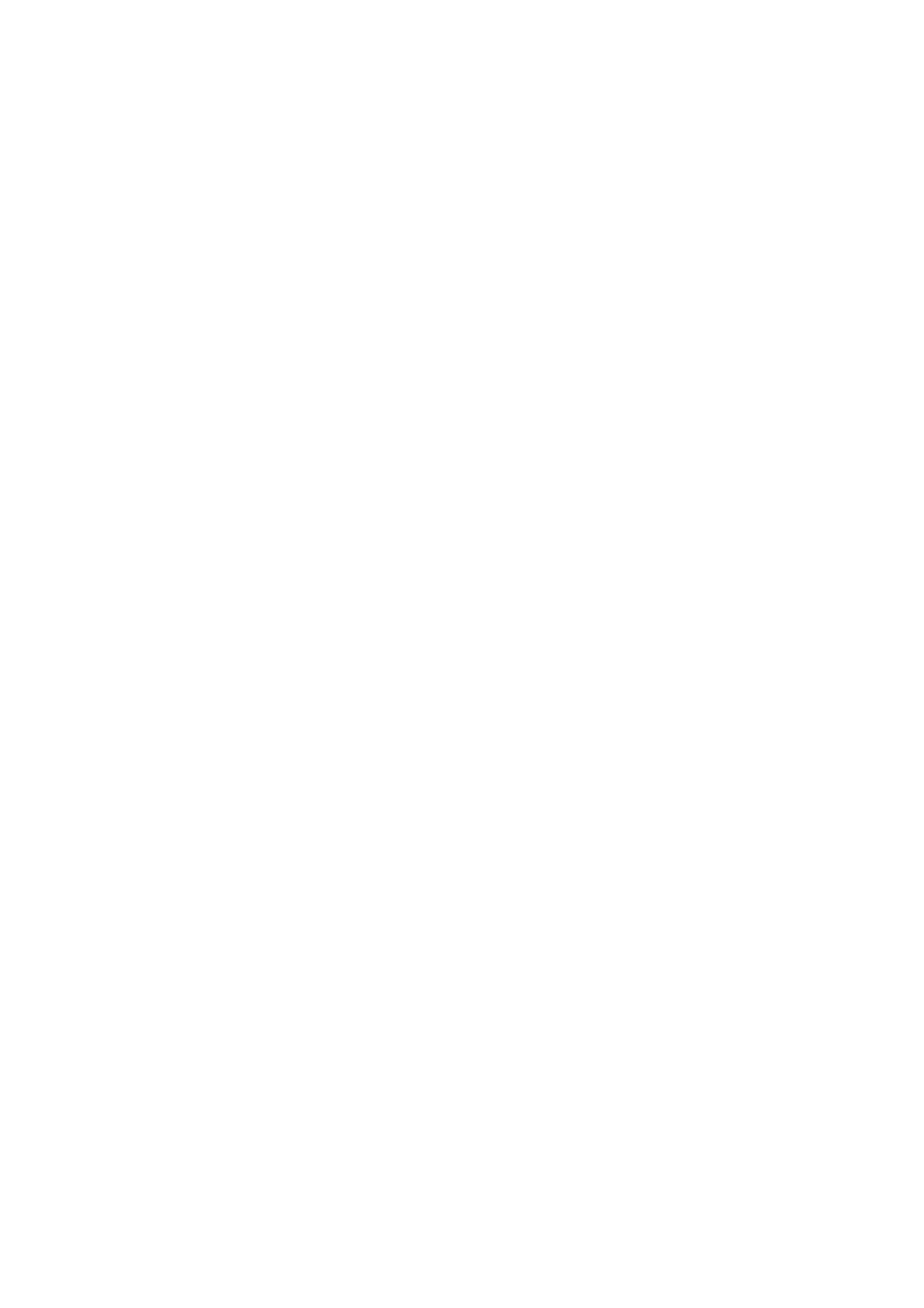# **Table of Contents**

| 1.           |     |                                                            |  |
|--------------|-----|------------------------------------------------------------|--|
| 2.           |     |                                                            |  |
| 3.           |     |                                                            |  |
|              | 3.1 |                                                            |  |
|              | 3.2 |                                                            |  |
|              | 3.3 |                                                            |  |
|              | 3.4 |                                                            |  |
|              | 3.5 |                                                            |  |
|              | 3.6 |                                                            |  |
|              | 3.7 |                                                            |  |
|              | 3.8 |                                                            |  |
|              | 3.9 |                                                            |  |
| $\mathbf{4}$ |     |                                                            |  |
|              | 4.1 |                                                            |  |
|              | 4.2 |                                                            |  |
|              | 4.3 |                                                            |  |
|              | 4.4 |                                                            |  |
|              | 4.5 |                                                            |  |
|              | 4.6 |                                                            |  |
|              | 4.7 |                                                            |  |
|              |     |                                                            |  |
|              |     | Appendix A: Methods for valuation of non-market effects 37 |  |

## Tables:

| Table 3.2 Examples of elements for presentation of context in baseline scenario 11 |  |
|------------------------------------------------------------------------------------|--|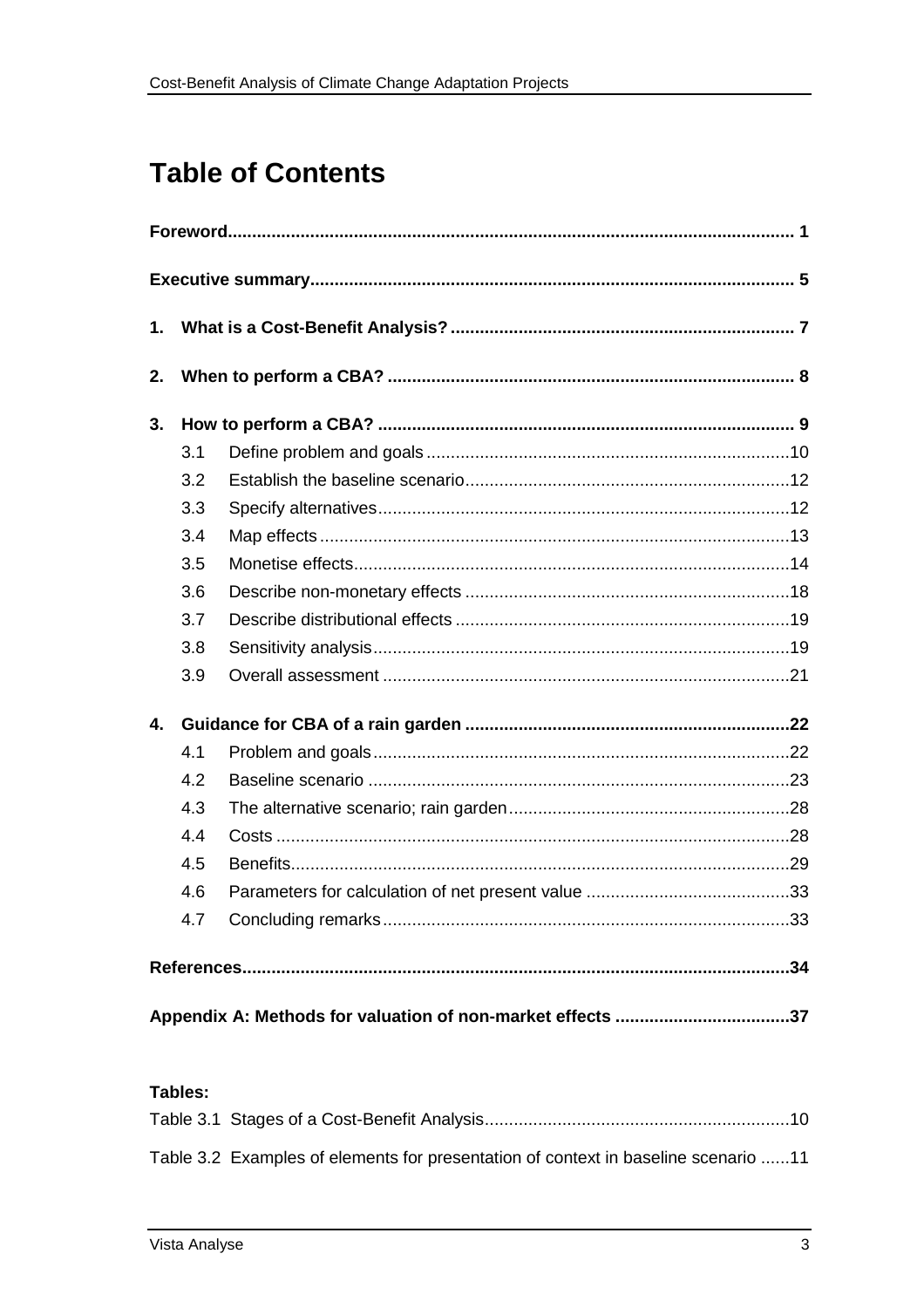#### **Text boxes:**

| Text box 4.2 Estimated avoided damage based on insurance premiums - example from |  |
|----------------------------------------------------------------------------------|--|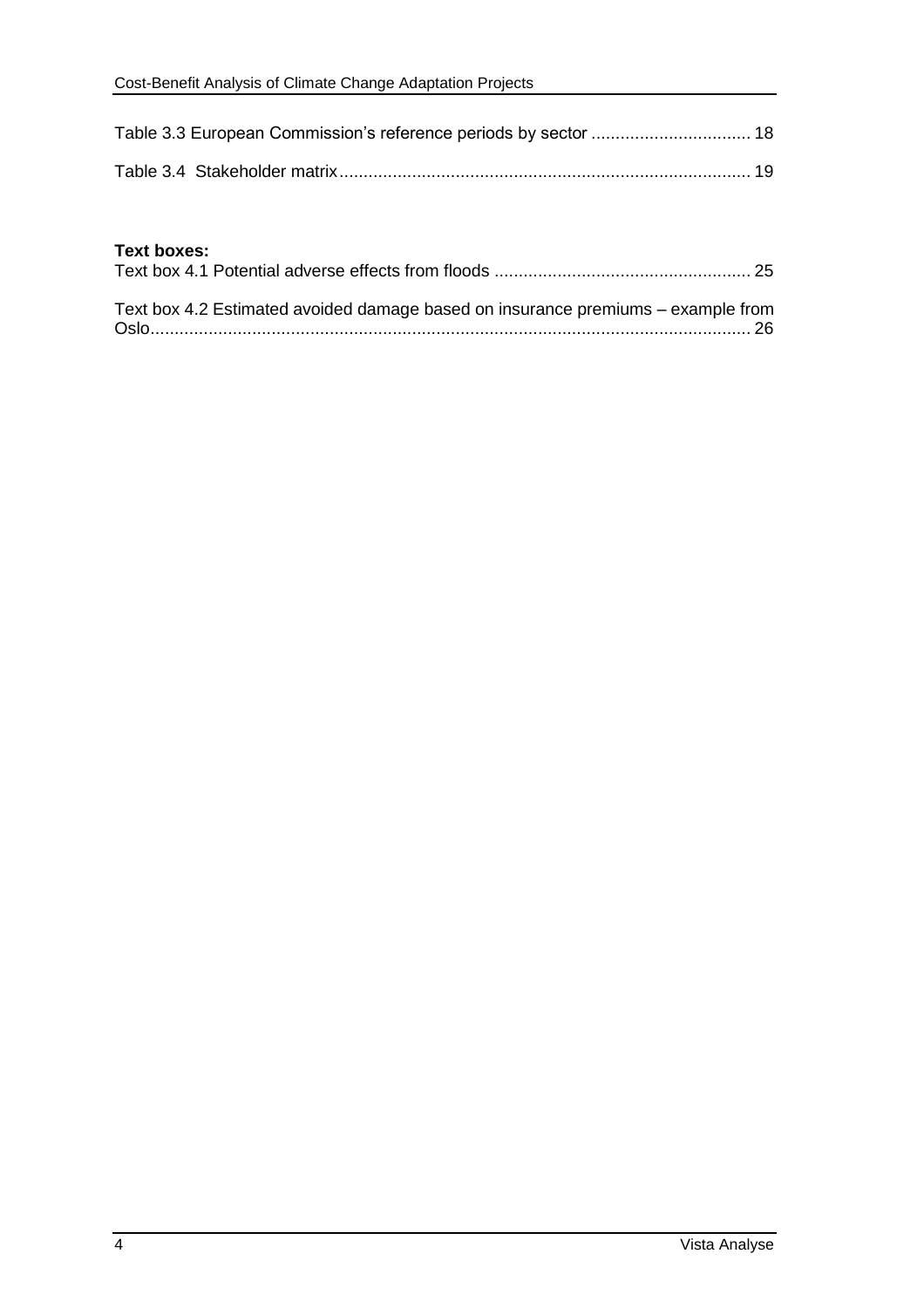# **Executive summary**

*We explain the steps involved in a Cost-Benefit Analysis (CBA), and show how CBA may be applied to the analysis of a climate change adaptation project. CBA of adaptation projects is becoming necessary as climate change draws closer and the need for adaptation increases, while funds are scarce.* 

### **Adaptation to climate change is local**

Adaptation to climate change will be necessary this century. Some areas will become drier, mostly if they are dry already. Other areas will become wetter, mostly if they are "wet" already, i.e. precipitation is high. Sea levels will rise, storm patterns will differ from what we are used to, and temperatures will increase. Societies will need to adapt to this.

Adaptation to climate change is mostly local. It will affect each and every local community and more often than not it is local communities that are best positioned to develop adaptation measures.

During 2017, the Institute of Environmental Protection in Warsaw and Vista Analyse have trained executives from local communities in Poland in developing adaptation measures to climate change. Some cities have developed strategies for adaptation. This methodology document has been developed as an input to the strategies.

#### **CBA is helpful for making priorities and assessments**

Local communities have limited funds and it is important to spend funds wisely. We present a method that is helpful for making priorities and assess which adaptation projects give "value for money". This is the CBA method.

#### **We explain the CBA method and suggest how it may be used**

We explain the methodology to an interested reader with little knowledge of the topic, and illustrate how it may be applied to a climate change adaptation project, specifically a rain garden. A rain garden is an important example of a blue-green solution (a surface level solution) for handling excess rainwater and threats of flooding. Rain gardens are becoming popular in many countries, but they can be made in different ways with different cost-benefit trade-offs, and they do not suit every location equally well. Hence the need for a CBA to assess whether money spent on rain gardens is wisely spent. We do not have data to perform the actual analysis, but we suggest what data is needed and what role it plays in the analysis. Besides preparing for priorities and assessments, CBA is a way of focusing data collection efforts.

#### **Nine stages in a benefit-cost analysis**

There are slight variations in how the stages of a benefit-cost analysis are laid out, but we find it useful to distinguish nine stages, see [Table S.1.](#page-7-0)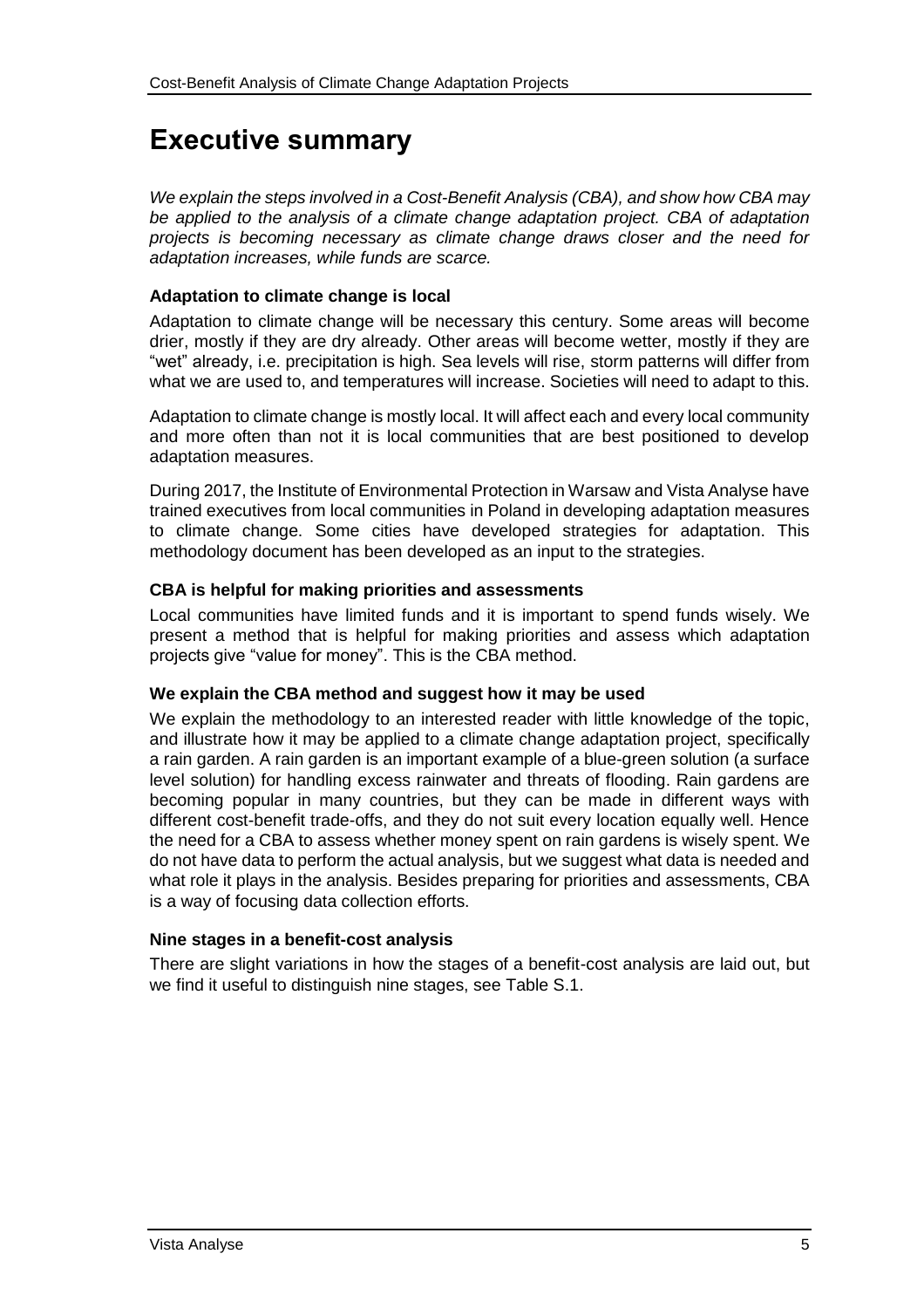<span id="page-7-0"></span>

| <b>Table S.1 Stages of a Cost-Benefit Analysis</b> |  |  |  |  |  |
|----------------------------------------------------|--|--|--|--|--|
|----------------------------------------------------|--|--|--|--|--|

| <b>Stage</b> |                                        | <b>Short description</b>                                                                                                                                                                                                                                                                                                                                                                                                                                                                     |
|--------------|----------------------------------------|----------------------------------------------------------------------------------------------------------------------------------------------------------------------------------------------------------------------------------------------------------------------------------------------------------------------------------------------------------------------------------------------------------------------------------------------------------------------------------------------|
| 1.           | Define problem and goals               | Describe the problem that needs to be<br>addressed. This involves identifying the<br>character of the problem (it's extent, who it<br>affects etc.) and the context in which the<br>problem exists. Based on the problem,<br>define one or more goals for the project and<br>criteria that must be met to achieve the<br>$goal(s)$ .                                                                                                                                                         |
| 2.           | <b>Establish baseline scenario</b>     | Establish a baseline scenario, which<br>represents a continuation of the current<br>situation without the project.                                                                                                                                                                                                                                                                                                                                                                           |
|              | 3. Specify alternatives                | Specify one or more project alternatives that<br>addresses the problem in 1.                                                                                                                                                                                                                                                                                                                                                                                                                 |
| 4.           | <b>Map effects</b>                     | For each alternative, map all potential costs<br>and benefits.                                                                                                                                                                                                                                                                                                                                                                                                                               |
| 5.           | <b>Monetise effects</b>                | As far as possible, value all market and non-<br>market effects and calculate net present<br>value of each alternative.                                                                                                                                                                                                                                                                                                                                                                      |
| 6.           | <b>Describe non-monetised effects</b>  | Describe effects that cannot be valued<br>qualitatively.                                                                                                                                                                                                                                                                                                                                                                                                                                     |
| 7.           | <b>Describe distributional effects</b> | Describe distributional effects, for example<br>by developing a stakeholder matrix.                                                                                                                                                                                                                                                                                                                                                                                                          |
| 8.           | <b>Sensitivity analysis</b>            | Perform a sensitivity analysis to illustrate the<br>sensitivity of results to changes in variables<br>in the analysis. This could either be done by<br>performing a partial sensitivity analysis, a<br>scenario analysis, or a Monte Carlo<br>sensitivity analysis. Perhaps the most<br>important factor for determining the<br>outcomes of climate adaptation projects is<br>climate change. Sensitivity to climate change<br>scenarios should therefore ideally be tested<br>in this step. |
| 9.           | <b>Overall assessment</b>              | Finally, an overall assessment is made,<br>considering the results of each alternative,<br>including impacts that have been valued and<br>those that have been described qualitatively,<br>as well as the uncertainties associated with<br>each alternative.                                                                                                                                                                                                                                 |

In the case of a rain garden the alternative may be an unrestricted manifestation of climate change, e.g., flooding, or it may be a conventional measure to reduce or eliminate flooding (such as increased sewerage capacity). We assume in this methodology document that the alternative is climate change. If instead the alternative were increased sewerage capacity, sewerage capacity could also be compared to climate change, which would indirectly compare the two measures against each other. Several measures may be integrated into the analysis in this way.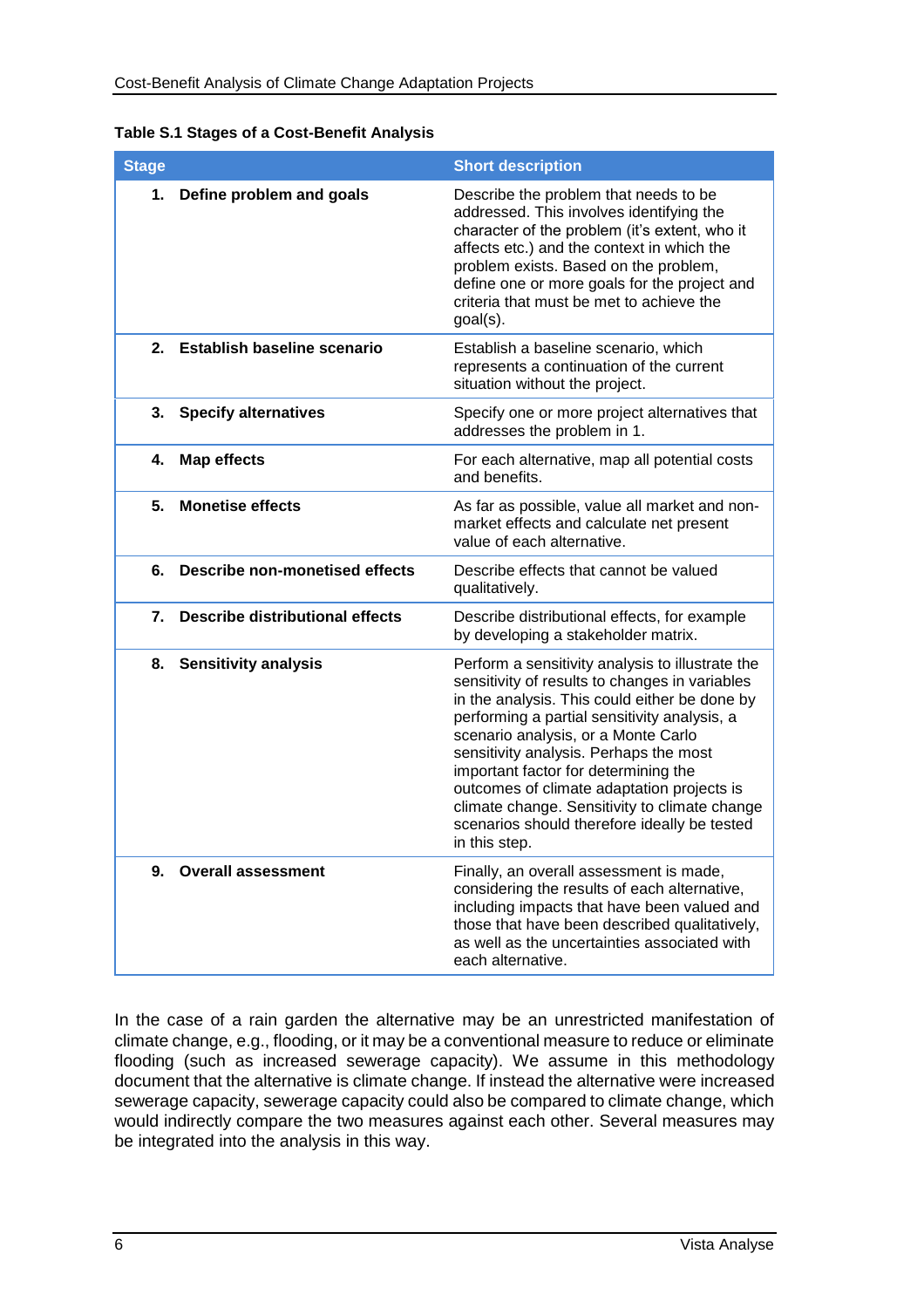# **1. What is a Cost-Benefit Analysis?**

Many public and private projects have a wide range of impacts and can affect several different groups in society. The weighing of these consequences is complicated and raises the need for methodology that can simplify the comparisons. A Cost-Benefit Analysis (CBA) is an answer to this need, and an analytical tool for prioritising and assessing various actions that can be taken to achieve a goal.

In a CBA, comparisons are simplified by the fact that many of the consequences of a project are expressed on a common scale; in monetary terms. A CBA aims to provide a complete assessment of the potential impacts of a project on the welfare on society. The analysis includes both market impacts, such as investment and operating costs, but also impacts for which there are no market prices, such as changes to water quality, ecosystem function, and human health.

While the analysis attempts to value all costs and benefits of a project in monetary terms, there may be instances where this cannot be done. Any impacts that cannot be valued in monetary terms should be described qualitatively in the analysis, and quantified in terms of physical impacts as far as possible (e.g. area of landscape affected, number of instances of health problems). In a CBA, all relevant effects should be priced, quantified and / or described verbally.

For some types of projects, it may be the case that it is difficult or undesirable to place specific economic values on important outcomes (e.g. disasters involving large-scale loss of life). An approach can then be used that identifies the least-cost solution that achieves a given goal, for example keeps probable losses to an acceptable level. This is called a cost-effectiveness analysis and is a variation of a CBA. Cost-effectiveness analysis is discussed further in section [3.5.3.](#page-18-0)

A CBA involves comparing a baseline scenario, which represents a continuation of the situation *without* the implementation of a project, with one or more project alternatives. The "best" alternative is the one that maximizes the expected value of the project to society.

The usefulness of a CBA rests on the assumption that the values used in the analysis provide a reasonable expression of the society's appreciation of the different types of consequences. The sum of individuals' willingness to pay is often used as the expression of society's valuation of the project.

CBAs can vary from comprehensive and complex studies to brief and simple analyses. The required scope and detail of the CBA will depend on the specific project under consideration. CBA is most commonly carried out to assess a project before it is implemented. The CBA can however also be performed to evaluate the performance of a project after it has been implemented.

While CBA is a valuable tool for assessing the net effects of a project, it is not intended as the only basis for decision-making. Decisions should be based on an overall assessment of the conclusions of the CBA against additional information, for instance concerning the distributional impacts of a project, and political considerations.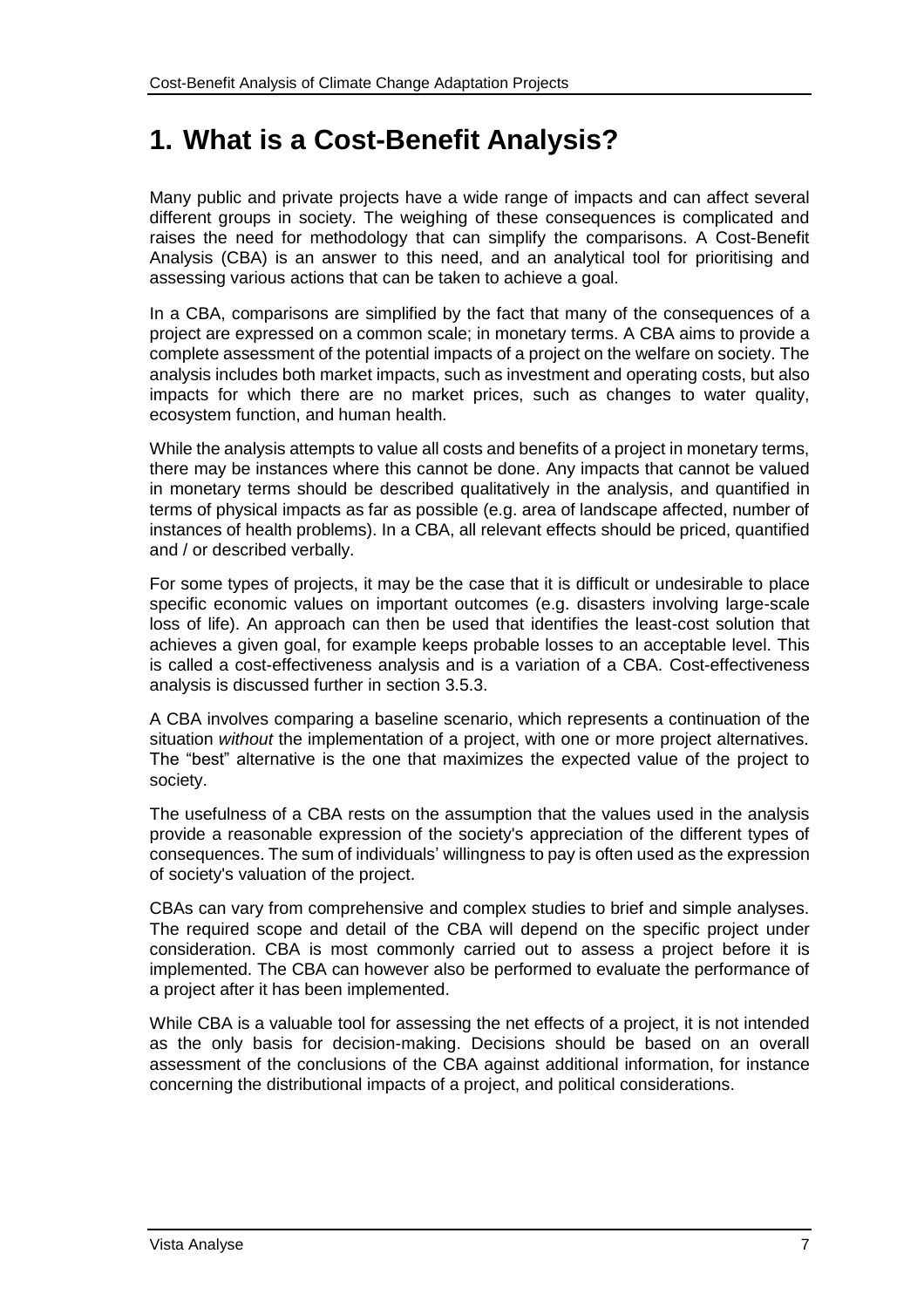# **2. When to perform a CBA?**

A CBA can be performed in a variety of situations. It may be for a project, policy change, regulatory change, programme, reform, or plan. It may be applied to small or large projects, new projects, rehabilitations, or upgrades. In the remainder of the text we refer to these as 'projects'.

The starting point for any project is a problem or a need to change the current situation. In the context of climate change adaptation, the problem would stem from climate change, either from changes that are already occurring or expected future changes. For example, a city may be experiencing floods due to more frequent and intense rainstorms and seek to implement measures to reduce the risk and severity of floods.

The entity responsible for addressing the problem may have an idea of various measures that could achieve the desired outcome, but lack sufficient information on the consequences of the measures to make a well-founded decision. This is when it is useful to perform a CBA.

Some countries have formal guidelines for when to perform a CBA, for example determined by the size of the investment, or the significance of the expected effects of a project. For instance, in Poland, a CBA should be undertaken for major investment projects (over 50 million euros) included in operational programmes (OPs) of the European Regional Development Fund (ERDF) and the Cohesion Fund within the Europe 2020 strategy.<sup>1</sup> However, it is also beneficial to perform CBAs for smaller projects.

 $\overline{a}$ 

<sup>1</sup> See European Commission (2014) for specific guidelines for these kinds of investment projects.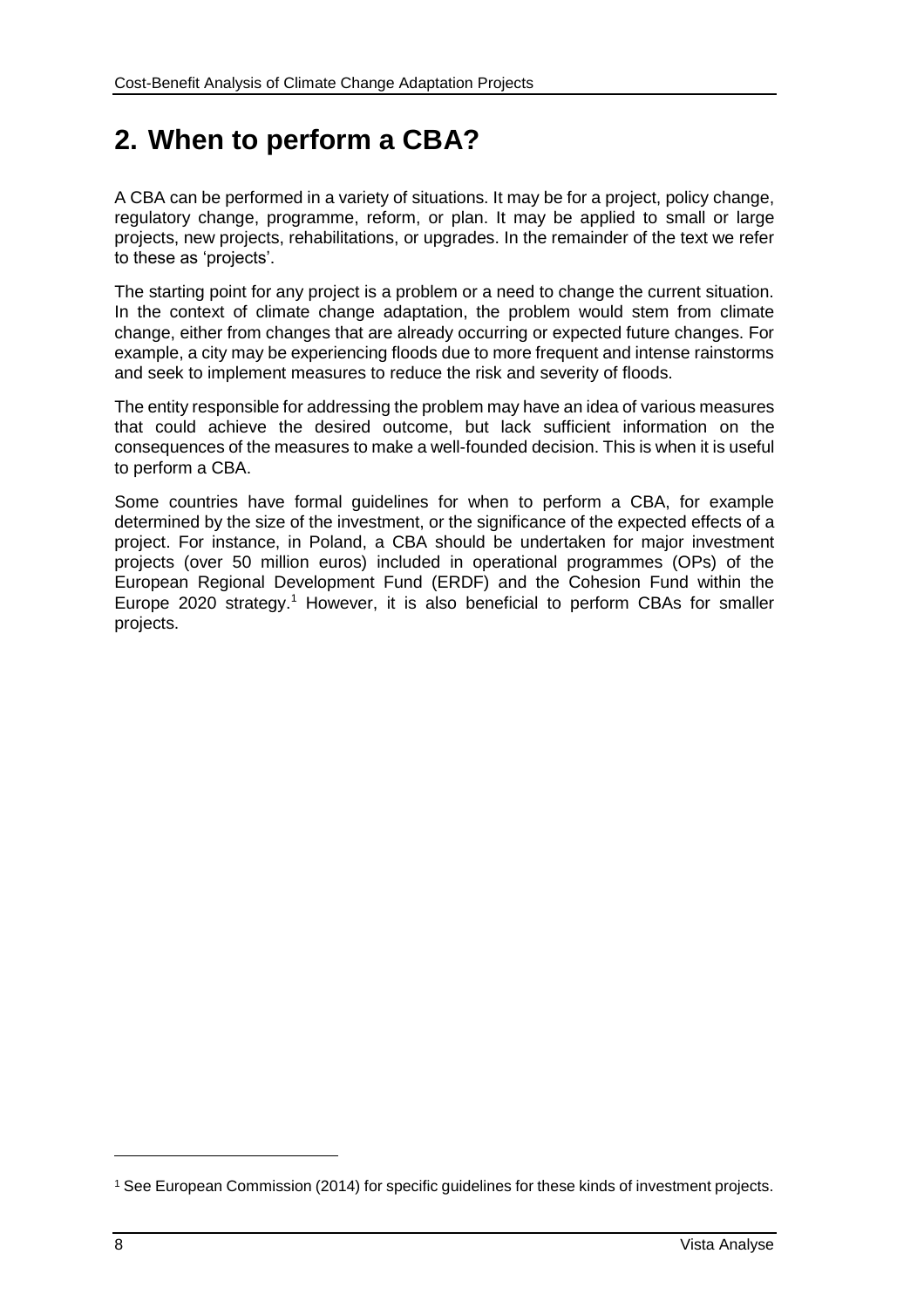# <span id="page-10-0"></span>**3. How to perform a CBA?**

As previously mentioned, the starting point for a CBA is a problem that needs a solution. It is important to understand the problem clearly. The CBA considers different alternative courses of action that may solve the problem.

Before beginning a CBA, it should be ensured that the necessary resources in terms of staff and possibly consultancy are available. If the objective of the analysis does not match the resources available for the study, it would be better to reconsider the study. Perhaps the objective needs to be constrained to studying just a few alternatives; or to undertake a screening of the most important impacts; or perhaps it is possible to obtain informative results without valuation. It is recommended to be explicit about any constraints in the analysis, especially if elements relevant for the analysis have been omitted.

An initial literature review of studies within the subject area is a way of collecting information that might provide inspiration and avoid duplication of work. Involvement of stakeholders in the process is also a way of collecting and making use of available information. In some cases, the information and data necessary for the analysis are only available from private companies or local authorities. Establishing a steering committee is a particular form of involvement that enables stakeholders to obtain insight in the methodology applied and assumptions made. This may help the result of the CBA to be accepted more easily.

Identifying the target audience, e.g. policy-makers, public administration, industry representatives and NGOs, can help define the problem to be analysed. Policymakers, be it local, provincial or national, may have different needs for information and decision support, depending on the scale of the project and the complexity of the problem.

It may also be desirable to describe the roles and responsibilities of the public authorities involved and affected by the project. This would indicate which authorities should be involved or at least consulted during the process. In addition, it might indicate where additional information could be gathered from.

The course of a CBA can be divided into nine main stages, as illustrated in table 3.1. How detailed the individual stages are, may vary from analysis to analysis. The stages are described in further detail sections [3.1](#page-11-0) to [3.9.](#page-22-0) It is important to clearly describe all assumptions made throughout each stage of the analysis to ensure the analysis is transparent and verifiable.

For the context of undertaking economic appraisals of investment projects under the Cohesion Policy 2014-2016, relevant guidelines include:

- [European Commission \(2014\). Guide to Cost-Benefit Analysis of](http://ec.europa.eu/regional_policy/sources/docgener/studies/pdf/cba_guide.pdf) Investment Projects – [Economic appraisal tool for Cohesion Policy 2014-2020.](http://ec.europa.eu/regional_policy/sources/docgener/studies/pdf/cba_guide.pdf)
- [Minister Rozwoju i Finansów \(2017\). Guidelines for issues related to project](https://www.funduszeeuropejskie.gov.pl/media/35599/Wytyczne_PGD_PH_2014_2020.pdf)  preparation investment projects, [including income generating projects and](https://www.funduszeeuropejskie.gov.pl/media/35599/Wytyczne_PGD_PH_2014_2020.pdf)  [hybrids for 2014-2020.](https://www.funduszeeuropejskie.gov.pl/media/35599/Wytyczne_PGD_PH_2014_2020.pdf)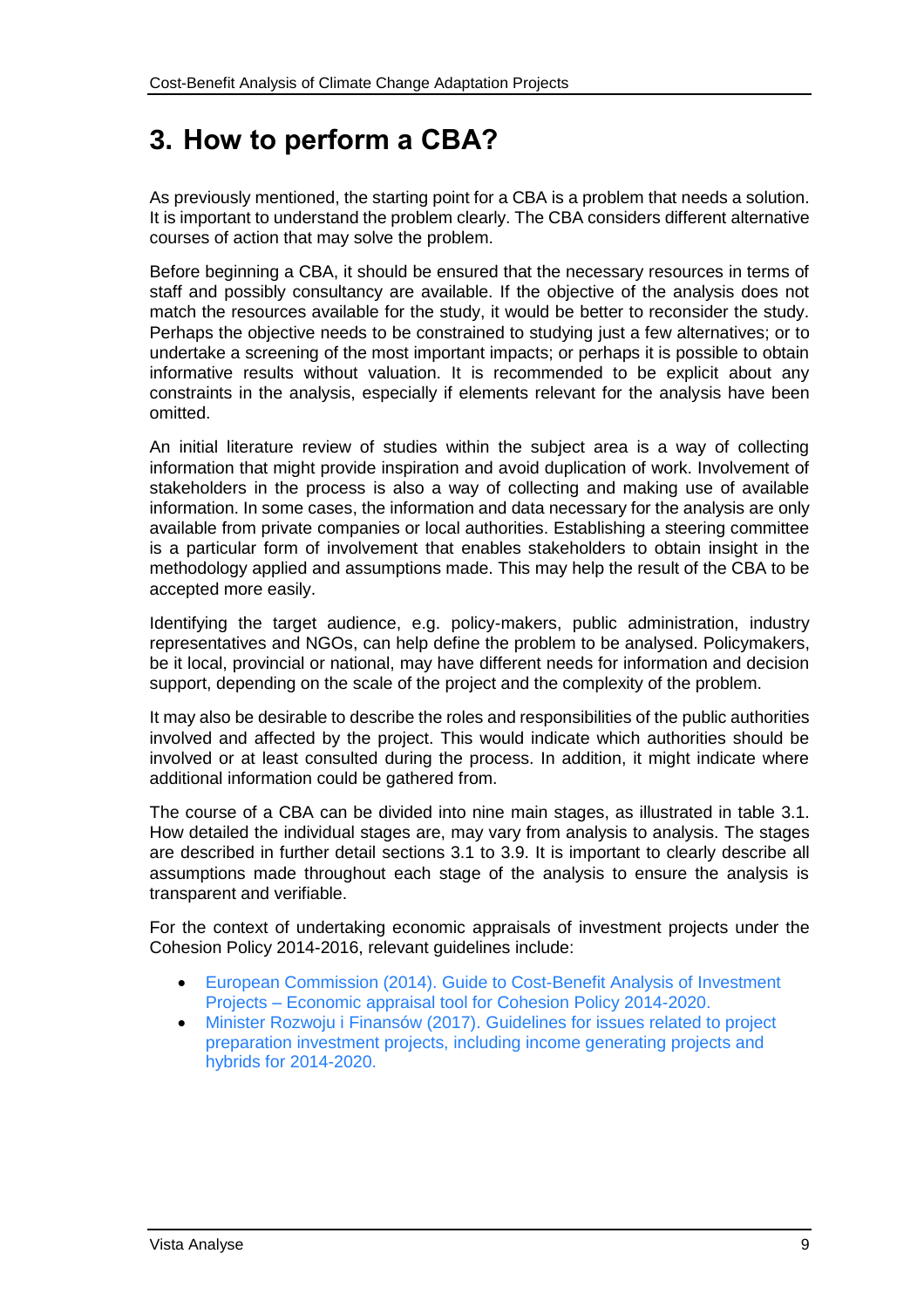| <b>Stage</b> |                                        | <b>Short description</b>                                                                                                                                                                                                                                                                                                                                                                                                                                                                     |
|--------------|----------------------------------------|----------------------------------------------------------------------------------------------------------------------------------------------------------------------------------------------------------------------------------------------------------------------------------------------------------------------------------------------------------------------------------------------------------------------------------------------------------------------------------------------|
| 1.           | Define problem and goals               | Describe the problem that needs to be<br>addressed. This involves identifying the<br>character of the problem (it's extent, who it<br>affects etc.) and the context in which the<br>problem exists. Based on the problem,<br>define one or more goals for the project and<br>criteria that must be met to achieve the<br>goal(s).                                                                                                                                                            |
|              | 2. Establish baseline scenario         | Establish a baseline scenario, which<br>represents a continuation of the current<br>situation without the project.                                                                                                                                                                                                                                                                                                                                                                           |
| 3.           | <b>Specify alternatives</b>            | Specify one or more project alternatives that<br>addresses the problem in 1.                                                                                                                                                                                                                                                                                                                                                                                                                 |
| 4.           | <b>Map effects</b>                     | For each alternative, map all potential costs<br>and benefits.                                                                                                                                                                                                                                                                                                                                                                                                                               |
| 5.           | <b>Monetise effects</b>                | As far as possible, value all market and non-<br>market effects and calculate net present<br>value of each alternative.                                                                                                                                                                                                                                                                                                                                                                      |
| 6.           | <b>Describe non-monetised effects</b>  | Describe effects that cannot be valued<br>qualitatively.                                                                                                                                                                                                                                                                                                                                                                                                                                     |
| 7.           | <b>Describe distributional effects</b> | Describe distributional effects, for example<br>by developing a stakeholder matrix.                                                                                                                                                                                                                                                                                                                                                                                                          |
| 8.           | <b>Sensitivity analysis</b>            | Perform a sensitivity analysis to illustrate the<br>sensitivity of results to changes in variables<br>in the analysis. This could either be done by<br>performing a partial sensitivity analysis, a<br>scenario analysis, or a Monte Carlo<br>sensitivity analysis. Perhaps the most<br>important factor for determining the<br>outcomes of climate adaptation projects is<br>climate change. Sensitivity to climate change<br>scenarios should therefore ideally be tested<br>in this step. |
| 9.           | <b>Overall assessment</b>              | Finally, an overall assessment is made,<br>considering the results of each alternative,<br>including impacts that have been valued and<br>those that have been described qualitatively,<br>as well as the uncertainties associated with<br>each alternative.                                                                                                                                                                                                                                 |

**Table 3.1 Stages of a Cost-Benefit Analysis** 

# <span id="page-11-0"></span>**3.1 Define problem and goals**

The first stage of a CBA is to *define the problem*. This can be done by answering the following questions:

- What is the problem?
- What groups/people are affected by the problem?
- What is the extent of the problem?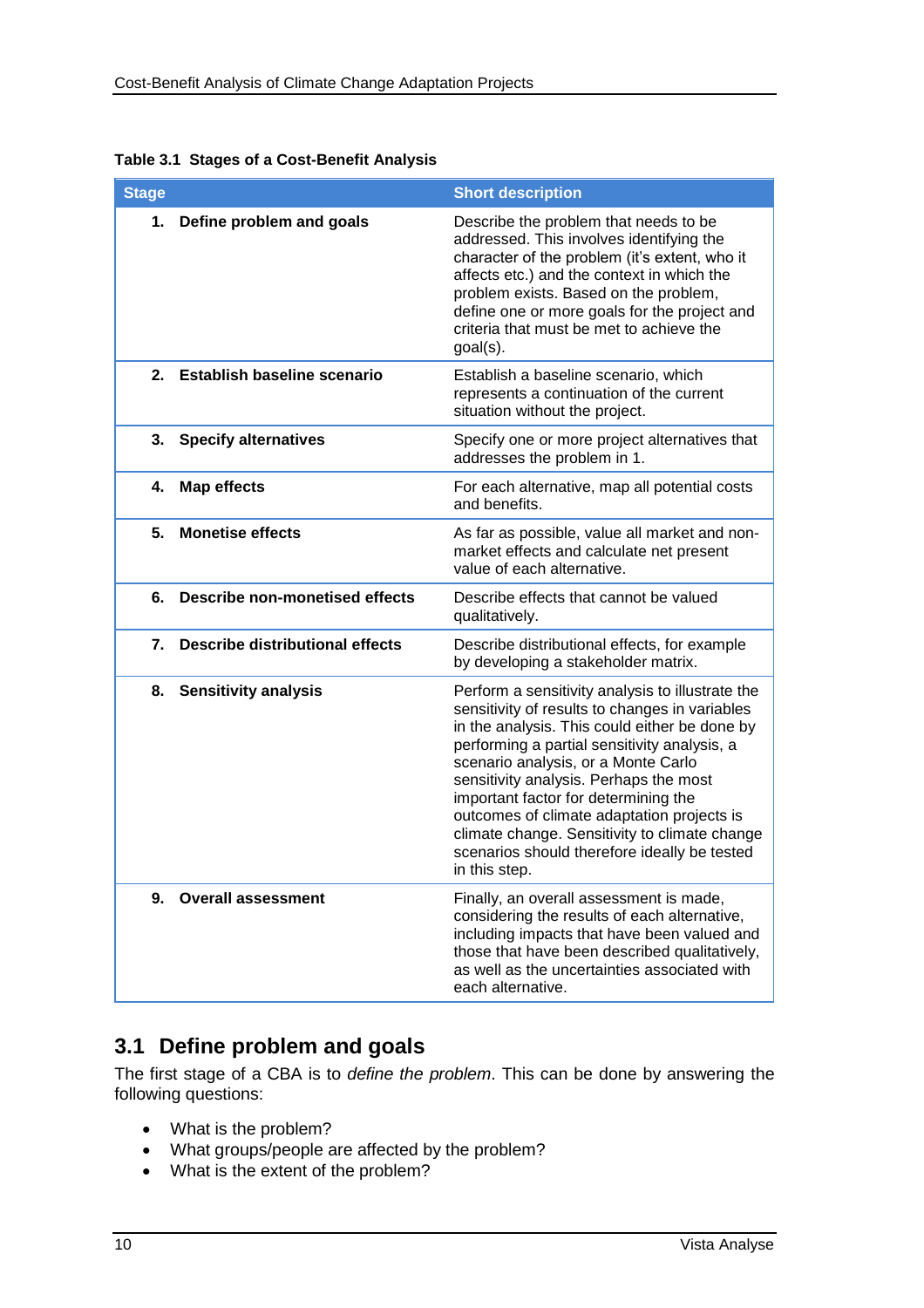- How serious is the problem?
- What factors may impact the problem over time?
- Why does the problem need to be solved now?

In this phase, it can be useful to talk to people who have expertise in the relevant sector/industry or particular knowledge of the problem. It is also important to identify reasons for why the problem exists.

It is also useful to describe the socio-economic/demographic, political and institutional context in which the problem exists. Examples of the type of elements that could help define the problem are given in table 3.2.

|  | Table 3.2 Examples of elements for presentation of context in baseline scenario |  |  |
|--|---------------------------------------------------------------------------------|--|--|
|  |                                                                                 |  |  |

| <b>Element</b>                                      | <b>Examples</b>                                                                                                                                                                                                                                                                                                                                                                                  |
|-----------------------------------------------------|--------------------------------------------------------------------------------------------------------------------------------------------------------------------------------------------------------------------------------------------------------------------------------------------------------------------------------------------------------------------------------------------------|
| Socio-economic/demographic                          | Data on the population living in the involved area<br>Description of the existing economic activities and<br>services                                                                                                                                                                                                                                                                            |
| Political, institutional, and<br>regulatory factors | Reference to EU directives and sector policy documents<br>Reference to the priority axis and the intervention areas of<br>an Operational Programme (OP) (only applicable to<br>projects funded under an OP)<br>National/regional strategies on adaptation to climate<br>change<br>National civil protection / risk management strategies or<br>plans<br>Reference to flood risk management plans |
| <b>Environmental framework</b>                      | Quality and environmental status of the affected area<br>Protected areas<br>Areas subject to high hydro-geological risks or other<br>environmental risks                                                                                                                                                                                                                                         |
| Technical                                           | Location and extension of the involved area<br>Morphological, geographical and geological features<br>Weather and climate conditions<br>Existence of sites of natural or cultural interest<br>Pollution and contamination in soil, groundwater,<br>sediment and surface water bodies                                                                                                             |

Source: Adaptation of Table 4.9 in European Commission (2014), page. 171.

Based on the problem, one or more goal(s), and criteria that must be met to achieve the goal(s), should be defined for the project. The purpose of this first stage is to provide a solid foundation for the analysis.

Examples of goals that may be relevant in a context of climate adaptation are (European Commission, 2014, p. 171-172):

- Protecting human health
- Protecting buildings and other assets
- 'Climate proofing' the built environment and existing infrastructure
- Decreasing pressure on natural resources
- Protecting coastal zones, forests, and natural parks from deterioration
- Increasing the ecosystem's resilience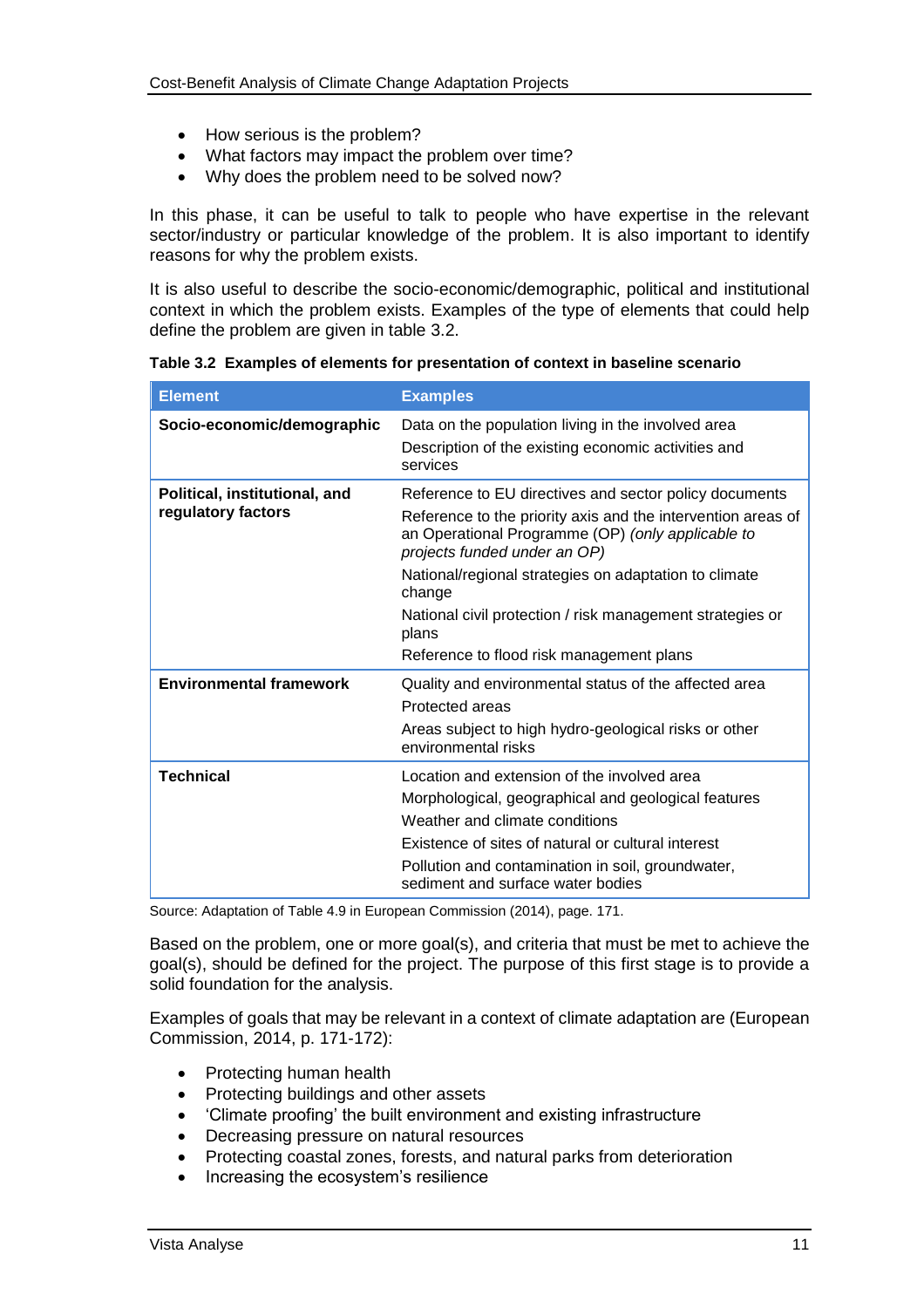# **3.2 Establish the baseline scenario**

The next stage is to establish a scenario which describes the current situation and the expected future developments if no action is taken to solve the problem. This is called the 'baseline scenario' and represents a 'do-nothing' alternative; it is a continuation of the situation *without* the implementation of a project. The definition of the problem, as described in section [3.1,](#page-11-0) provides a basis for the baseline scenario. Expected future developments in society, such as economic growth, population growth, policy changes etc. should also be taken into account in the baseline scenario. It is crucial for the analysis that the specification of the baseline scenario is as realistic as possible. A specification of the baseline scenario that is overly pessimistic or optimistic can lead to an over- or underestimation of the net effects of the project.

Sometimes the current state is used as a baseline scenario. While the current state in some cases represents the future reasonably well, this is not given. Usually the baseline scenario will in fact evolve from the current state. It is sometimes said that an evolving, dynamic baseline depends on more assumptions than a continuation of the current state, but to assume zero change in important drivers of a baseline scenario is just another assumption. It is not any more speculative to assume that the baseline scenario dynamic than it is to assume that it is completely static.

When it comes to establishing a baseline scenario, CBAs of adaptation projects differ from CBAs of most other projects. The most important benefit of investing in adaptation to climate change is the expected avoided damage from future climate change. The expected avoided damage is calculated as the difference between the expected damage caused by climate change with and without adaptation, i.e. the difference between the baseline damage and the (residual) damage under adaptation. However, since future climate change is uncertain, the benefits of investing in adaptation are also uncertain. The sensitivity analysis of a CBA can be used to illustrate the sensitivity of results to different climate change scenarios, see section [3.8.2.](#page-21-0)

Note that a climate change scenario usually is based on assumptions about population growth, economic growth and mitigation policies, and therefore includes important assumptions about a baseline trajectory, which should be made clear in the description of the baseline scenario.

The assessment of adaptation projects usually requires high resolution climate projections for the climate phenomenon the adaptation project is expected to address. For instance, if options for mitigating flooding are being assessed through a CBA, the climate change projection should include information about the probability of flooding due to excessive rainfall or sea level rise. It should also be possible to map expected damages resulting from flooding to the climate change projection. This is further discussed in section [3.4.](#page-14-0)

# **3.3 Specify alternatives**

This stage involves identifying relevant projects that may solve the problem in terms of size, timing, project design and cost. The definition of the problem and project goals, as well as the baseline scenario, provide the basis for the identification of relevant alternatives. One alternative may result in net benefits compared to the baseline scenario, however there may also be other alternatives that generate higher net benefits. It is therefore important that there is a thorough process for consideration and selection of alternatives.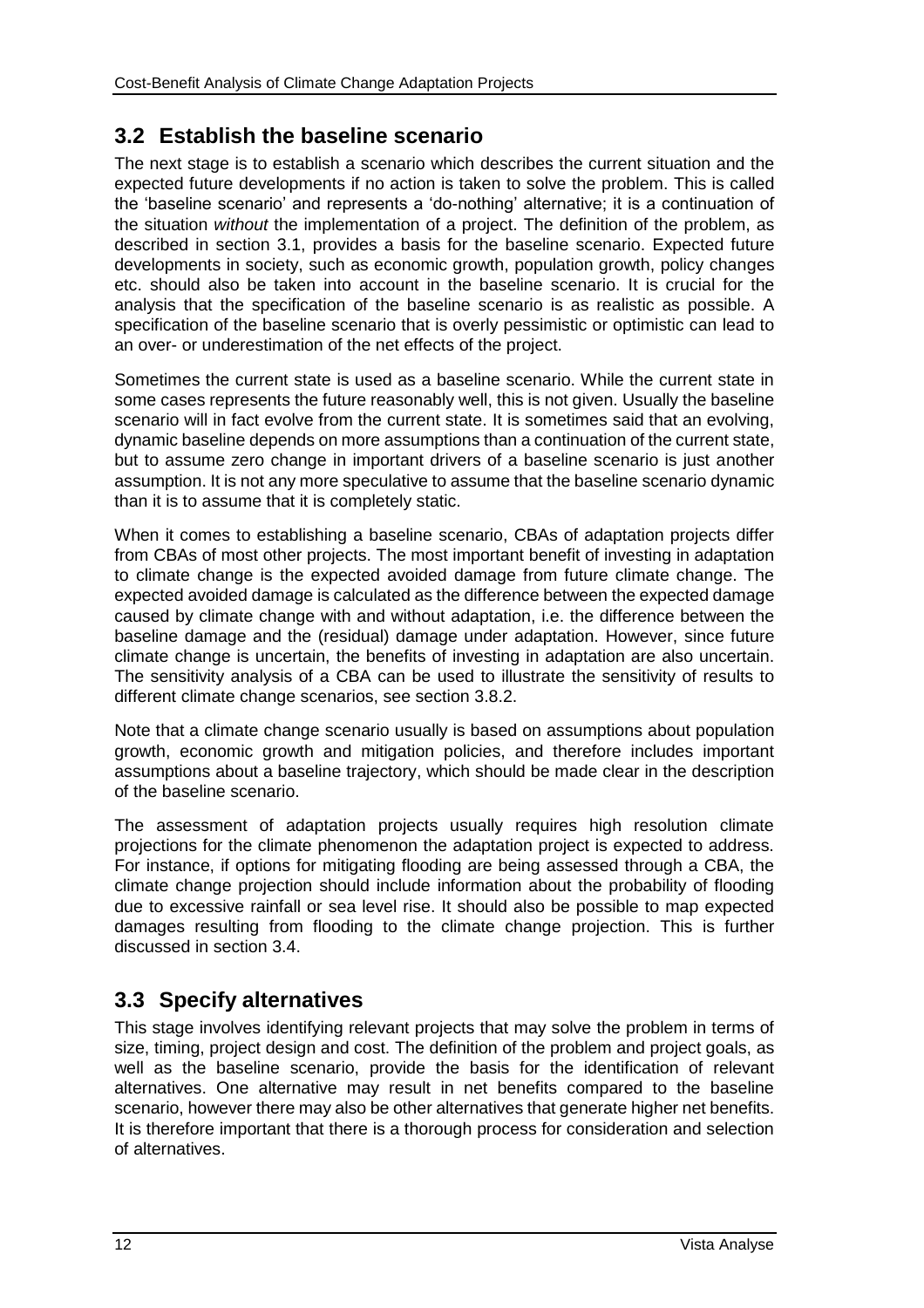The alternatives should be specified based on realistic and well-founded assumptions. The description of each alternative should start with a general description of how it can achieve the project goal(s). The description must also include any dependencies and / or impacts from other approved and planned projects.

Sometimes, a screening of options and narrowing down to only a few alternatives (or just one alternative) is done before the CBA. For projects where this has not been done before the CBA, a description of the breadth of available alternatives, a narrowing down of alternatives, and a brief explanation of why some have been excluded should also be given.

The description of the alternatives should be based on the baseline scenario, and any assumptions about external factors (e.g. regarding climate change or policy developments) should be the same for the baseline scenario and the alternatives, unless the alternatives are expected to influence any of these factors.

For each alternative, describe:

- The actions to be taken
- Where the project will be implemented
- The target group(s) of the project and other stakeholders (anyone significantly affected by the costs or benefits of the project)
- The entity responsible for implementing the project
- Timing for implementation and decision-making processes, including possibilities for flexibility in the implementation (e.g. a staged implementation)
- How the project will be financed
- Potential barriers (e.g. laws or regulations)
- Other relevant activities to facilitate the implementation of the measure.

In addition to assessing different alternatives, different solutions for the timing of implementation and the consequences of deferring investment decisions should be considered. The timing of the implementation will affect the net effects of the project, and finding the best possible timing can be important in order to optimise the positive effects of the project.

## <span id="page-14-0"></span>**3.4 Map effects**

The next stage of the analysis is to identify the effects of the alternatives. Both market and non-market effects must be included. For costs and benefits, the expected value must be given, as well as a description of the uncertainty of the estimates. As mentioned above, the most important benefit of adaptation projects is the avoided damage of events caused by climate change. Undertaking a CBA of adaptation projects therefore requires estimates of expected damage, as well as information about the extent to which the project alternative(s) are expected to prevent the damage. The estimates of damage can for instance be based on data from previous events, such as flooding or heat waves, which again can be used to calculate expected annual damages (see for instance Olsen et al., 2015 for an example related to urban flood risk). The calculation of expected damages is complex, and in most cases the analyst will retrieve information about expected damages from experts.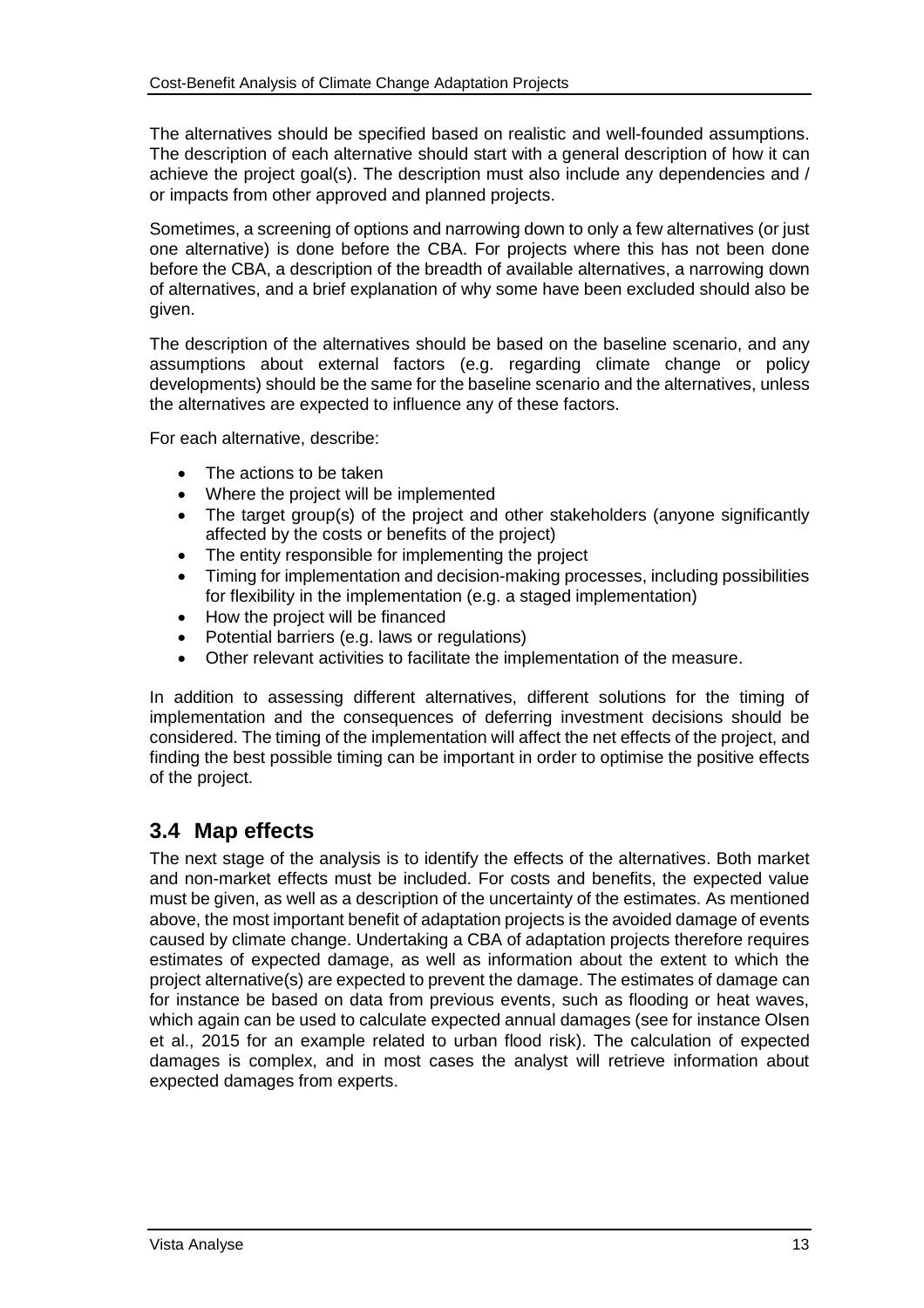In addition to creating an economy that is more resilient to the effects of climate change, adaptation strategies/measures often have ancillary effects that can either be positive (co-benefits) or negative (co-costs). For example, the implementation of blue-green measures to adapt to heavier and more frequent rain storms in the future, can also have additional benefits such as cleaning the air, supporting wildlife, and creating attractive recreational areas (Chambwera et al. 2014). All relevant and significant ancillary effects should be considered and included into the CBA.

Some projects may cause ripple effects. That is, the project may cause one effect, which again leads to other effects and so on. In CBAs only the first effect should be included, to ensure effects are not double counted (Norwegian Government Agency for Financial Management 2014).

# **3.5 Monetise effects**

A CBA is carried out to assess various solutions to a problem and their contribution to welfare. In order to do so, the analysis aims to monetise the costs and benefits of different project alternatives. In a financial analysis, costs and benefits are valued using market prices only. In a CBA, however, costs and benefits are measured by *shadow prices*. The key principles for the use of shadow prices is that benefits should be valued by people's collective *willingness to pay* to achieve the benefits, while costs should equal the value of the resources used in the project in their best alternative use (the *opportunity cost* of the resources).

Put more simply: Benefits are valued based on what people collectively are assumed to be willing to pay for these benefits, and costs are valued based on what people collectively are willing to pay to avoid these costs. In this context, 'people' is everyone affected by a project, or in other words; everyone that would place a value on the effects of the project.

Shadow prices are often equal to the prices observed in the market, but under certain circumstances, they may differ. Examples of factors that result in differences between shadow prices and market prices include environmental effects, taxes, and imperfect competition.

A CBA involves the valuation of *all* effects of a project. However, not all effects can easily be valued, especially those that arise from changes to goods and services not traded in a market. This is often the case for the benefits of a project. Valuation of market and nonmarket effects is covered in sections [3.5.1](#page-15-0) and [3.5.2,](#page-16-0) respectively. Section [3.5.3](#page-18-0) describes cost-effectiveness analysis, which is a version of CBA suited for situations where it is challenging to estimate benefits, and section [3.5.4](#page-18-1) describes the concept of net present value calculation.

### <span id="page-15-0"></span>**3.5.1 Market effects**

The key market effects of an adaptation project are likely to include the costs of implementing, operating, and maintaining the project. The resources necessary to implement, operate and maintain the project may have a market price that equals the shadow price, but there may also be some distortions in the market for which the shadow price should be adjusted.

For example, imagine that a city is considering to re-enforce a dike to increase its stability and provide more safety against flooding. The wages of the labour force used to reenforce the dike should be included in the CBA as project costs. The wages included should however be the shadow wages, which may differ from the actual wage paid by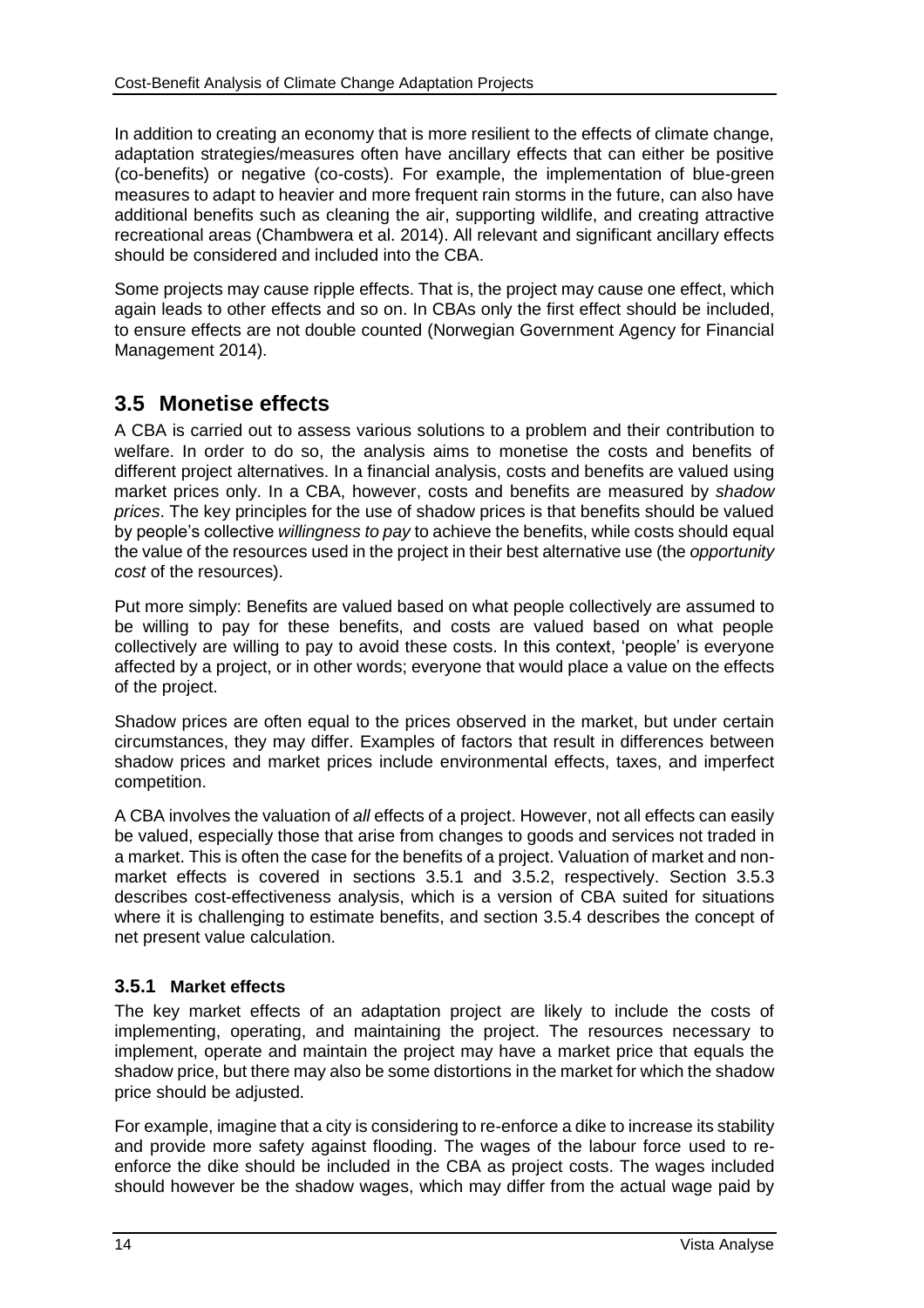the company. If the State gives subsidies to employment in this area, the wage paid by the company may be lower than the social opportunity cost of the labour.

Whether the shadow price differs from the market price must be assessed on a case-bycase basis. There are several approaches to calculate the shadow price, and each of them could be more or less suitable for certain typologies of goods and services. The European Commission has published a guide to cost-benefit analysis of investment projects (see European Commission 2014), and presents some general rules for the conversion of market prices to shadow prices.

The guide distinguishes between whether goods are inputs or outputs of the project. Outputs are primarily valued using the willingness-to-pay approach, which is described in section [3.5.2.](#page-16-0) See also Annex VI of European Commission (2014) for a detailed description of the approach. As far as inputs are concerned, they can be regarded as tradable or not in international markets. The general rule for internationally tradable goods, such as most manufactured commodities, is to use their border price.

For non-tradable goods, a different approach is followed, depending on whether they are minor items or major items. For minor items, a special parameter called standard conversion factor (SCF) can be used. For major items, the shadow price can often be calculated based on the long-run marginal cost. For labour, a specific shadow price (the shadow wage), which accounts for local distortions in the labour market, should be calculated. More detailed descriptions of these approaches and when they should be applied are given in Annex III in European Commission (2014).

It should be noted that accounting for the difference between shadow prices and market prices usually matters less for the outcome than accounting for non-market effects. Therefore, if there is little time and unless the analyst has advanced competence, market prices could be used to indicate shadow prices, unless there are obvious reasons for doing otherwise.

### <span id="page-16-0"></span>**3.5.2 Non-market effects**

No cost-benefit analysis is complete without a consideration of non-market effects. Nonmarket goods and services are goods and services for which a market value is not available. In principle, the value of a non-market good or service can be captured by people's collective willingness to pay for the good or service. Examples of (positive) nonmarket effects are prevention of injuries or accidents, improvement of landscape, noise reduction, increased resilience to current and future climate change, etc. The valuation of non-market effects is often fraught with methodological and practical difficulties, but it is usually better to include an uncertain estimate than to leave it out of the CBA altogether.

In the context of climate change adaptation, the benefits of a project are non-market benefits, and should be valued based on people's collective willingness to pay to achieve these benefits. The key benefit from adaptation projects is the *avoided damage*, i.e. damage that otherwise would have occurred if the project had not been implemented (e.g. damage to properties and infrastructure, negative health impacts, loss of biodiversity etc.). This is of course challenging to estimate because it is not possible to predict exactly when an actual disaster will occur and with what intensity. The estimates will have to be based on probabilities of extreme weather events occurring (e.g. heat waves, storm surges, rainstorms, drought etc.).

Some examples of benefits from avoided damage, as well as other ancillary benefits from adaptation projects, are discussed below. These examples are based on pages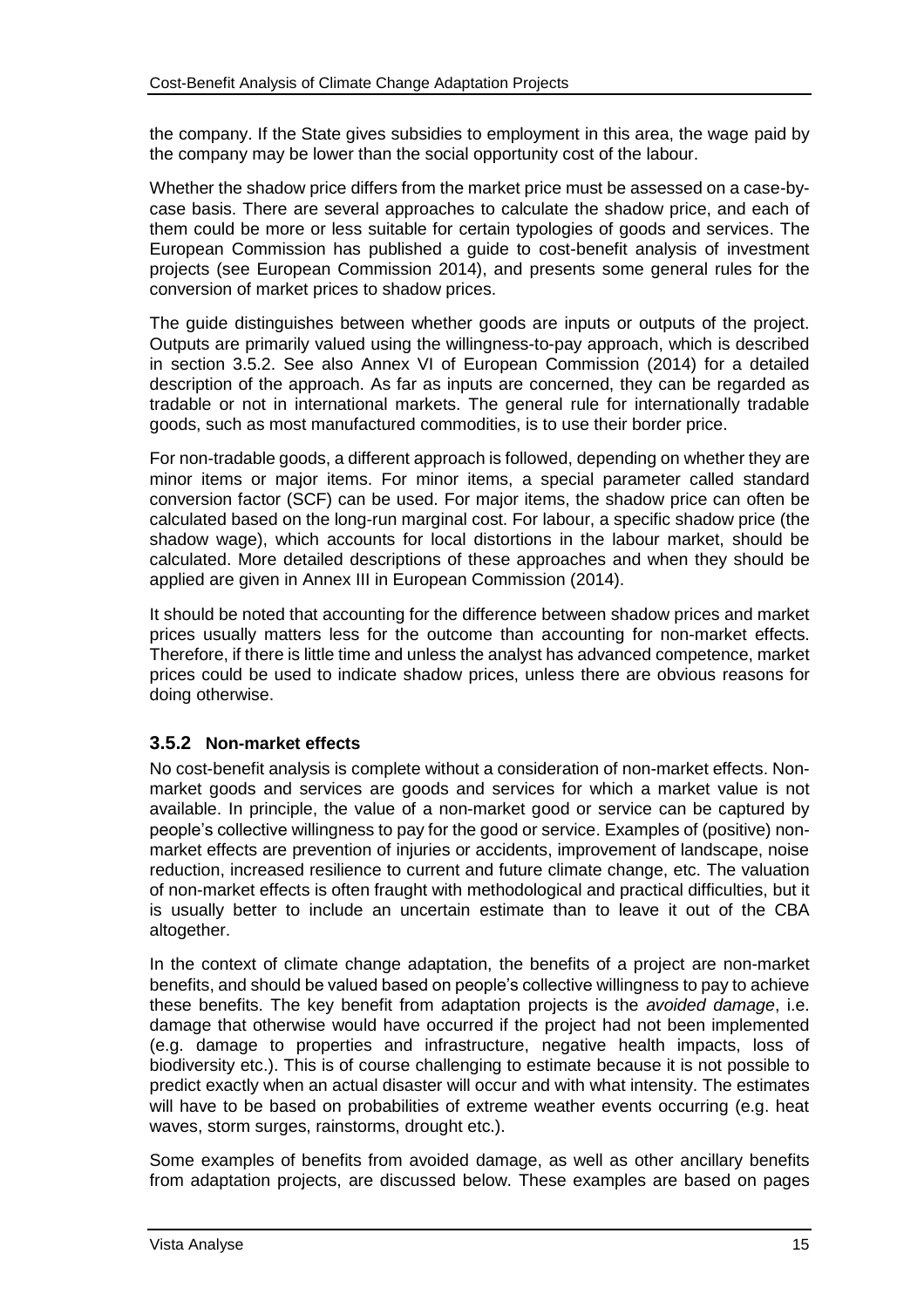174-176 in European Commission (2014). Note that the below-mentioned benefits do not represent an exhaustive list. There may be other benefits that arise from the implementation of climate change adaptation measures and the full list of benefits should be assessed on a case-by-case basis.

A short description of the key approaches to measure willingness to pay in monetary terms for non-market effects is given in Appendix A.

#### **Improved health conditions**

Projects aimed at preventing the risk of natural disasters can lead to improved health conditions. For example, a measure implemented to reduce the risk of flooding could reduce the risk of diseases spreading from polluted water, or in the case of severe floods prevent the loss of life. Additionally, green infrastructure – such as green roofs or rain gardens - could contribute to cleaner air and associated improved health benefits. Approaches that can be used to value the changes in health outcomes include stated preference approaches (surveys) or revealed preference methods (hedonic wage method). If it is not possible in practice to measure the willingness to pay for improved health outcomes using the methods mentioned above, the human capital approach<sup>2</sup> or the cost of illness approach<sup>3</sup> may be applied.

#### **Increased recreational value**

This benefit could arise from the recovery or preservation of sites with recreational value (e.g. beaches, natural parks and protected areas) where recreational activities such as trekking, picnicking, and bathing can be carried out. Some adaptation projects may also create new recreational areas in urban centres, for example by opening up streams in cities for flood prevention. Increased recreational value may be estimated using revealed preference methods, such as the travel cost method<sup>4</sup> or hedonic pricing method<sup>5</sup>, or stated preference methods. Alternatively, the value transfer (or 'benefit transfer') approach can be used.

#### **Ecosystem and biodiversity preservation**

This benefit relates to the value people place on the existence of ecosystems and biodiversity in good conditions. Methods that can be used to value ecosystem and biodiversity preservation include contingent valuation and value transfer.

#### **Reduction of damages to properties**

Damages to properties is a common consequence of natural disasters and extreme weather events. The benefit of preventing damages to capital (infrastructures, buildings and machineries) and natural (forests, biodiversity) stocks could be measured based on expected avoided damage. The information and data needed to estimate the expected

 $2$  The basic idea of the human capital approach is that an individual is 'worth' to the society what he/she would have produced in the remainder of their lifetime. See page 96 of European Commission (2014) for a more detailed description.

<sup>&</sup>lt;sup>3</sup> The cost of illness approach combines direct and indirect costs into an overall societal estimate. Direct costs include the medical costs necessary for treating a particular disease. Indirect costs measure the value of lost production because of reduced working time due to illness. See page 130 of European Commission (2014) for a more detailed description.

<sup>4</sup> This is naturally most relevant for recreational sites people travel to, such as beaches and natural parks.

<sup>5</sup> This method is most relevant for recreational sites in urban areas, where the value of the recreational site could be reflected in property values.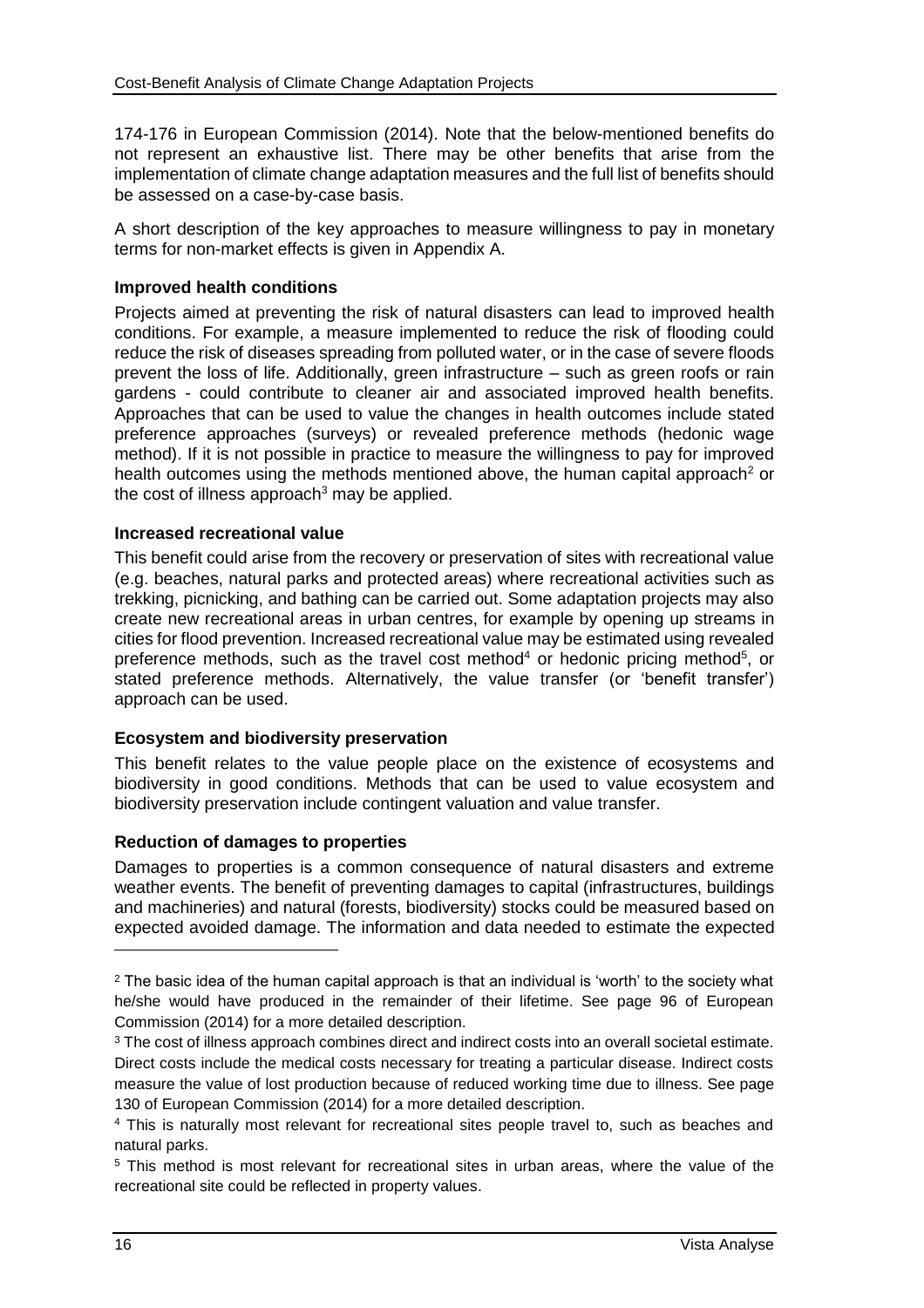avoided damage should come from properly developed flood risk and hazard maps, in combination with flood modelling.

Alternatively, one may estimate avoided damages based on market insurance premiums, as a proxy to the value of avoided property damages. For those assets where market insurance does not exist, averaged calculations for avoided costs for public administrations for civil protection activities, compensation paid to citizens, relocations of buildings etc. should be added to the analysis.

## <span id="page-18-0"></span>**3.5.3 Cost-effectiveness analysis**

For some types of projects, it can be relatively straightforward to estimate the costs of the project, while it is almost impossible or very challenging to value the benefits. There may also be instances where the valuation of effects raises difficult ethical questions (for example in the valuation of health benefits). In such situations, **cost-effectiveness analysis** is an alternative to CBA. The aim of the analysis is to find the least-cost solution to achieve a given goal. That is, the analysis compares the relative costs of different alternatives, while the benefits are the same for all alternatives.

An example of a situation where a cost-effectiveness analysis could be suited is where a project must be implemented to satisfy legal requirements. The legal requirements would then be given, and one could compare the costs of various solutions that would satisfy the requirements.

It should be noted that if one or more of the alternatives result in benefits *additional* to the given goal, these benefits must be included in the analysis. Take for example an analysis where the goal is to increase the resilience to flooding in an area by a certain amount. Different solutions to this problem may include expanding the existing sewage system, channelling water to nearby ponds or retention basins, or implementing rain gardens or green roofs. In addition to retention of water, the implementation of green infrastructure could lead to other benefits such as noise reduction,  $CO<sub>2</sub>$ -capturing etc. In such instances, the benefits could either be included as negative costs (i.e. reduce the total costs of the option) or as a qualitative description.

## <span id="page-18-1"></span>**3.5.4 Calculation of net present value**

Once the costs and benefits of the different alternatives have been estimated, the **net present value** of each alternative can be calculated. The calculation of present value is a method to calculate the value in monetary terms of costs and benefits that occur at different points in time. The *net* present value is the present value of project benefits less the present value of project costs. In order to calculate the net present value, one needs annual estimates of expected costs and benefits, a social discount rate, and a project period. The estimation of costs and benefits has already been covered in this chapter. The social discount rate and project period are discussed below.

### **Social discount rate**

In the calculation of net present value, future effects are discounted by a positive social discount rate, such that future effects are assigned a lower value than effects occurring today, all else being equal. Because the costs and benefits of adaptation to climate change occur at different points in time, the social discount rate is a key factor in CBAs of adaptation measures. The size of the discount rate can significantly impact the calculated value of long term projects. The higher the discount rate, all else being equal, the lower the contribution of future benefits and costs to the overall value of the project.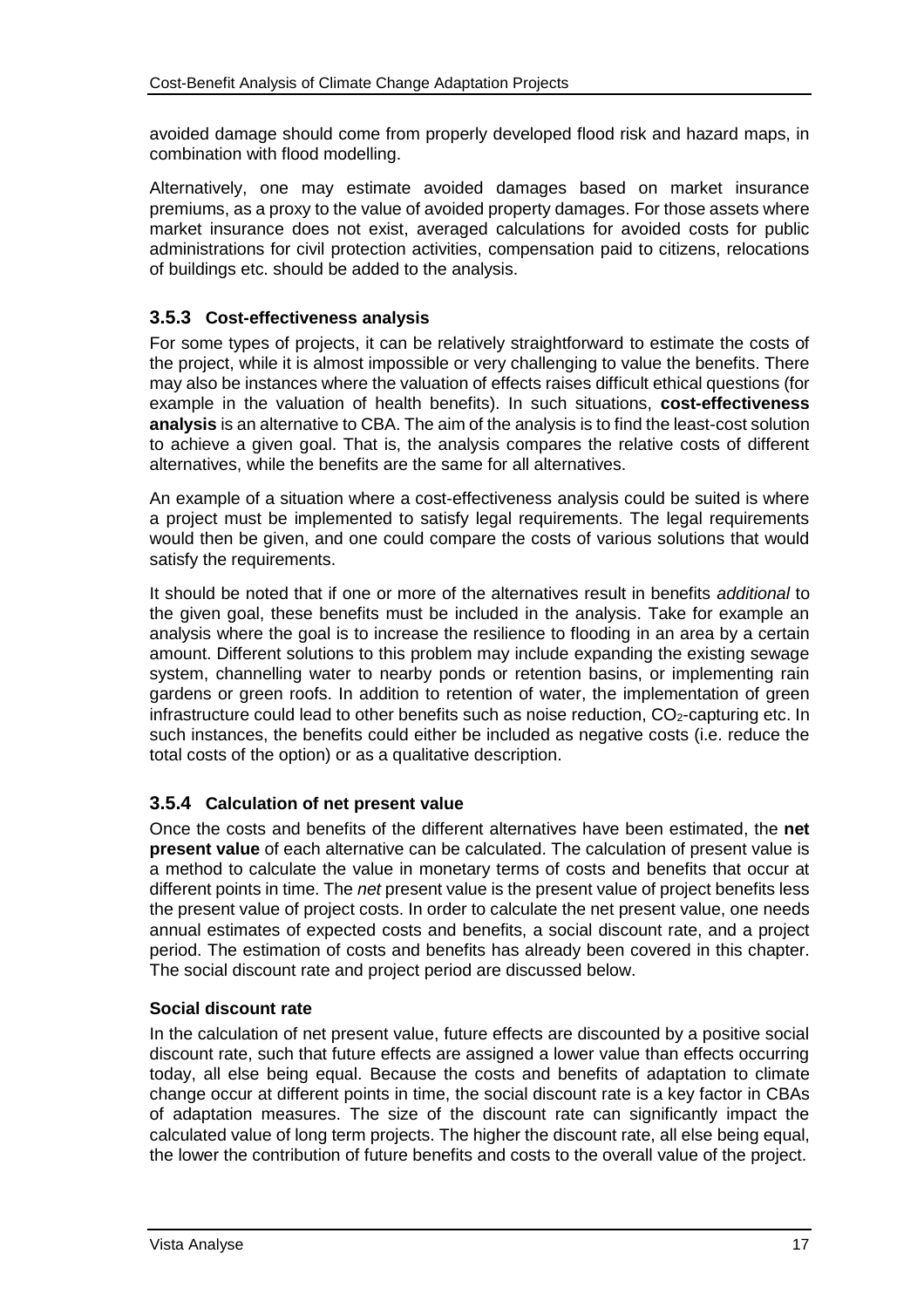The European Commission (2014) recommends that a social discount rate of 5 per cent is used for major projects in Cohesion countries and 3 per cent is used for the other member states. As Poland is a Cohesion country a social discount rate of 5 per cent should be applied.

### **Project period**

The estimated costs and benefits of a project should cover a period appropriate to the project's economically useful life and its likely long-term effects (European Commission, 2014). The reference periods proposed by the European Commission for different sectors are presented in table 3.3. These values should be considered as including the implementation period.

| <b>Sector</b>                  | <b>Reference period (years)</b> |
|--------------------------------|---------------------------------|
| <b>Railways</b>                | 30                              |
| Roads                          | 25-30                           |
| <b>Ports and airports</b>      | 25                              |
| <b>Urban transport</b>         | 25-30                           |
| <b>Water supply/sanitation</b> | 30                              |
| Waste management               | 25-30                           |
| <b>Energy</b>                  | 15-25                           |
| <b>Broadband</b>               | 15-20                           |
| <b>Research and Innovation</b> | 15-25                           |
| <b>Business infrastructure</b> | $10 - 15$                       |
| Other sectors                  | 10-15                           |

**Table 3.3 European Commission's reference periods by sector** 

Source: Table 2.1 in European Commission (2014), page 42.

If the NPV of an alternative is positive, the alternative will increase social welfare. If more than one alternative has a positive NPV, the one with the highest NPV will most likely yield the highest welfare gains. However, costs and benefits that have been described qualitatively must also be considered in the overall assessment. This is described in more detail in section [3.9.](#page-22-0)

# **3.6 Describe non-monetary effects**

In most projects that result in environmental effects there will be some effects that are impossible, or impractical to value. Whenever money quantification is not possible, effects should at least be identified in physical terms for a qualitative assessment. Questions that can be asked to analyse the significance and extent of the effects include:

- What is the size of the area affected?
- How many people are affected?
- How significant are the effects on people? (low, medium, high significance?)
- How long will the effect last, and how often does it occur?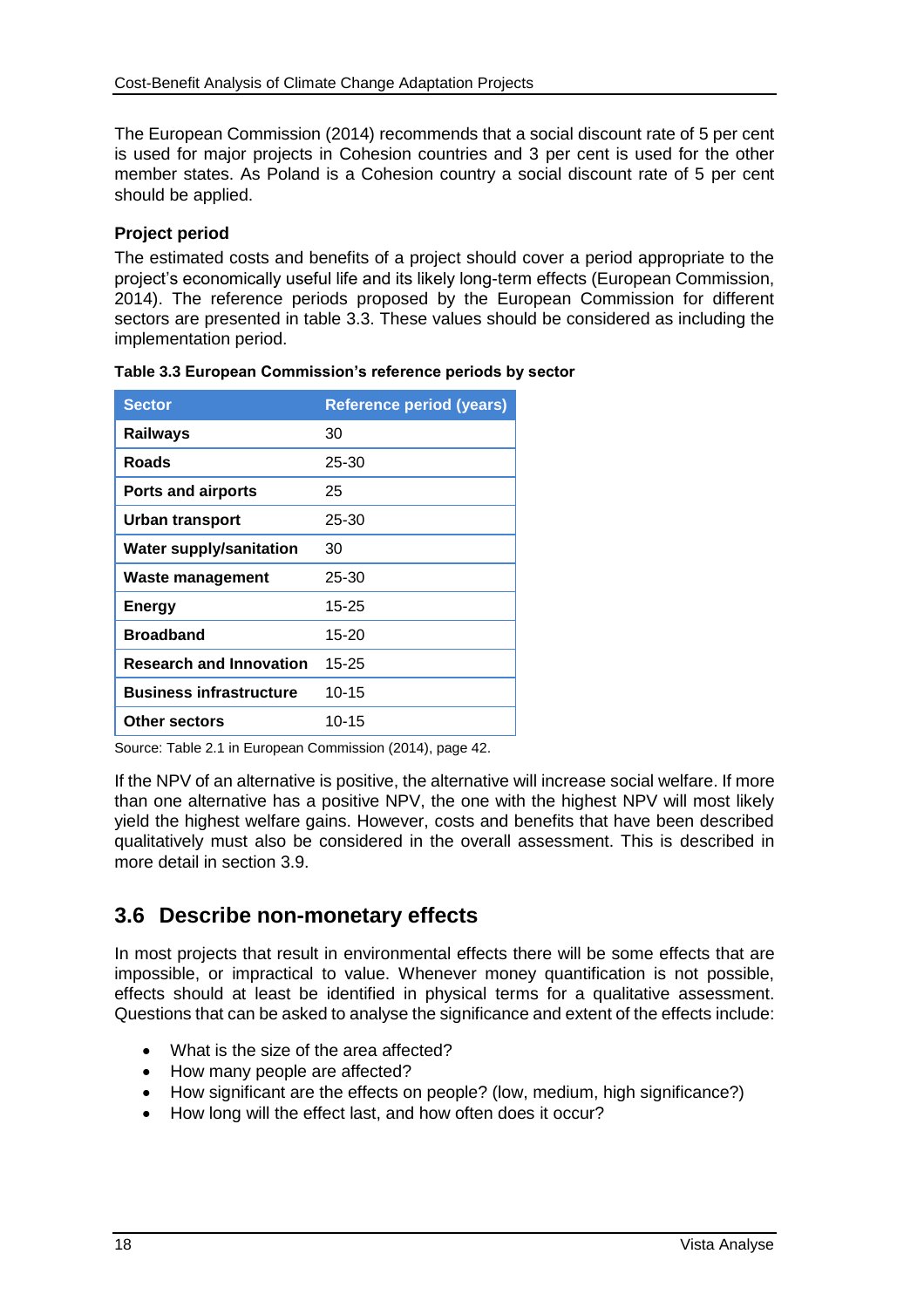# **3.7 Describe distributional effects**

A CBA should include an analysis of the distribution of the project costs and benefits across different groups of stakeholders.

The first step of the distributional analysis is to identify stakeholders that will be affected in a noticeable way by the implementation of the project. Examples of groups of stakeholders are residents in the relevant area, government, users and suppliers. Then, to summarise all the effects that are encountered by the project, a matrix can be developed linking each effect with the stakeholders affected by the impact. This is called a stakeholder matrix. Table 3.4 illustrates a possible set-up of a stakeholder matrix.

#### **Table 3.4 Stakeholder matrix**

| <b>Stakeholders</b>                   | <b>Stakeholder</b><br>group 1 | <b>Stakeholder</b><br>group 2 | <b>Stakeholder</b><br>group 3 | <b>ALC UNIT</b> |
|---------------------------------------|-------------------------------|-------------------------------|-------------------------------|-----------------|
| Effects (monetary & non-<br>monetary) |                               |                               |                               |                 |
|                                       |                               |                               |                               |                 |
| Effect 1                              |                               |                               |                               |                 |
| <b>Effect 2</b>                       |                               |                               |                               |                 |
| Effect 3                              |                               |                               |                               |                 |
|                                       |                               |                               |                               |                 |

Source: Adapted from European Commission (2014), page 65.

# **3.8 Sensitivity analysis**

When a CBA is conducted there is often uncertainty about what the actual quantities and prices will be. The purpose of a sensitivity analysis is to study how sensitive the result is to changes in key assumptions. Sensitivity analysis enables the identification of the 'critical' variables of the project. Such variables are those whose variations, be they positive or negative, have the largest impact on the project's financial and/or economic performance (European Commission 2014).

Three forms of sensitivity analysis are presented here:

- Partial sensitivity analysis: only one variable is changed at the time
- Scenario analysis: assessment of the consequences of simultaneous uncertainty about several variables
- Monte Carlo analysis: in addition to assessing simultaneous uncertainty in variables, this analysis takes into account correlations between these variables.

Since future climate change is uncertain, the benefits of investing in adaptation are also uncertain. Different future climate change scenarios, the possible range of outcomes that can occur, and the probabilities of the various outcomes should therefore be considered in the sensitivity analysis.

An often-used approach in CBAs of climate change adaptation, is to look at avoided damages under two or more climate scenarios to capture a wide range of climate change projections, and thus a wide range of possible avoided damage (see for instance Markandya et al. 2014). This will highlight the large uncertainty in projected climate change, and projected impacts of climate change. The scenario analysis, described in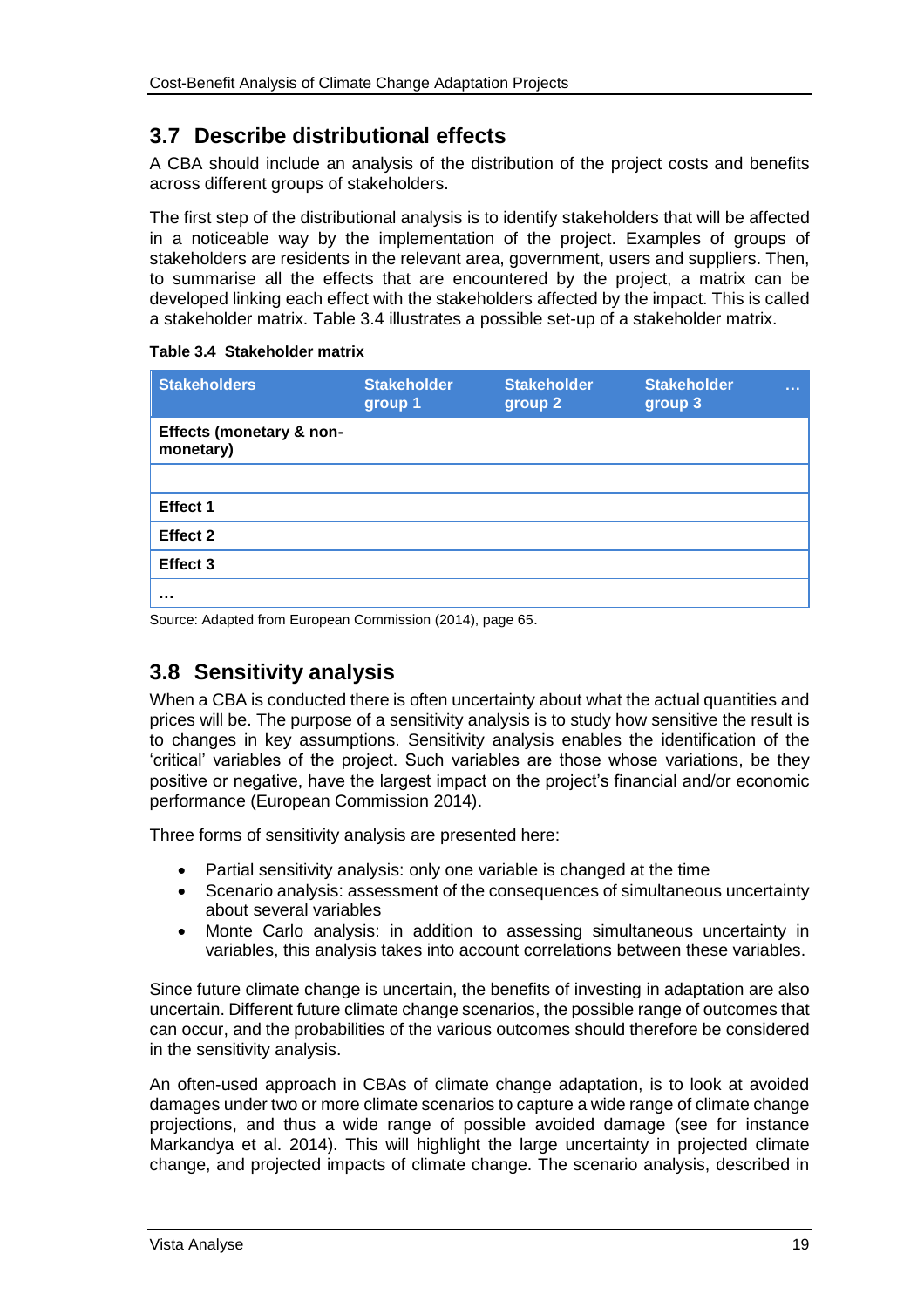section [3.8.2,](#page-21-0) is well suited to analyse the sensitivity of project outcomes to different climate change scenarios.

The scenario analysis is an extension of the partial sensitivity analysis. The guidelines by the European Commission (2014) require that both a partial sensitivity analysis and a scenario analysis be performed for major investment projects (over 50 million euro) under the Cohesion strategy.

### **3.8.1 Partial sensitivity analysis**

A partial sensitivity analysis studies the change in the outcome (here net present value) from changing one input variable at a time. Typical key variables for the sensitivity analysis are listed below.

- discount rate
- time horizon of the project
- quantity of emissions/discharges to be treated or the environmental resource considered in the analysis
- investment cost
- prices of electricity, fuel or other inputs
- monetised, key environmental impacts

The analysis is carried out by varying one variable at a time and determining the effect of that change on the NPV. The outcome of the sensitivity analysis should be presented together with the result of the CBA, so that it becomes visible for the decision-maker where the potential drawbacks of the project are. Also, the decision-maker should be made aware of any assumptions that are uncertain and have a high impact on the result. According to the European Commission (2014), variables for which a variation of  $\pm 1$  % of the value adopted in the base case gives rise to a variation of more than 1 % in the value of the NPV should be considered 'critical'.

The sensitivity analysis may be supplemented by a 'worst case' and 'best case' that show the outcome if several variables take on their worst or best possible values. If the result varies significantly with a change in a key variable, it is important to define this variable as precisely as possible.

Another component of the sensitivity analysis is the calculation of the **switching values**. This is the value that the analysed variable would have to take in order for the NPV of the project to become zero, or more generally, for the outcome of the project to fall below the minimum level of acceptability (European Commission 2014).

## <span id="page-21-0"></span>**3.8.2 Scenario analysis**

A scenario analysis is an extension of the partial sensitivity analysis, whereby a number of scenarios representing alternative future directions are created. Combinations of 'optimistic' and 'pessimistic' values of the critical variables identified in the partial sensitivity analysis could be useful to build different realistic scenarios. As described above, the scenario analysis can be used to analyse the sensitivity of the results of the CBA to different climate change scenarios.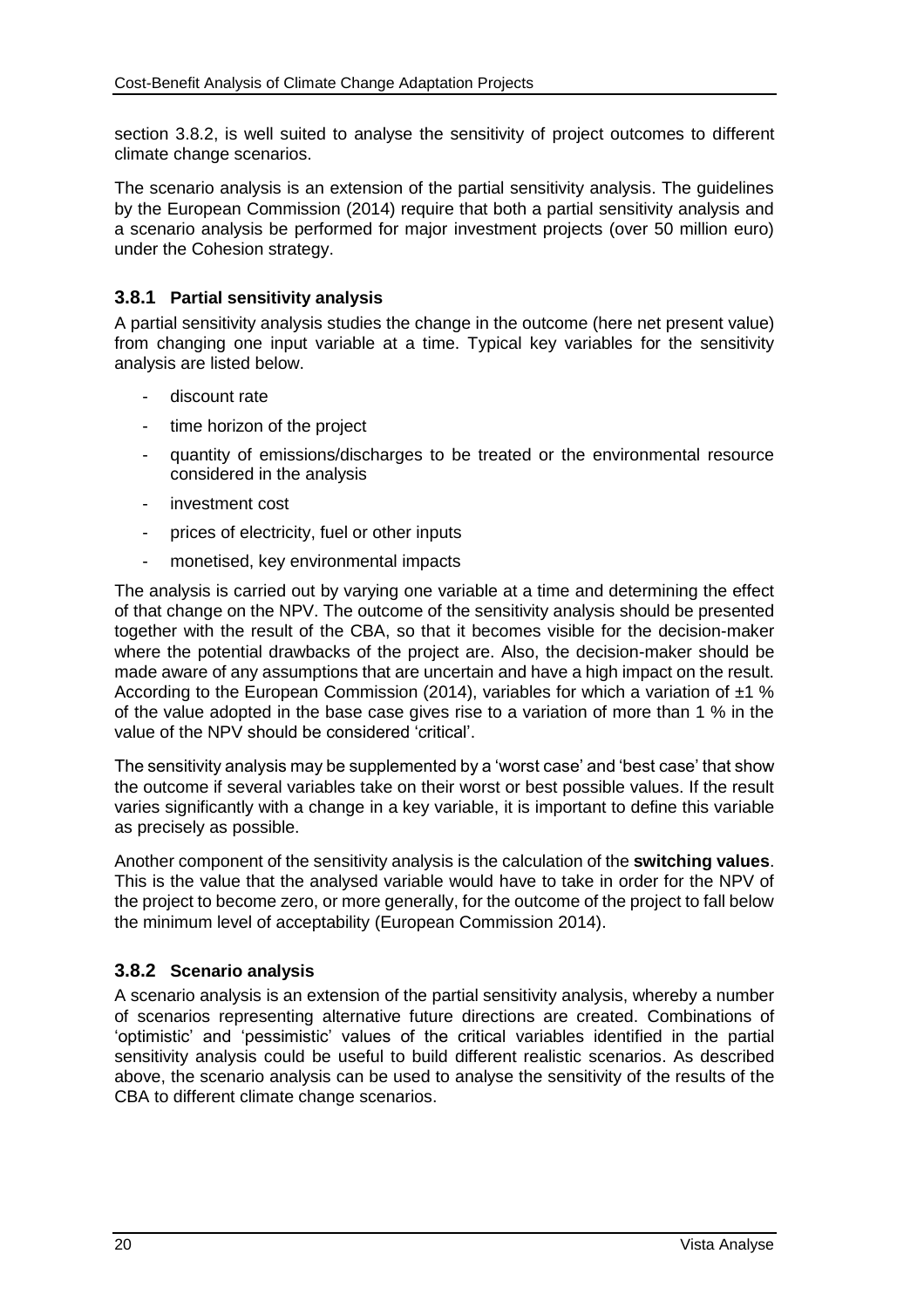## **3.8.3 Monte Carlo sensitivity analysis**

The first step in a Monte Carlo analysis is to specify a probability distribution for each of the key variables. Then, the calculation of net benefits is repeated a large number of times randomly in a computer programme. The result of the analysis is a set of probability distributions showing how uncertainties in key variables may impact on key outcomes. More resources are required to undertake a Monte Carlo analysis than partial sensitivity analysis and scenario analysis.

For further reading on Monte Carlo analysis, see Boardman et al. (2006) and pages 71- 73 in European Commission (2014).

# <span id="page-22-0"></span>**3.9 Overall assessment**

The final step of the CBA is to undertake an overall assessment of the results from each of the previous stages of the analysis. Factors to be considered include:

- The net present value of each alternative
- Non-monetised effects
- Uncertainty

The goal of this stage is to inform the decision-maker of the analysis in a transparent and straightforward manner and to present well-founded recommendations regarding adaptation measures.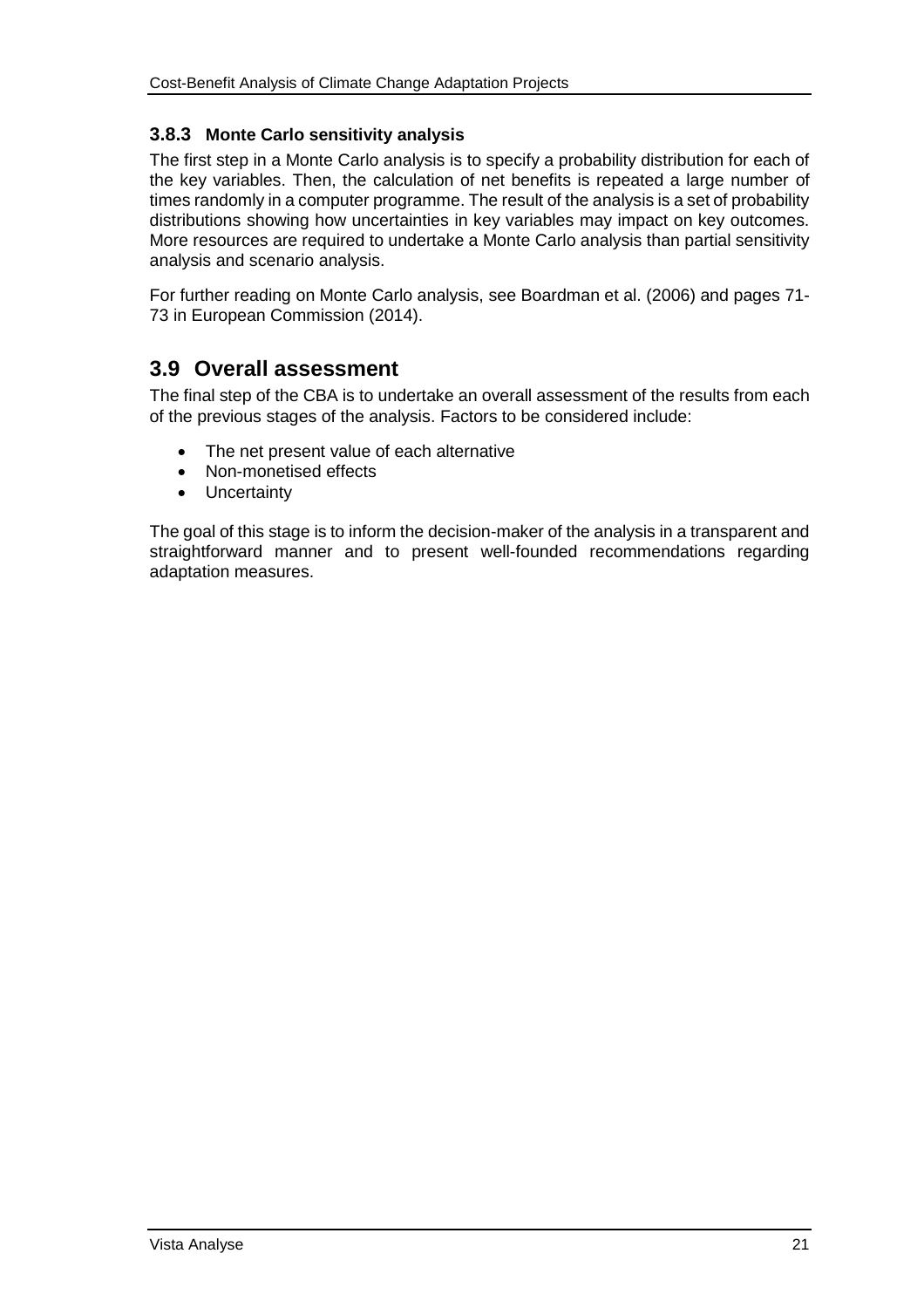# **4. Guidance for CBA of a rain garden**

In chapter [3,](#page-10-0) we set out nine steps for performing a CBA. In this chapter, we will provide guidance for how you would go about to complete a CBA for the implementation of a rain garden. This is not an actual application of a CBA, but a demonstration of the types of issues to consider, data needed and how costs and benefits for the implementation of a rain garden could be estimated.

While we have used a rain garden as an example, several of the issues to consider and ways to calculate costs and benefits are relevant for other climate change adaptation measures as well.

# **4.1 Problem and goals**

Cities are especially prone to flooding because they are characterised by a large portion of built-up area. Apartment blocks, roads, walkways, parking lots and other structures with impervious surfaces do not allow water to infiltrate into the ground, but send the water across the surface instead. This stormwater runoff (also called urban runoff or surface water runoff) increases the risk of flooding. It also carries pollutants with it and contaminates streams and lakes if left untreated before entering the water (Haughton and Hunter 1994 in Bolund og Hunhammar 1999).

Research has shown that around 55 per cent of precipitation in cities ends up as stormwater runoff due to the lack of vegetative cover and other permeable surfaces.<sup>6</sup> In contrast, there is only about 10 per cent runoff in areas with natural ground cover. The rest of the precipitation is absorbed into the ground or evaporates via the vegetation (FISRWG 1998).

Measures to reduce the risk of flooding in cities can generally be categorised into conventional measures, which channel water in pipes below ground, and blue-green measures<sup>7</sup>, which are natural solutions based on water and/or vegetation and designed to absorb the rainwater locally. Blue-green measures can reduce the pressure on the drainage system in cities by infiltrating or retaining water during the peak of rainstorms. Rain gardens (also referred to as bioretention) are one of several blue-green measures. Other measures include green roofs, open streams, ponds and wetlands.

The suitability of the different measures will depend on the local conditions of the area in question. Firstly, the measures vary in their capacity to infiltrate/retain runoff and so it is necessary to analyse the extra capacity needed in the area to reduce the risk of future floods. Secondly, the costs of implementing different measures vary with conditions such as the type of ground cover and terrain, the value of the land, and the characteristics of the built environment in the area.

For this example, we are going to assume that there has been a selection process prior to this analysis, from which a rain garden is assessed to be the most suitable measure for an area. A rain garden is a planted depression whereby water is stored on the surface and later infiltrated into the ground or led into the drainage system. A rain garden is not a permanent pool, but is flooded temporarily during rain.

 $\overline{a}$ 

 $6$  Based on the assumption that there is  $75 - 100$  per cent impermeable ground cover.

<sup>7</sup> Also referred to as 'Sustainable Urban Drainage Systems (SUDS)' or 'Green Infrastructure'.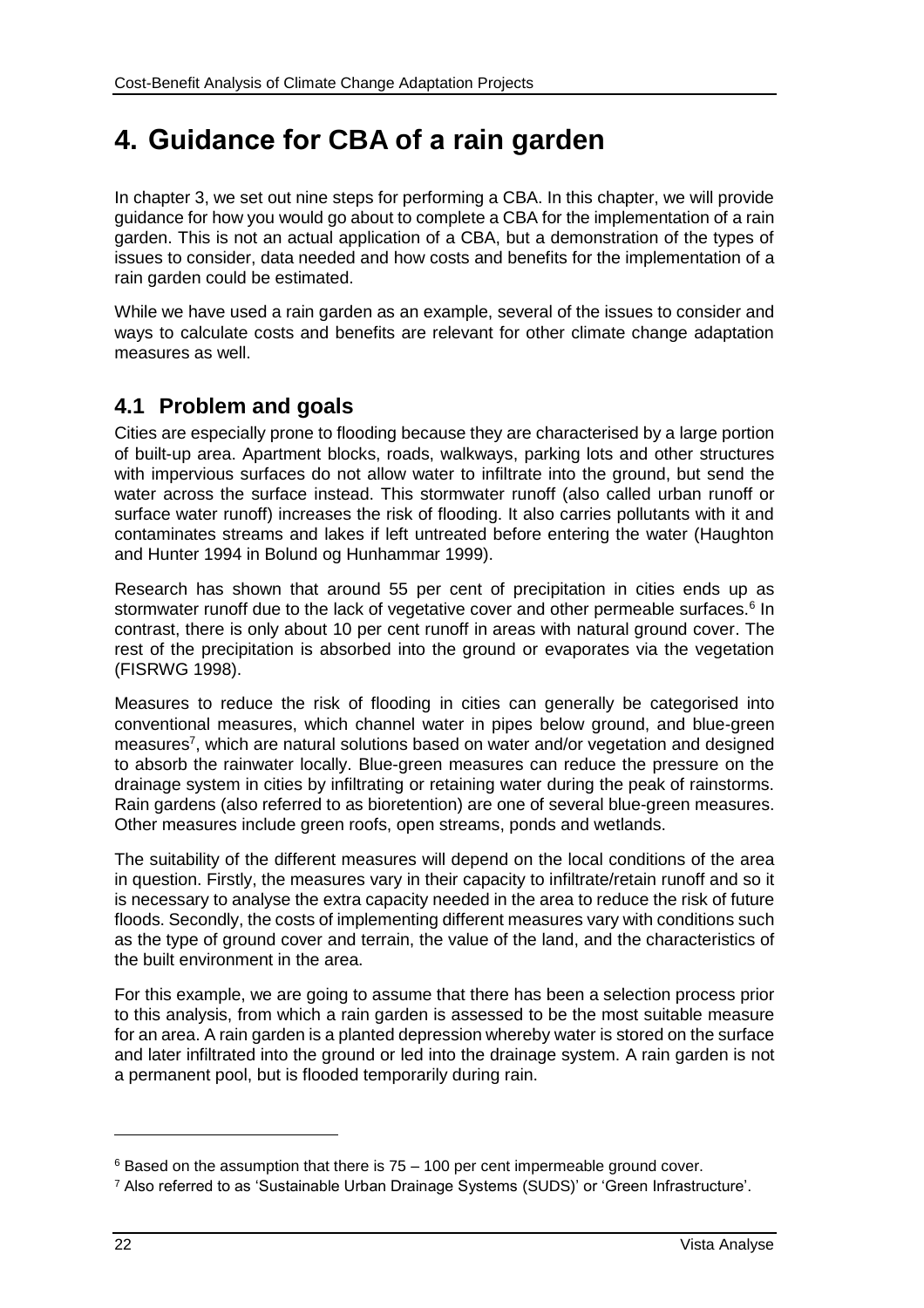Rain gardens have the potential to control stormwater quantity and quality, as well as restore groundwater supplies. In addition, rain gardens provide green environments which can support biodiversity. Plants and vegetation can also help improve air quality, reduce noise, and capture  $CO<sub>2</sub>$ . Rain gardens are typically small installations (for example the size of a garden bed) and could be analysed as a solution for a small area, or as part of a combination of solutions for a larger area.

A description of the floods that have occurred in the area in the past and the types of problems these floods have caused will help identify the extent and seriousness of the problem the rain garden is intended to solve. Other useful information includes characteristics of the sewerage system (separate or combined), any water bodies the surface water runoff would flow into, the degree of impervious surfaces, population, number of houses, activities in the area (e.g. industrial, commercial), and the state of natural resources and ecosystems in the area. The ideal tool to assess the likelihood of flooding would be a hydraulic model describing inflow, accumulation, and outflow in an area.

It is also useful to describe the socio-economic/demographic, political and institutional context in which the problem exists. This could include whether there are any plans or strategies (at local, regional or national level) for;

- Land use changes in the area
- Expansions/upgrades/alterations to the current sewerage system
- Stormwater management/climate change adaptation

The description of the problem should also include a description of who it affects. In the context of floods from stormwater runoff, this could include owners of the properties damaged during floods, insurance companies (payment of water damage compensation), the fire brigade (if their services are called upon during a flood), people affected by traffic delays or disruptions, and the city administration (repair of any damage to infrastructure and other clean-up efforts after the flood).

The project goal and associated criteria should be based on the defined problem. In the context of floods, the goal could for example be to *protect buildings, existing infrastructure, and other assets from water damage*. To achieve this goal, it would be necessary to reduce the velocity and volume of surface water runoff.

If contamination from surface water runoff is also a problem in the relevant area, an additional goal could be to *reduce contamination of water running into nearby water bodies*. To achieve this goal, it would be necessary to remove pollutants from the runoff before it enters streams or other recipients.

## **4.2 Baseline scenario**

The next step is to establish a scenario that describes the current situation and the expected future developments if no action is taken to solve the problem. This is called the 'baseline scenario' and represents a 'do-nothing' alternative; it is a continuation of the situation *without* the implementation of a project.

### **4.2.1 Damage from floods**

For the baseline scenario, we need to establish the likely annual flood damages in the future. This can be measured based on a combination of the **flood hazard,** i.e. the likelihood of a flood occurring and its characteristics, and the **vulnerability** of the area (Olsen et al. 2015).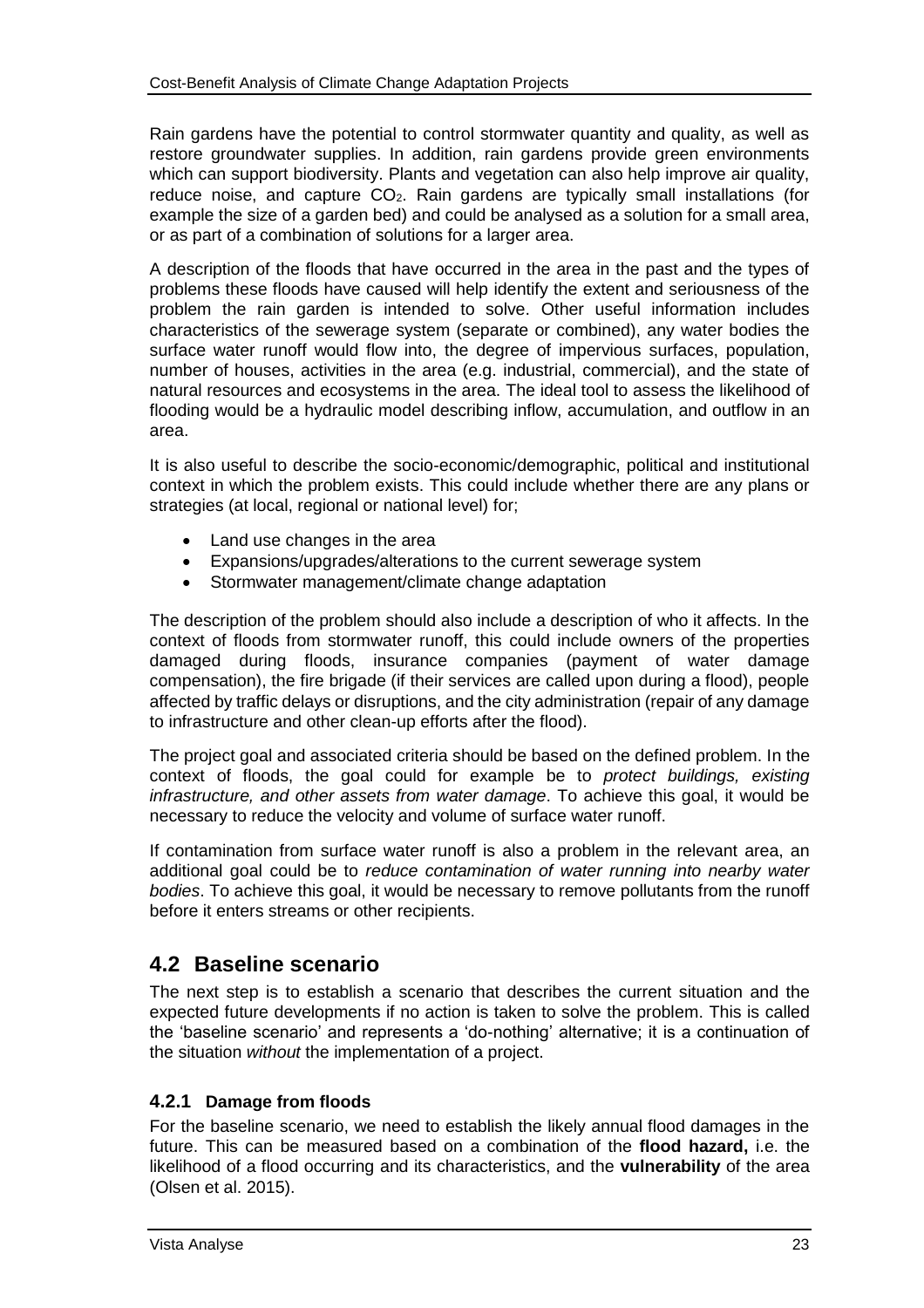## **Flood hazard**

There are several factors that determine the likelihood of a flood occurring and the extent of the flood. In this example, we are concerned with pluvial floods (also called stormwater floods), which arise from stormwater accumulating from heavy rainfall. The key contributor to pluvial flooding is precipitation. Stormwater runoff generally collects when there is intense rain over a short period of time (often lasting from a few minutes to a few hours (DSB 2016)). From now on, we will use the term 'flood' synonymous with 'pluvial flood'.

The capacity of the sewerage system (both the speed at which it can transport water and the volume it can handle) also impacts the likelihood of a flood occurring. With the sewerage system overwhelmed, water can flow out into streets and nearby structures or force waste water back into houses through drain pipes.

Other factors that impact the amount of runoff include the terrain and ground cover. A high concentration of impervious surfaces leads to a higher level of runoff compared to natural ground cover because it allows less evapotranspiration and infiltration into the ground. The time of the year and antecedent conditions such as amount of rain in the days preceding the rainstorm could also impact the amount of runoff.

The flood hazard can be mapped using hydraulic models based on historic data. Input data for such models would include information on the factors that determine the likelihood of floods occurring (i.e. information about rainfall, sewer system hydraulics, terrain/elevation etc.).

Due to climate change, the intensity and frequency of rainstorms is expected to increase in the future, which in turn will increase the risk of flooding. It is therefore necessary that stormwater solutions implemented today are built to a capacity that can infiltrate the amount of stormwater runoff expected in the future.

A commonly applied method to adjust the amount of surface water runoff for climate change, is to multiply the precipitation intensity with a factor for expected relative increase, called a climate factor (COWI 2014). The climate factor can vary with the return period of precipitation. $8$  For example, the probability of a precipitation event with a return period of 2 years may be expected to increase by 20 per cent, while it may be expected to increase by 30 per cent for a 10-year event (Zhou et al. 2013).

Since climate change evolves gradually and large uncertainties are inherent, the CBA should include a baseline scenario both with and without the expected climate change. This information is useful since it illustrates whether climate change adaptation measures will be worthwhile even in the absence of climate change (Zhou et al. 2013).

### **Vulnerability**

Vulnerabilities describe the number of humans, buildings, items etc, present at the location involved and the potential adverse effects caused by their exposure to the hazard (Zhou et al. 2013).

 $\overline{a}$ 

<sup>&</sup>lt;sup>8</sup> The probability of a flood occurring is typically described by the return period, which is a statistic measure of the average recurrence interval of an extreme climatic event (Haynes and others 2008 in Zhou et al. 2013). For example, a flood with a return period of 100 years is expected to occur once every 100 years. In other words, each year there is a 1 per cent probability of this type of flood event occurring. In the same way, a return period of 50 years means the flood is expected to occur once every 50 years, or have a 2 per cent probability of occurring each year, and so on.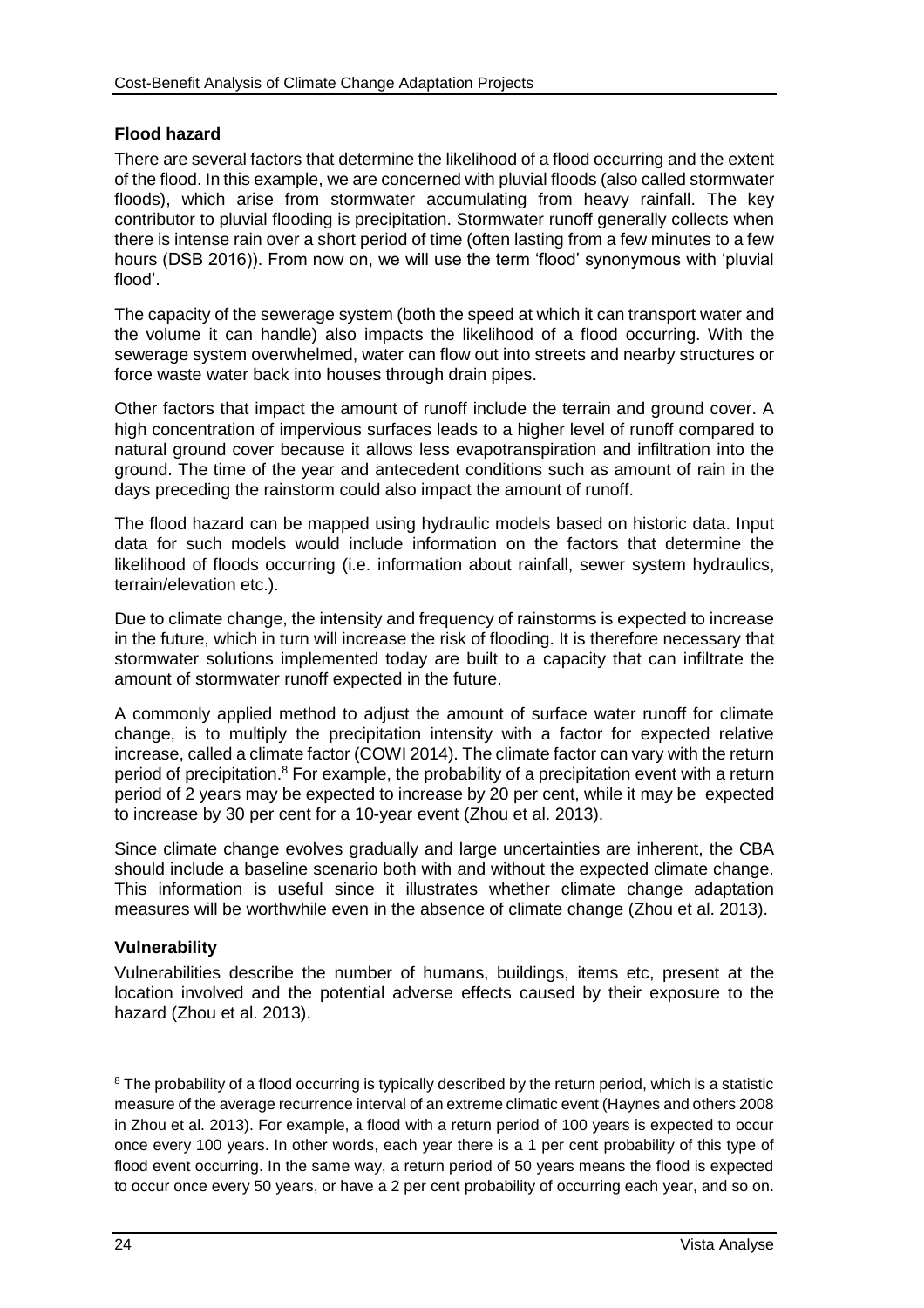The adverse effects can be categorised into direct and indirect effects. A list of potential adverse effects is given in Text box 4.1. The list is not exhaustive.

#### **Text box 4.1 Potential adverse effects from floods**

#### **Direct adverse effects:**

- Damage to buildings
- Damage to inventory, machinery etc. inside buildings
- Damage to infrastructure such as roads and railroads, water and sewerage system, power cables, and telecommunication cables.
- **Erosion**

#### **Indirect adverse effects:**

- Lost production and turnover for businesses
- Costs related to traffic restructuring and delays
- Loss, inconvenience, and damage from power cuts
- Contamination of water bodies
- Cost of time spent on administration and clean-up efforts in the aftermath of floods
- Negative health effects

*Source: Vista Analyse and COWI (2015) Note: The list is not exhaustive*

The costing of flooding can be based stage-damage curves, which show the damage as a function of the extent and depth of floods. However, due to the complexity of urban contexts, costing in cities is often based on unit costs of flooding of specific assets (Zhou et al. 2012, Apel et al. 2006 and Ballestos-Canovas et al. 2013 in Olsen et al. 2015).

The unit costs should ideally include both direct and indirect adverse effects. Unit costs for material damages, such as damage to buildings, can for example be derived from insurance pay-outs after historic flood events. It is often more challenging to derive estimates/retrieve information about indirect effects (e.g. contamination of water bodies). as these are non-market effects. A description of methods that can be used to value these effects is given in section [3.5.2](#page-16-0) and Appendix A.

Once unit costs for different asset groups / types of adverse effects have been established, the vulnerability can be measured using a GIS-based risk model which identifies flooded properties and the threshold values at which various damage classes will be flooded (Olsen et al. 2015).

An alternative approach is to apply average market insurance premiums for waterrelated damages in an area. This information could be retrieved from private insurance companies or public data bases. However, this is not an ideal approach due to the heterogeneity of cities; the size of the damage will vary considerably depending on the types of assets damaged in the flood.

If the adaptation measure is expected to prevent damage to one type of asset, the vulnerability analysis could focus on this asset group. For example, if rain gardens implemented in a residential area largely are expected to prevent flooded basements, one could apply the average value of insurance claims for flooded basements for the estimation of damage costs.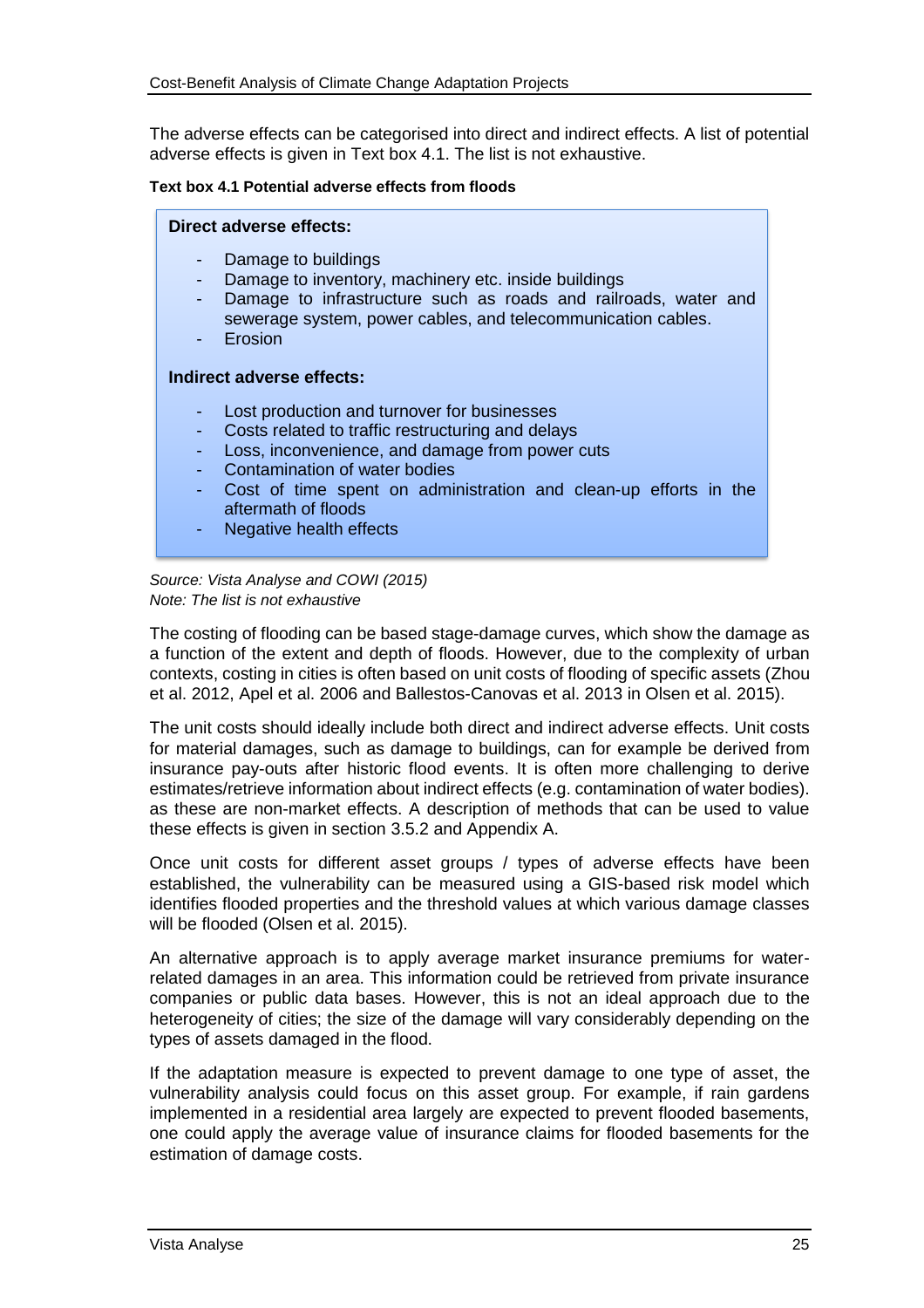An example from Oslo of how insurance data could be used to estimate the potential for avoided damage from floods from blue-green solutions in an area called Ensjø is given in Text box 4.2. It should be noted that this is a simplified example which does not consider the effects of climate change, does not provide a complete picture of potential damage costs (indirect effects are not considered), and does not contain sufficient information about the effects of the proposed blue-green measures on flood risk compared to the conventional solutions.

#### **Text box 4.2 Estimated avoided damage based on insurance premiums – example from Oslo**

#### *Ensjø area in Oslo*

*Ensjø area in Oslo has been subject to a major transformation in recent years. The area has been redeveloped from an industrial area with factories and car industry to a residential and commercial area. As part of the transformation, large investments have been made into creating new infrastructure, open public spaces and blue-green infrastructure. The blue-green infrastructure includes a surface-based system for stormwater management, whereby rainwater from surfaces (roofs, streets, parking lots) is collected in open channels and retained in pools before being led into a reopened stream. The system for surface-based stormwater management is built to withstand a flood event with a 10-year return period.* 

*To estimate the avoided damage from floods from the surface-based system, we have collected data from Finance Norway, which is the industry organisation for the financial industry in Norway, showing the number of insurance claims related to water damage and the value of these claims in Oslo municipality for the seven-year period from July 2007 to June 2014. The claims are from both private households and businesses. Note that the data does not include publicly owned buildings in Oslo and does therefore not provide complete information about the extent of the damage. However, the data should be relatively representative of the damages incurred by private households and businesses.*

*We have used numbers for water damages that arise from "intrusion from outside, above ground or through ground" due to "precipitation, meltwater, groundwater". 9*

| <b>Oslo Municipality,</b><br><b>Insurance damages from surface water</b><br><i>runoff</i> | <b>Number of</b><br>damages | <b>Amount</b>               |
|-------------------------------------------------------------------------------------------|-----------------------------|-----------------------------|
| 2007-2014 (7 years)                                                                       | 4627                        | 212.6 million<br><b>NOK</b> |
| Average per year                                                                          | 661                         | 30,4 million NOK            |

*Table Insurance claims (number and amount) related to precipitation in Oslo 2007-2014*

*Source: Finance Norway in Vista Analyse (2014), table 4.1.*

*The numbers in the above table show that damages from July 2007 to June 2014 amounted to 213 million NOK, a yearly average of 30 million NOK. This is considered a conservative number since many damages are not captured by the data. We assume* 

<sup>&</sup>lt;sup>9</sup> We have also assumed that the companies reporting insurance claims to Finance Norway have a market share of 86 per cent in Oslo and that there is an average excess requirement of 4,500 NOK for each claim.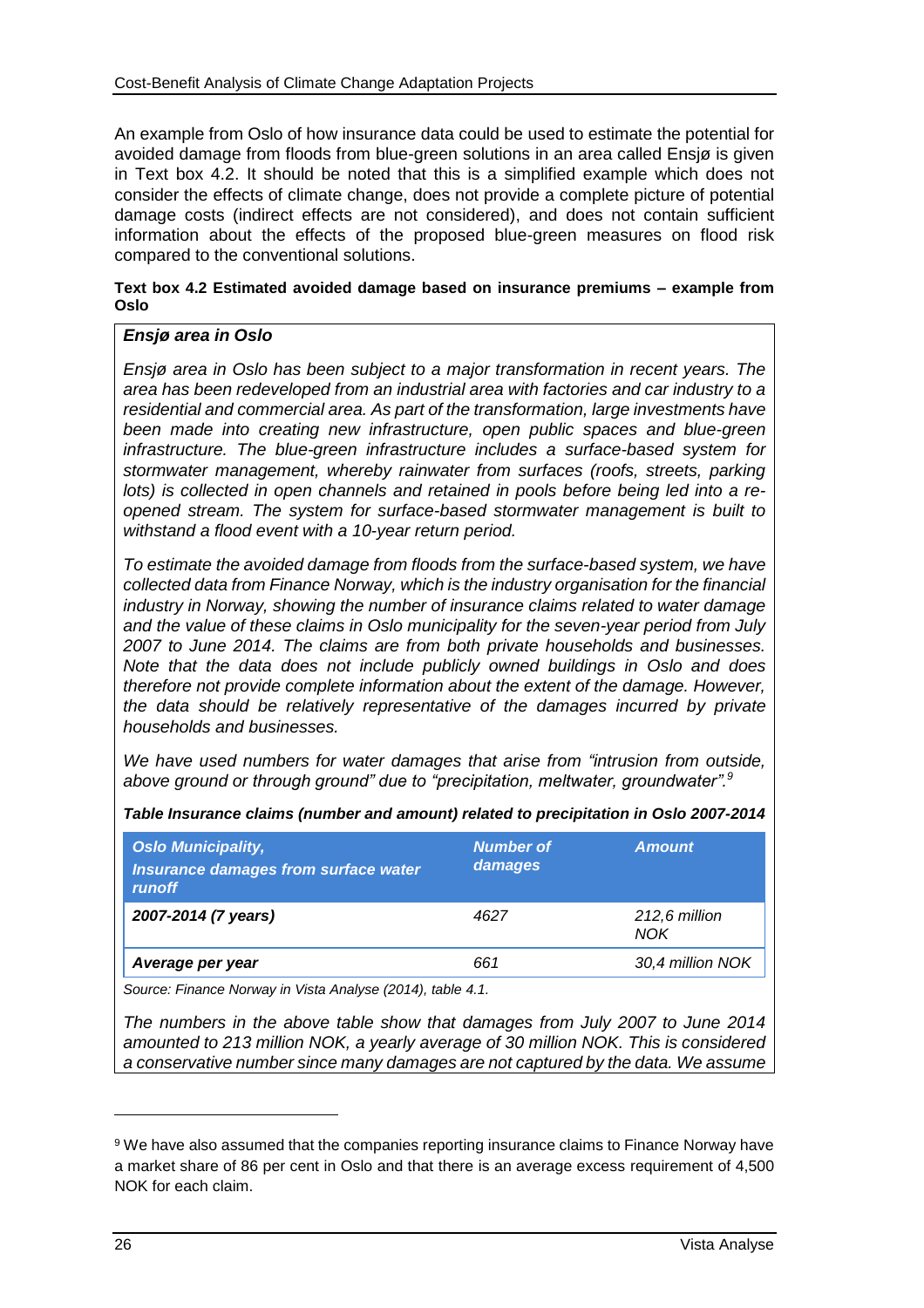*Oslo municipality has the potential to reduce costs by 30 million NOK per year if it can prevent these damages.* 

*Additionally, the frequency and intensity of rain storms is predicted to increase in the future because of climate change, which would increase the potential damages. However, the effect of climate change has not been considered in this example.* 

*What proportion of this potential can be realised by the introduction of stormwater solutions in Ensjø? We have made a rough estimate of this effect by stipulating the share of damage costs in Ensjø based on the total damage costs for Oslo. 5000-7000 new apartments have been planned at Ensjø, which is 1.6 - 2.2 per cent of the total number of households in Oslo in 2012; 316,423 (SSB 2012). Based on this, we have assumed that the total number of households at Ensjø will be around 2 per cent of the total number of households in Oslo. We do not know what share of Ensjø's planned 100,000 m<sup>2</sup> of industrial area would be of the total industrial area in Oslo. For simplicity, we will assume that it will equal the share of households; 2 per cent.* 

*Based on these assumptions we can estimate that around 2 per cent of the annual damages in Oslo would occur at Ensjø if the area has conventional solutions for stormwater management, with a standard equal to the average in Oslo.* 

*If the local surface-based system will prevent these water-related damages, Ensjø could save annual costs of around 600,000 NOK per year (2 per cent of the annual costs for Oslo). Assuming a life span for the local surface-based system of 40 years, and a social discount rate of 5 per cent, the present value of the damage costs (discounted over 40 years) is approximately 10.3 million NOK. In a CBA, the present value of the benefits (here, avoided flood damage) should be compared with the present value of investment costs and any other costs incurred by the project.*

*Source: Example adapted from Vista Analyse (2014), pp. 33-39.*

#### **Expected annual damage**

Combining the knowledge of the hazard with the vulnerability gives an estimate of the Expected Annual Damage (EAD) of floods in an area. See Olsen et al. (2015), Zhou et al. (2013) and Zhou et al. (2012) for detailed descriptions of how the EAD could be estimated using hydraulic and statistical modelling.

Ideally, the city would have pre-prepared flood risk predictions that can be used as input to the analysis. However, if the analyst does not have access to hydraulic models or flood risk maps of the area, a simplified approach would be to collect data on floods that have affected the area in the past and the conditions under which these floods occurred. This approach would only be relevant for relatively small areas, for which it is possible to link previous floods, the conditions that caused these floods and the damage caused by the flood. For example, let us assume a rain garden is considered for a residential garden that has experienced flooding of its basement several times in the past. In this case, one could collect historic data on the number of times the property's basement has been flooded, the conditions under which this happened (e.g. how many mm of rain over what duration of time), and the cost of the damage caused each time the basement was flooded. A simplified prediction of the likelihood of future floods could for example assume that the flood profile of the property will be the same in the future as it has been in the past, with the same associated damage cost. Further, one would assume that the impact of the rain garden is somewhere between zero and full removal of flooding of the basement. Accounting for climate change, however, is more complicated as one would have to relate predicted future changes in precipitation / weather conditions with the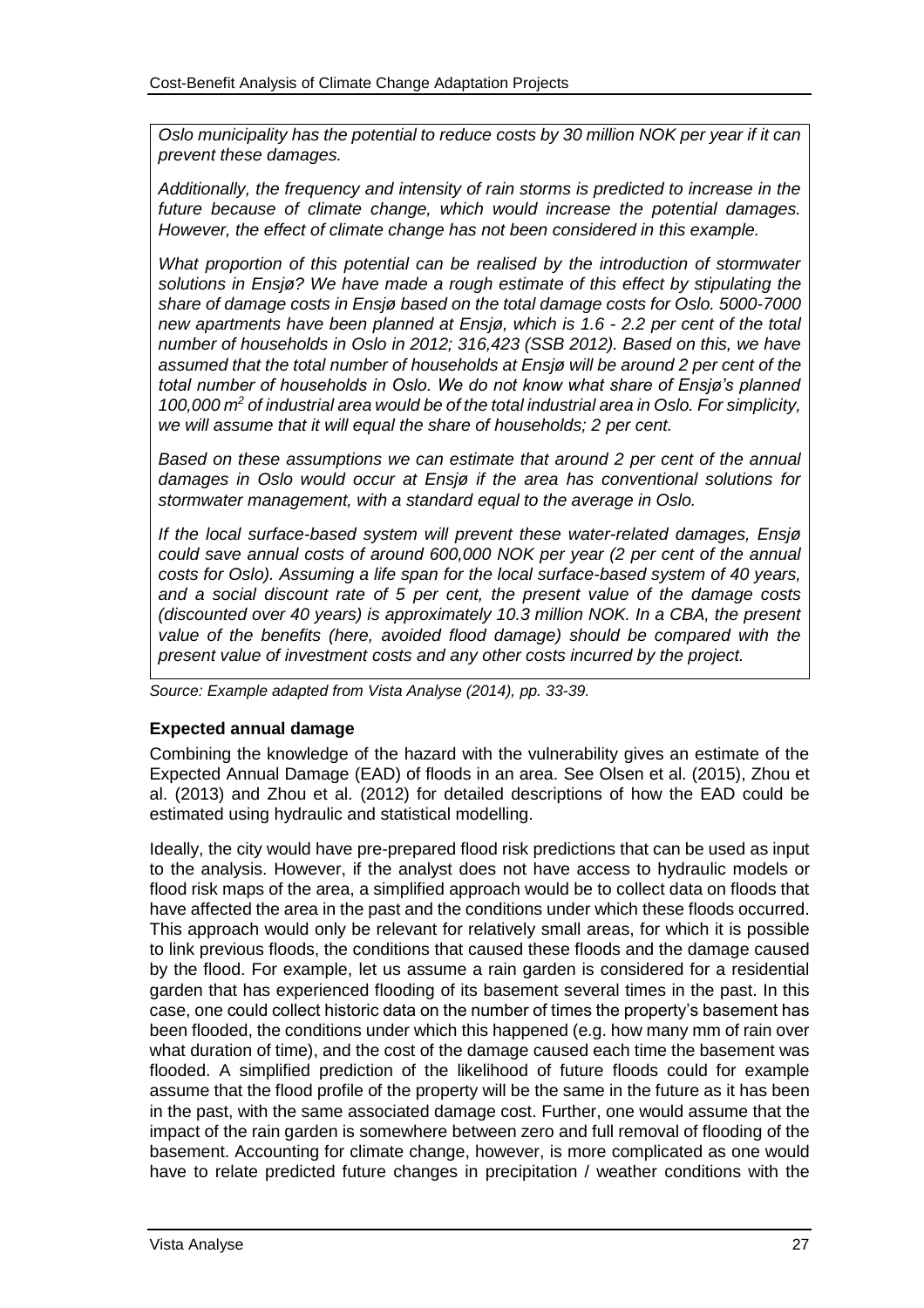likelihood of floods occurring. This could for example be done by identifying a threshold level at which the basement would flood, and assess the change in likelihood of this threshold being reached in the future.

In general, the cost and effort necessary to undertake the analysis should be proportional to the extent of the measure(s) being considered.

# **4.3 The alternative scenario; rain garden**

As already mentioned, we will assume that there has been a selection process prior to this analysis, from which a rain garden is assessed to be the most suitable measure for an area. Other alternative scenarios which would have been natural to assess include the use of conventional solutions (expansion of the drainage system) and other bluegreen measures (e.g. green roofs).

To establish the alternative scenario, it is necessary to assess the costs and benefits of implementing a rain garden relative to the baseline scenario. This is discussed further in sections [4.4](#page-29-0) and [4.5.](#page-30-0)

# <span id="page-29-0"></span>**4.4 Costs**

The costs of rain gardens can be categorised into investment costs, operation and maintenance costs, and the opportunity cost of land use. So far there is little experience with the implementation of rain gardens in Poland, so information about costs of rain gardens is limited. For specific installations of rain gardens being considered, the responsible firm should be able to provide an estimate of the costs required for the investment and operation/maintenance of their proposed rain garden.

### *Investment costs*

The cost of implementing a rain garden depends on several factors, including its size, soil conditions, location, design, time of implementation and the types of plants and materials used.

According to the Minnesota Stormwater Manual, the surface area of a rain garden should be 5 – 10 per cent of the area from which it infiltrates stormwater runoff (MPCA 2008). In addition to the size of the runoff-area, the infiltration capacity of the filtering layer, the intensity and duration of precipitation, and local requirements to the maximum allowed amount of runoff into the sewerage system or streams, determine the appropriate size of a garden bed (Paus and Braskerud 2013).

Rain gardens that require drainage are generally more expensive than rain gardens where the soil at the location can be used as filter medium. This will depend on the local soil's ability to infiltrate water. Clay soil is generally unsuited for infiltration and rain gardens implemented in areas with clay soils will always need drainage (Paus and Braskerud 2013).

### *Operation and maintenance costs*

Costs related to the operation and maintenance of rain gardens depend on a range of different factors, for example whether it is necessary to replace the soil underneath and the type of vegetation used.

Upkeep is important after a rain garden has been created to ensure that vegetation is established. Once the vegetation is established, the need for maintenance is similar to that of parks, with watering during dry periods, mechanical weed control and fertilisation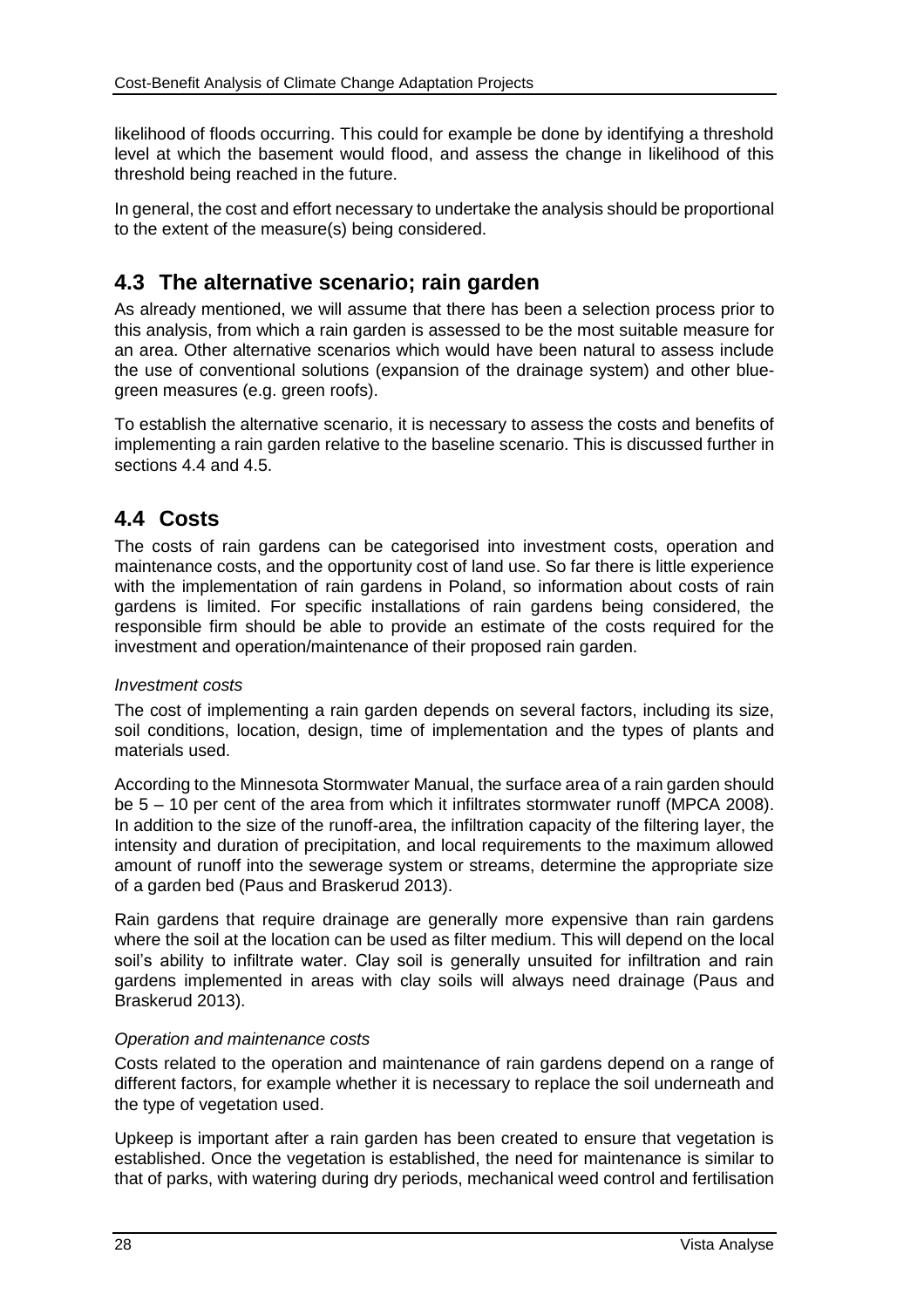as needed. Slurry on the filter surface may also need to be removed (Vista Analyse 2015).

It follows that, if the rain garden is implemented in a park, it would be reasonable to assume that the rain garden would not require additional operation and maintenance cost above what is needed to maintain the park.

#### *Opportunity cost of land use*

The implementation of a rain garden will require some area of land. This has a cost because the area could otherwise be used for something else. A relevant question is then; what is the value of this area of land in its best alternative use? To answer this question in practice, one can generally look at what the area would have been used for in the absence of the rain garden. If the rain garden would be implemented on a vacant block that otherwise could have been used to build properties, a reasonable measure of the opportunity cost of the land use could be the average land value (per  $m^2$ ) in the area. However, if the rain garden is implemented in a park, where the current use of land is very similar to that of the rain garden (vegetative cover) one could assume that there is no opportunity cost incurred from the implementation of the rain garden.

# <span id="page-30-0"></span>**4.5 Benefits**

### **4.5.1 Avoided damage from floods**

An important benefit of investing in a rain garden is the avoided damage from future floods. The expected avoided damage is calculated as the difference between the expected damage with and without adaptation, i.e. the difference between the baseline damage and the (residual) damage under adaptation.

The alternative scenario (implementation of a rain garden) would presumably have lower costs associated with damage from floods, compared to the baseline scenario, depending on the capacity of the rain garden to absorb and delay the flow of water and what this translates into in terms of flood risk reduction. Additionally, the potential damage from floods would also depend on the rain garden's ability to avoid contamination of water bodies. The difference in damage cost between the alternative scenario and the baseline scenario may amount to the full amount, or a portion of, the damage cost. The below sections describe factors impacting a rain garden's ability to control the quantity and quality of stormwater runoff.

#### **Water quantity control**

A rain garden's ability to control the quantity of water depends on its capacity to infiltrate water as well as its ability to delay the flow of water entering the drainage system. A rain garden with underdrain - leading water to the drainage system - infiltrates less water than a rain garden with no underdrain (MPCA 2008). The latter allows water to infiltrate to the ground and is also better suited to restore groundwater supplies. Whether drainage is necessary depends on the properties of the local soil. For example, drainage is needed in areas with clay soil.

The capacity of a rain garden to infiltrate water is a complex process influenced by the initial water content of the bioretention media, the capillary suction, and the pressure head from the ponded water (Paus et al. 2016). Paus et al. (2016) find that the infiltration capacity can be reasonably predicted based on the following parameters;

Surface area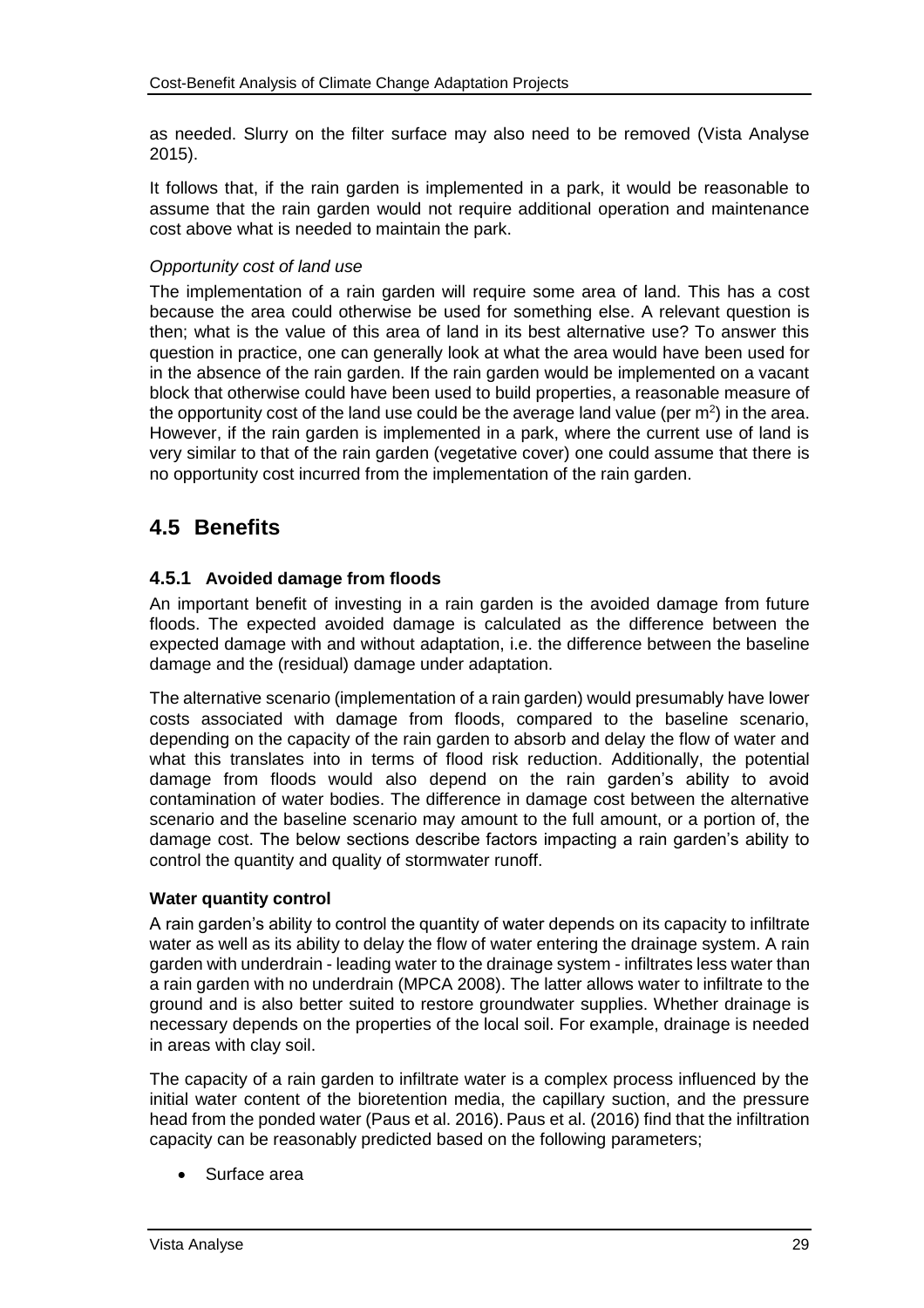- The value for saturated hydraulic conductivity of the of the bioretention media
- The maximum level of water on the surface.

Higher levels of the above factors would result in a higher fraction of runoff infiltrated. Also, site-specific properties such as catchment size and slope, surface types, and time of concentration have large impacts on the infiltration capacity (Paus et al. 2016).

### **Water quality control**

Stormwater runoff carries various pollutants with it such as oil, fertiliser, pesticides, sediment, and chemicals (Riverlink n.d.). If left untreated, stormwater runoff could contaminate streams, rivers and lakes and potentially affect recreational activities such as swimming and fishing, injure aquatic plants and animals, and contaminate drinking water.

A rain garden can improve the water quality by filtering pollutants from stormwater runoff. Particles in stormwater are withheld via sedimentation on the surface of the rain garden and filtration through a filter medium. The effect from sedimentation can be increased by ensuring slow inflows of water into the rain garden. The filter medium's ability to filter pollutants depends largely on its grain distribution properties. The properties of the filter medium also determine what type of pollutants that can be withheld (Paus 2016).

According to Paus (2016), a rain garden could reduce:

- Particles by around 90 per cent
- Oil by around 90 per cent
- Dissolved heavy metals (Cd, Cu, Pb, Zn) by around 80 90 per cent
- PAHs (Polycyclic Aromatic Hydrocarbons) by around 70 90 per cent
- Phosphate by around 63 per cent

The benefits of the reduction of pollutants depend on where these pollutants would have ended up in the absence of the rain garden and the impact this could have on humans and aquatic life.

### **4.5.2 Co-benefits**

The plants and vegetation of rain gardens can provide ancillary benefits (co-benefits) in addition to the primary purposes of stormwater quantity and quality control. These cobenefits include;

- Noise reduction
- Improved air quality
- $CO<sub>2</sub>$  capture and storage
- Local climate control
- **Biodiversity**
- Pollination
- Visual amenity
- Restoration of groundwater supply

The degree to which these co-benefits are realised and their significance will depend on several factors, including the size of green area provided by the rain gardens. Each of the potential co-benefits are described in further detail below. Methods to value these types of benefits (non-market benefits) are described in Appendix A.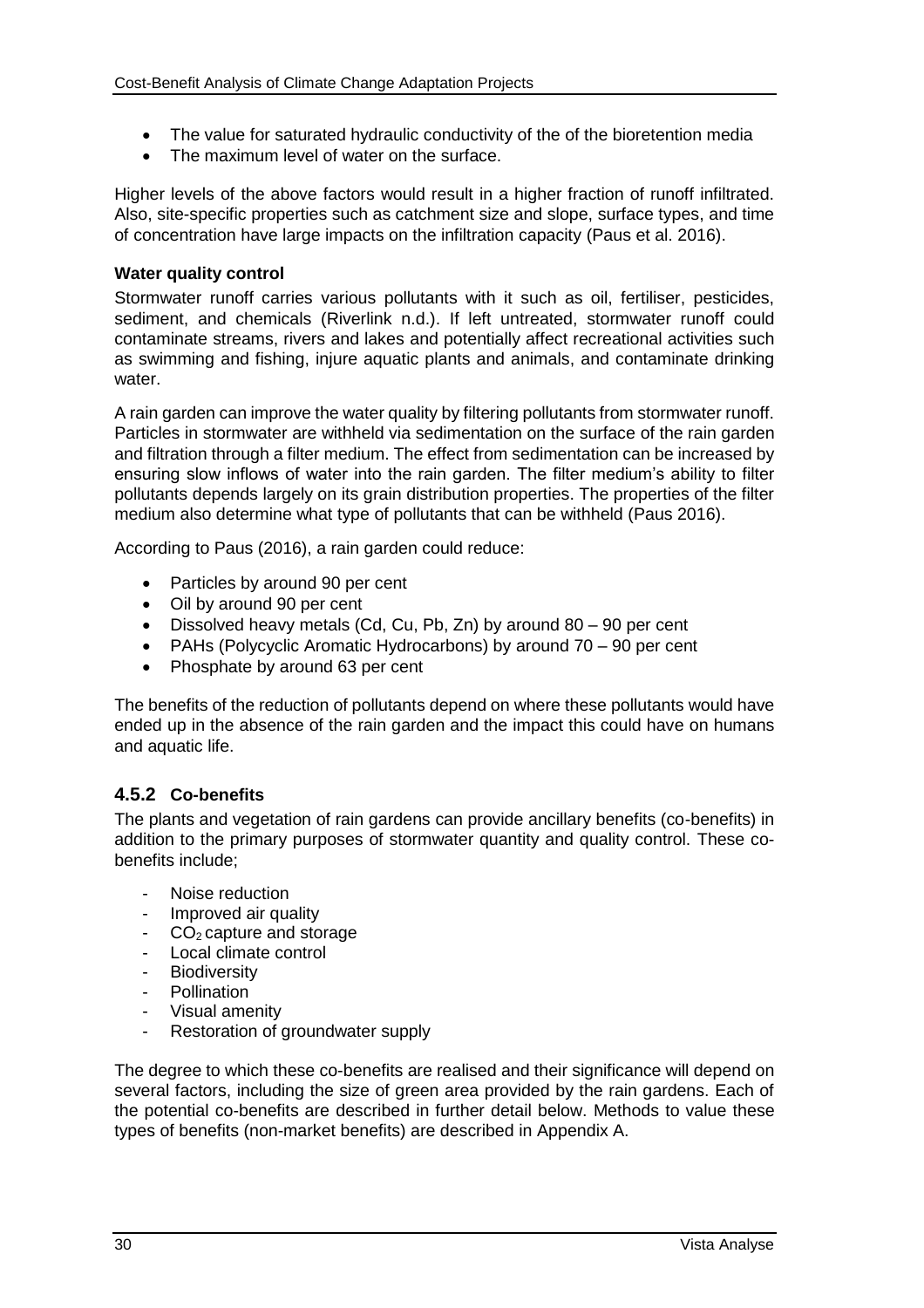#### **Noise reduction**

Noise as a result of human activity can be a problem in urban areas and be experienced as 'noise pollution'. Green infrastructure such as lawns, trees, and hedges can reduce the noise by absorbing and reflecting sound waves. The noise is reduced directly (absorption) and indirectly (reflection – the noise is spread over a larger area and is experienced as less intense) (Fang and Ling 2003).

Bolund and Hunhammar (1999) refer to studies with examples of the significance of urban vegetation for the level of noise, where for example a lawn instead of concrete ground cover can reduce the level of noise from the surroundings by  $3dB(A)^{10}$ . Noise reduction is important because noise above certain levels have documented, negative health effects on sleep, ability to concentrate etc. Noise can result in both physical and psychological ailments. In cities, it can often be difficult to build sound baffles to a large extent, which is often done along roads outside cities. Green infrastructure, including rain gardens, can function as "softer" solutions for the problem of noise pollution in city centres.

#### **Improved air quality**

Traffic, industrial activity, transportation, heating of houses and workplaces, etc. all contribute to problems with low air quality in cities. Urban vegetation contributes to improve air quality by filtering particles and polluting gases such as carbon monoxide (CO), nitrogen dioxide ( $NO<sub>2</sub>$ ), and sulfur dioxide ( $SO<sub>2</sub>$ ) (Nowak 1994 and Escobedo and others 2008 in Gomez-Baggethun and Barton; Bolund and Hunhammar 1999). The ability to filter the air increases with the leaf area, which means that trees have a larger cleansing effect than bushes, which in turn have a larger effect than grass (Givoni 1991).

Good air quality is important to reduce respiratory disease and other negative health effects. Poor air quality can lead to excess mortality and morbidity, more days of sick leave, treatment expenses, and lower production and welfare.

### **CO<sup>2</sup> capture and storage**

Photosynthesis is necessary for plants and trees to stay alive and grow. Photosynthesis is a chemical process that converts, among other things, the greenhouse gas  $CO<sub>2</sub>$  into biomass and oxygen  $(O_2)$ . Urban vegetation - all that is green and alive - will therefore help to bind  $CO<sub>2</sub>$ .

#### **Local climate control**

Vegetation generally absorbs heat from the air by means of evapotranspiration.<sup>11</sup> In addition, cities are typically warmer than surrounding, rural areas due to their energy consumption and building mass (the heat-island effect). For cities located in warm climates, green areas are therefore important to counteract this heat effect.

#### **Biodiversity**

Urban environments have many ecosystem components that act as habitats for different species. The variety in natural habitats / ecosystem components is also an important

<sup>10</sup> Decibels, a measure of noise/sound.

<sup>&</sup>lt;sup>11</sup> Extraction of water in the soil by evaporation from the surface and transpiration from plants.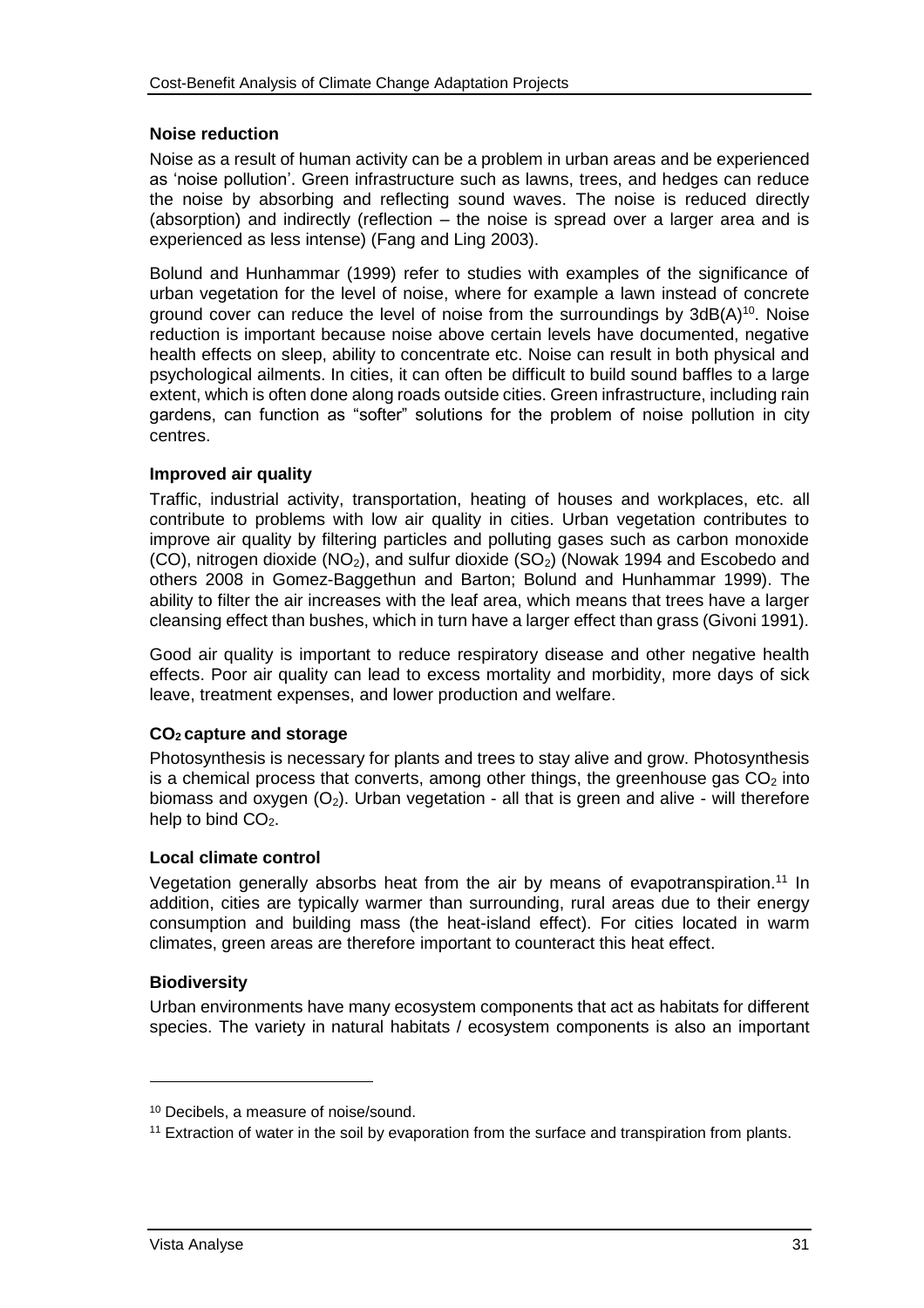part of diversity.<sup>12</sup> Despite the constraints imposed by urbanisation, there is also a certain animal and plant life in cities. Relatively speaking, biodiversity is very low, but urban areas often have a surprisingly high number of species of certain taxonomic groups.<sup>13</sup>

In isolation, diversity of species is usually highest in medium urbanised areas, and decreasing with increasing urban structure (Gomez-Baggethun and Barton 2013). Biodiversity will therefore rarely be the main motivation for conservation and management measures in urban areas. However, there are certain instances where natural areas in or near cities may be important.

This presence of species of plants and animals is something many people appreciate. Watching squirrels, piglets, butterflies, frogs and salamanders, birds and beautiful plants can be an enrichment. Also, some people will value knowing that somewhere nearby there is animal life, even though they may never see the animals themselves.

Both the existence value (non-use value) and the actual value (use value) of physically observing an animal or plant is thus an important benefit related to green areas, trees, open streams, rivers and water.

However, the composition and design of urban natural elements is important. Even if something is green in colour does not mean it replaces / maintains species diversity in any way. A lawn with short-cut grass can be green, but is biologically a "lifeless desert". This may mean that the existence value is small. It should be noted that only a fraction of species is able to survive in urbanized areas, if it is facilitated.

#### **Pollination and spreading of seeds**

As already mentioned, urban areas often house a relatively large number of species of certain taxonomic groups. Two good examples of these are birds and bees. The roles of both of these animal groups in an ecosystem include tasks such as spreading seeds and pollinating. These are basically very important and to some extent irreplaceable processes, and one of the main reasons why nature is able to produce food. In urban contexts, however, pollination is less important, but for flowers and trees in parks and gardens, as well as residents' gardens, it is an important ecosystem service.

#### **Amenity value**

Green infrastructure can also add to the aesthetics of urban landscapes. However, if the green infrastructure includes small installations that go unnoticed to the public eye (e.g. rain gardens in private gardens), they are unlikely to impact the urban landscape in ways that provide recreational benefits (Zou et al. 2013). To have an impact on amenity value, the green infrastructure must generally be implemented large scale.

#### **Restoration of groundwater supply**

Cities deplete groundwater by tapping it as water supply. Lower water tables can create problems for groundwater-fed streams, lakes and wetlands, which either dry up or are instead supplied by dirtier surface water (University of Wisconsin-Madison 2002). Rain gardens can replenish, or recharge, groundwater supply and thereby help counter these effects.

 $12$  The genetic variation, as the third component of biological diversity, may be less central in urban contexts.

<sup>&</sup>lt;sup>13</sup> A group in the biological system that consists of one or more biological species, which are usually thought to be related.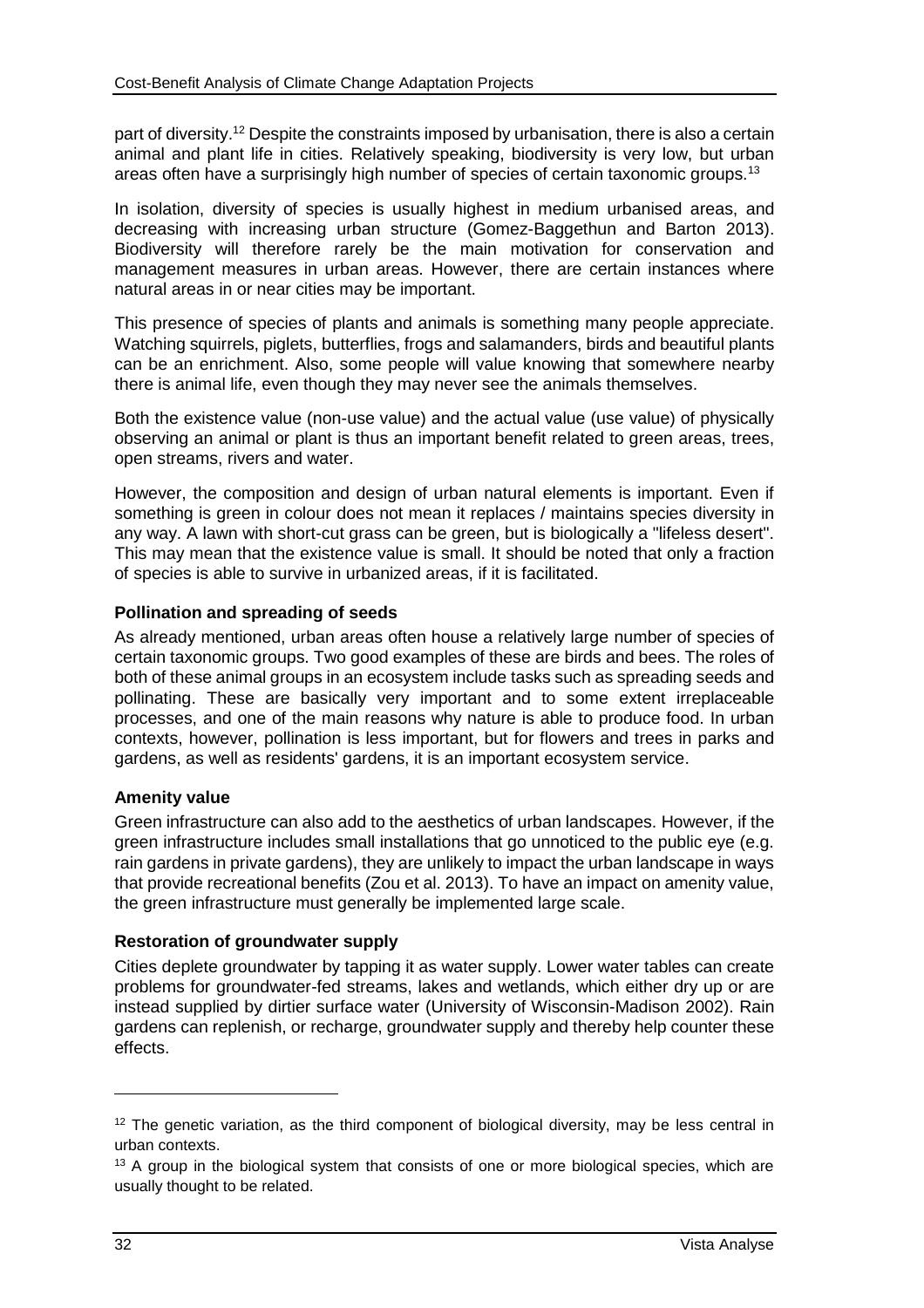# **4.6 Parameters for calculation of net present value**

## **4.6.1 Social discount rate**

As described in section [3.5.4,](#page-18-1) a social discount rate of 5 per cent should be applied.

## **4.6.2 Project period**

The estimated costs and benefits of a project should cover a period appropriate to the project's economically useful life and its likely long-term effects (European Commission, 2014). The life span of a rain garden is determined by the first of the following three events that occur (Paus 2016):

- 1. The filter medium is clogged and infiltration through the rain garden ceases
- 2. No remaining filtering capacity in the filter medium
- 3. The concentration of pollution builds up to too high levels

The first event has previously been thought to a limiting factor for the life span of rain gardens. However, recent research shows that rain gardens can have a good infiltration capacity after many years of operation (see Paus et al. 2014b). This is thought to be due to vegetation, which helps to maintain infiltration through the development of root systems, as well as earth worms, insects etc., which help make the filter medium more porous over time.

The second event occurs when there is no remaining filtering capacity of the rain garden, and unfiltered pollutants can flow into the recipient. Studies have shown that the it can take several years before this happens, for example 40 years for zinc (see Paus et al. 2014 and Paus et al. 2014c). A review of six existing rain gardens with varying operating time (2 to 8 years) also indicated a very good residual capacity for heavy metals (> 82%) (see Paus et al. 2014b).

The third event occurs when the rain garden has withheld pollution to the point where it constitutes a hazard according to health-based acceptance criteria for contaminated ground. For normal concentrations of pollutants in stormwater this may be expected to take a very long time as the concentration of pollution in water is low compared to these acceptance criteria. Where rain gardens are implemented near residential areas, kindergardens etc., the expected useful life should however be considered with this in mind (Paus 2016).

Based on the above information the project period for an analysis of rain gardens would need to be assessed based on the design, location of rain gardens, as well as observed life spans. However, in the absence of such information, it appears reasonable to assume a life span of 40 years. This life span was also applied in Vista Analyse and COWI (2015).

# **4.7 Concluding remarks**

In this chapter, we have provided some guidance on issues to be considered, the kind of methods that can be used etc. in CBAs of blue-green measures, with a focus on rain gardens. Since this is not a numerical example, it has not made sense to comment on all steps of a CBA, as described in chapter [3.](#page-10-0) For example, we have not commented on the sensitivity analysis, distributional analysis, or overall assessment of the project, but these will of course need to be included in actual applications of CBAs.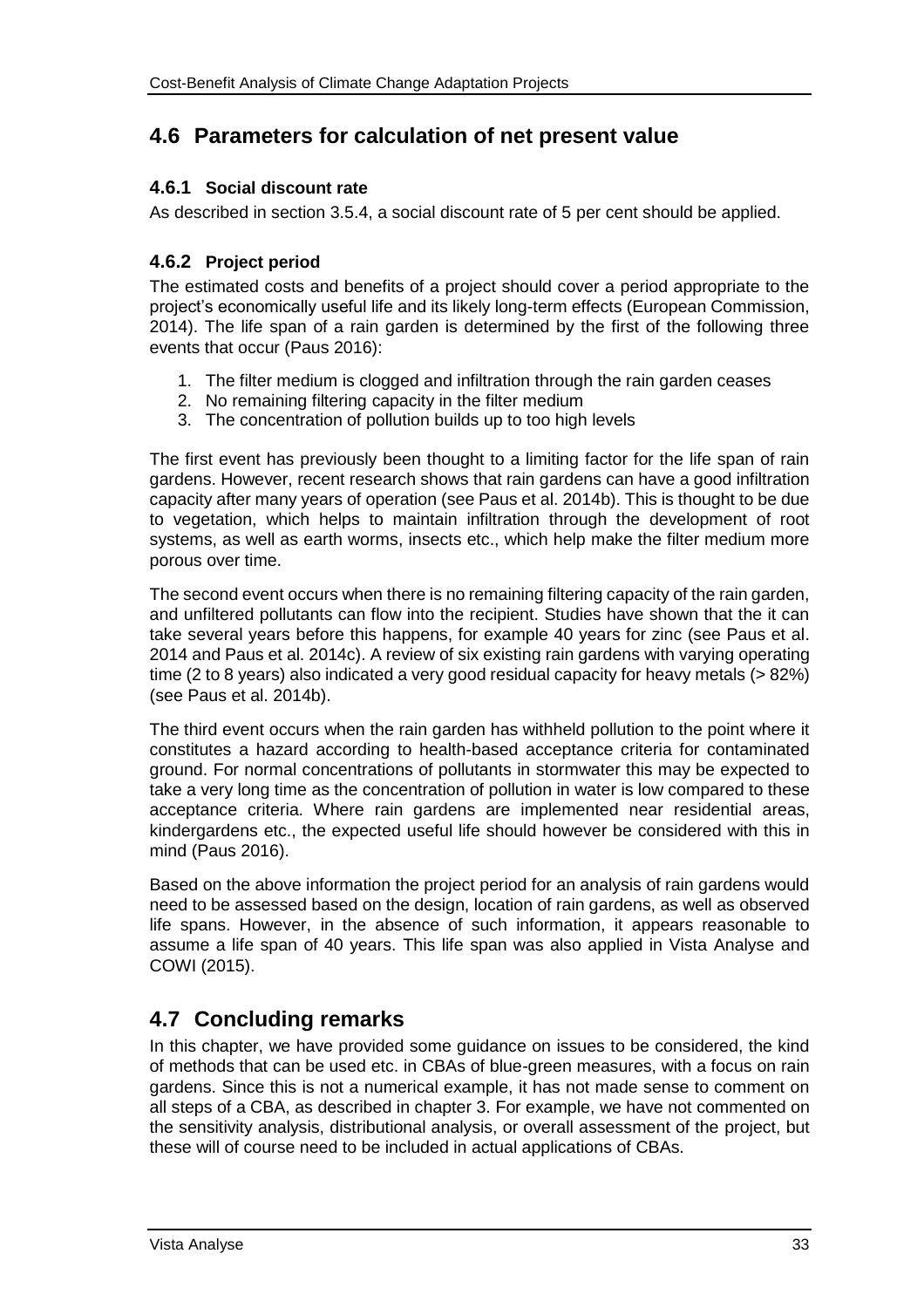# **References**

Boardmann, A., Greenberg, D., Vining, A., Weimer, D. (2006). *Cost Benefit Analysis*. Concepts and Practice. Third edition, Prentice Hall, New Jersey.

Bolund, P. og S. Hunhammar (1999). Ecosystem services in urban areas, *Ecological Economics*, 29, 293–301.

Gomez-Baggethun, E. and Barton, D. (2013). Classifying and valuing ecosystem services for urban planning. *Ecological Economics*, *86,* pp. 235–245.

Chambwera, M., G. Heal, C. Dubeux, S. Hallegatte, L. Leclerc, A. Markandya, B.A. McCarl, R. Mechler, and J.E. Neumann (2014). Economics of adaptation. In: *Climate Change 2014: Impacts, Adaptation, and Vulnerability. Part A: Global and Sectoral Aspects. Contribution of Working Group II to the Fifth Assessment Report of the Intergovernmental Panel on Climate Change* [Field, C.B., V.R. Barros, D.J. Dokken, K.J. Mach, M.D. Mastrandrea, T.E. Bilir, M. Chatterjee, K.L. Ebi, Y.O. Estrada, R.C. Genova, B. Girma, E.S. Kissel, A.N. Levy, S. MacCracken, P.R. Mastrandrea, and L.L. White (eds.)]. Cambridge University Press, Cambridge, United Kingdom and New York, NY, USA, pp. 945-977.

COWI (2014). Metoder for beregning av klimafaktorer for fremtidig nedbørintensitet. ("Methods for calculating climate factors for future precipitation intensity"). In Norwegian.

Direktoratet for samfunnssikkerhet og beredsskap (DSB) *(*"*The Nowegian Directorate for Civil Protection*"*)* (2016). Risikoanalyse av regnflom i by ("Risk assessment of pluvial flooding in cities."). In Norwegian.

European Commission (2014). Guide to Cost-Benefit Analysis of Investment Projects – Economic appraisal tool for Cohesion Policy 2014-2020. December 2014. Available from: [http://ec.europa.eu/regional\\_policy/sources/docgener/studies/pdf/cba\\_guide.pdf](http://ec.europa.eu/regional_policy/sources/docgener/studies/pdf/cba_guide.pdf) [Accessed 19 June 2017].

Fang, C.F. og Ling, D.L. (2003). Investigation of the noise reduction provided by tree belts, *Landscape and Urban Planning*, 63, pp. 187–195.

Federal Interagency Stream Restoration Working Group (FISRWG) (1998). Stream Corridor Restoration: Principles, Processes, and Practices. Revised August 2001. GPO Item No. 0120-A; SuDocs No. A 57.6/2:EN3/PT.653.ISBN-0-934213-59-3.

University of Wisconsin-Madison (2002). 'Rain gardens' help recharge ground water. Available from: http://news.wisc.edu/rain-gardens-help-recharge-ground-water/ [Accessed 8 October 2017].

Givoni, B. (1991). Impact of planted areas on urban environmental quality: a review, *Atmospheric Environment*, 25B (3), 289–299.

Lindhjem, H., T. Hu, Z. Ma, J. M. Skjelvik, G. Song, H. Vennemo, J. Wu and S. Zhang (2007). Environmental Economic Impact Assessment in China: Problems and Prospects. *Environmental Impact Assessment Review*, 27(1), pp. 1-27.

Markandya, A., Galarraga, I. and de Murieta, E.S. (2014). *Routledge handbook of the economics of climate change adaptation*. Routledge, Oxon and New York.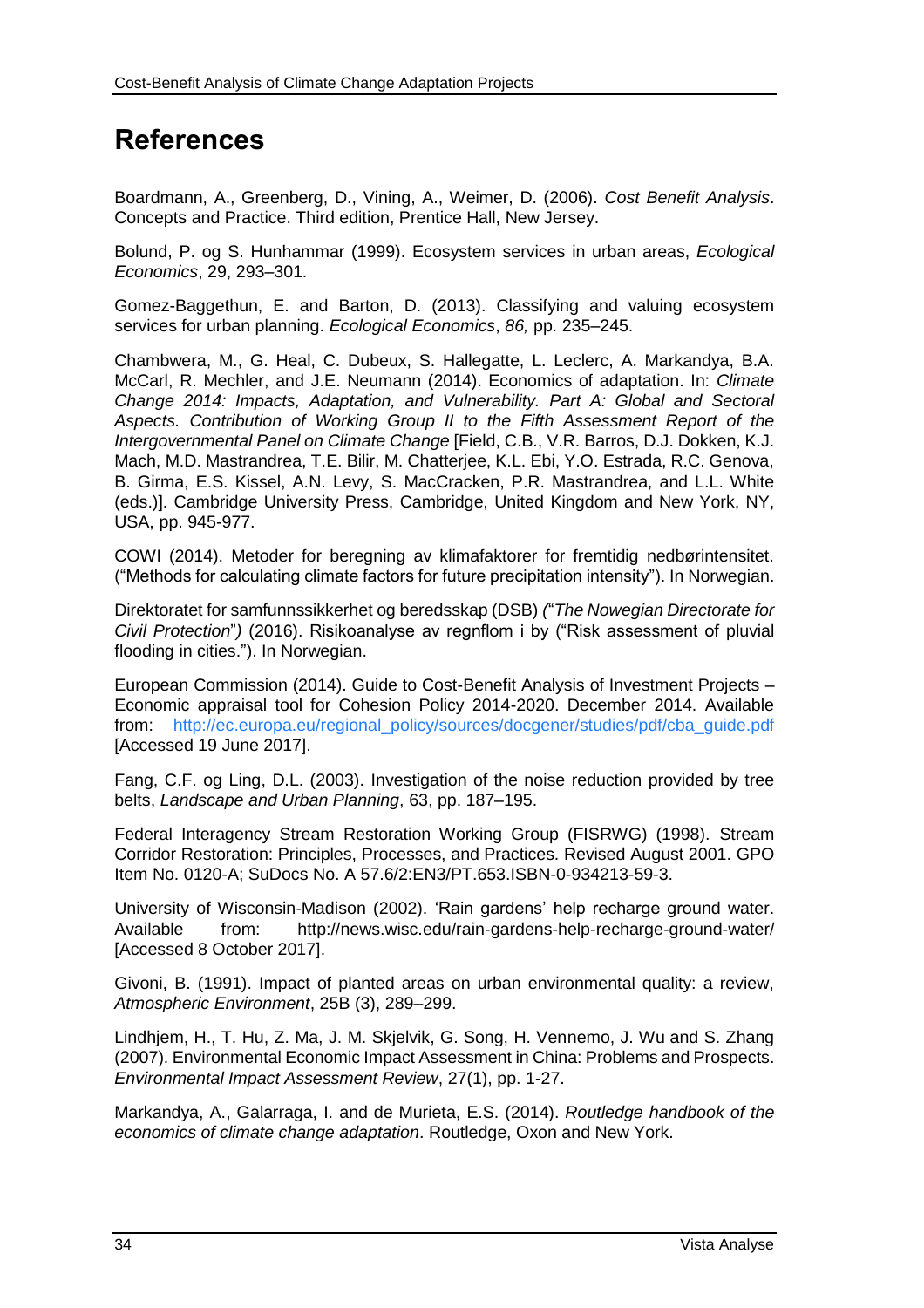Minnesota Pollution Control Agency (MPCA) (2008). Minnesota Stormwater Manual. St.Paul, Minnesota, USA. Available from:

[https://stormwater.pca.state.mn.us/index.php?title=Main\\_Page](https://stormwater.pca.state.mn.us/index.php?title=Main_Page) [Accessed 02.10.2017].

Navrud, S. (2001). Economic valuation of inland recreational fisheries. Empirical studies and their policy use in Norway. *Fisheries Management and Ecology*, 8 (4-5), pp. 369- 382.

Navrud, S. (2004). Value transfer and environmental policy. Chapter 5 (pp. 189-217) in Tietenberg, T. and H. Folmer (eds.) 2004: The International Yearbook of Environmental and Resource Economics 2004/2005. A survey of current issues. Edward Elgar Publishing, Cheltenham, UK and Northampton, MA, USA.

Navrud, S. and Ready, R. (2007). Environmental value transfer: Issues and methods. The economics of non-market goods and resources series, Book 9, Springer, Dordrecht, Netherlands, 290 p.

Norwegian Government Agency for Financial Management (2014). *Veileder i*  samfunnsøkonomiske analyser ("Guidelines for Cost-Benefit Analysis"). In Norwegian. Avaliable from:

[https://dfo.no/Documents/FOA/publikasjoner/veiledere/Veileder\\_i\\_samfunns%C3%B8k](https://dfo.no/Documents/FOA/publikasjoner/veiledere/Veileder_i_samfunns%C3%B8konomiske_analyser_1409.pdf) [onomiske\\_analyser\\_1409.pdf](https://dfo.no/Documents/FOA/publikasjoner/veiledere/Veileder_i_samfunns%C3%B8konomiske_analyser_1409.pdf) [Accessed 22 June 2017].

Olsen, A.S., Zhou, Q., Linde, J.J. and Arnbjerg-Nielsen, K. (2015). Comparing Methods of Calculating Expected Annual Damage in Urban Pluvial Flood Risk Assessments. *Water 2015*, 7, pp. 255-270.

Paus, K. H. and Braskerud, B. C. (2013). Forslag til dimensjonering og utforming av regnbed for norske forhold. *("Suggestions for dimensioning and design of rain gardens for Norwegian conditions") Vann*, 01, 2013. Available from: [http://dagvattenguiden.se/wp-content/uploads/2013/04/Paus-og-Braskerud\\_Forslag-til](http://dagvattenguiden.se/wp-content/uploads/2013/04/Paus-og-Braskerud_Forslag-til-dim-og-form-av-regnbed_Vann1-2013.pdf)[dim-og-form-av-regnbed\\_Vann1-2013.pdf](http://dagvattenguiden.se/wp-content/uploads/2013/04/Paus-og-Braskerud_Forslag-til-dim-og-form-av-regnbed_Vann1-2013.pdf) [Accessed 1 October 2017].

Paus, K. H., Morgan, J., Gulliver, J. S. and Hozalski, R. M. (2014). Effects of Bioretention Media Compost Volume Fraction on Toxic Metals Removal, Hydraulic Conductivity, and Phosphorous Release. *Journal of Environmental Engineering*, 140.

Paus, K. H., Morgan, J., Gulliver, J. S., Leiknes, T. and Hozalski, R. M. (2014b). Assessment of the Hydraulic and Toxic Metal Removal Capacities of Bioretention Cells After 2 to 8 Years of Service. *Water, Air, and Soil Pollution*, 225.

Paus, K. H., Morgan, J., Gulliver, J. S., Leiknes, T. and Hozalski, R. M. (2014c). Effects of Temperature and NaCl on Toxic Metal Retention in Bioretention Media. *Journal of Environmental Engineering*, 140.

Paus, K. H., Muthanna, T. M. and Braskerud, B. C. (2016). The hydrological performance of bioretention cells in regions with cold climates: seasonal variation and implications for design. *Hydrology Research, 47.2*, pp. 291-304.

Paus, K. H. (2016). Regnbed som renseløsning for forurenset vann ("Rain gardens as cleaning solution for polluted water"). In Norwegian. January 2016, version 1.0. Available from: [http://dagvattenguiden.se/wp-content/uploads/2016/06/Overvann-Regnbed-som](http://dagvattenguiden.se/wp-content/uploads/2016/06/Overvann-Regnbed-som-renselosning.pdf)[renselosning.pdf](http://dagvattenguiden.se/wp-content/uploads/2016/06/Overvann-Regnbed-som-renselosning.pdf) [Accessed 02.10.2017].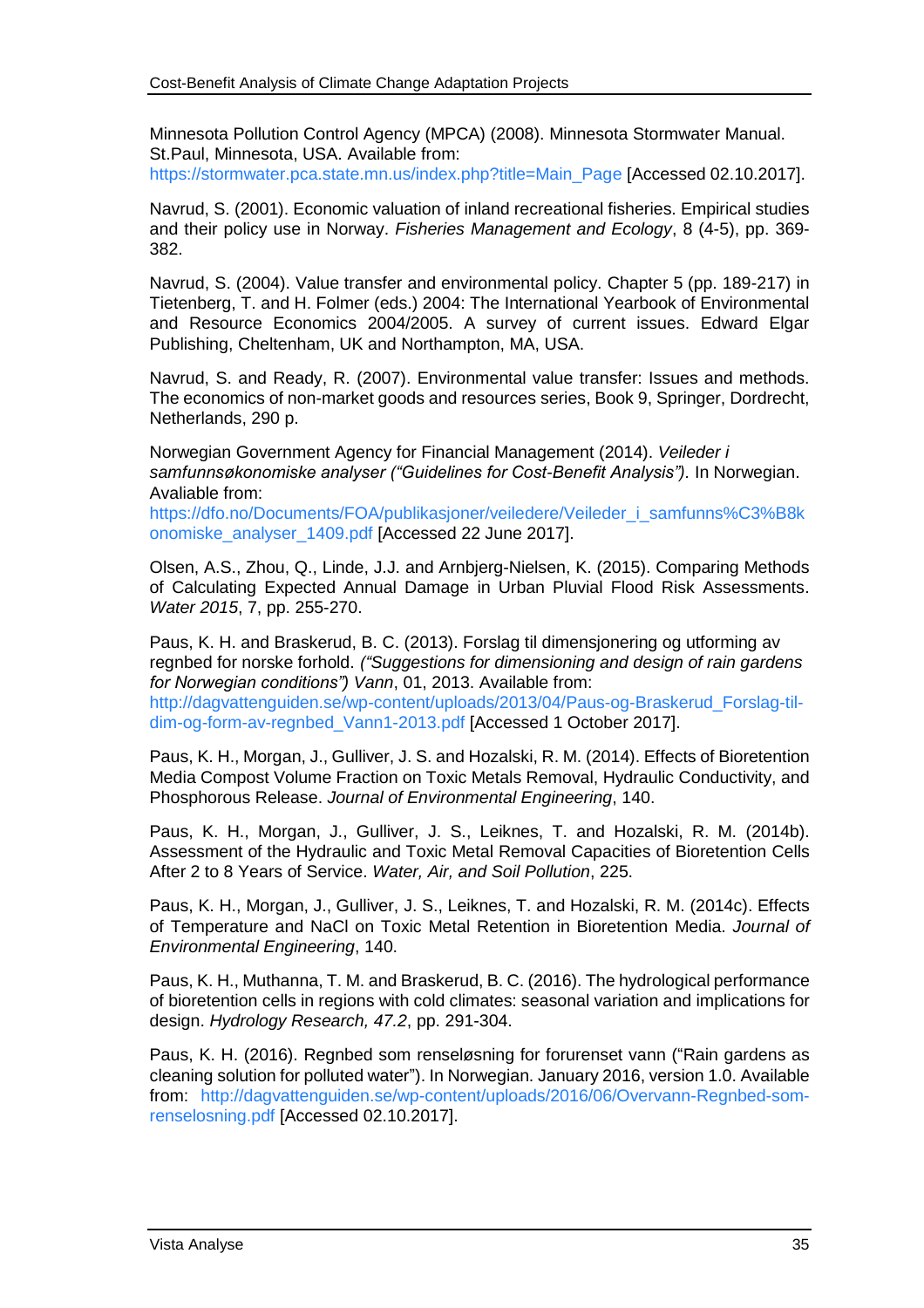Riverlink (n.d.). Stormwater Problems & Impacts: Why All The Fuss? Available from: <http://riverlink.org/wp-content/uploads/2014/01/stormwaterseriesfinal1.pdf> [Accessed 8 October 2017].

Vista Analyse (2014). Verdien av urbane økosystemtjenester: Fire eksempler fra Oslo ("The value of urban ecosystem services: Four examples from Oslo"). In Norwegian. Report number 2014/46.

Vista Analyse and COWI (2015). Kostnader og nytte ved overvannstiltak ("Costs and benefits of surface water measures"). In Norwegian. Report number 2015/02.

Zhou, Q., Mikkelsen, P. S., Halsnæs, K. and Arnbjerg-Nielsen, K. (2012). Framework for economic pluvial flood risk assessment considering climate change effects and adaptation benefits. *Journal of hydrology*, 424-425, pp. 539-549.

Zhou, Q., Panduro, T. E., Thorsen, B. J. & Anbjerg-Nielsen, K. (2013). Adaption to Extreme Rainfall with Open Urban Drainage System: An Integrated Hydrological Cost-Benefit Analysis. Environmental Management (2013) 51, pp. 586–601, DOI 10.1007/s00267-012-0010-8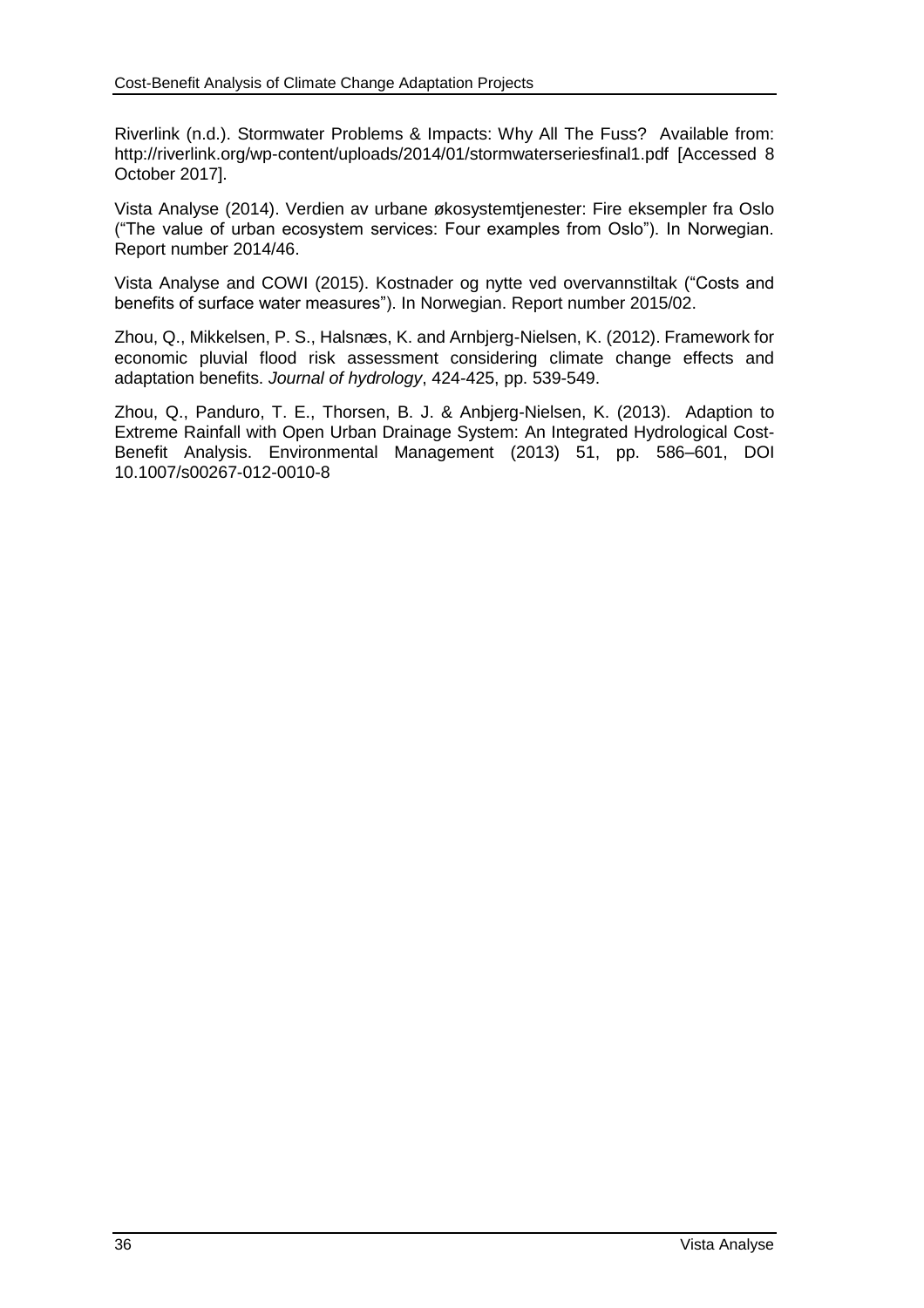# **Appendix A: Methods for valuation of non-market effects**

The economic value of a change in a non-market good or service is measured based on people's collective willingness to pay to achieve (or avoid) this change. There are two main categories of approaches for the valuation of willingness to pay for non-market effects; revealed and stated preference methods. Revealed preference methods rely on observations of what people do, while stated preference methods ask people directly about how they value different non-market goods and services.

The revealed and stated preference methods are primary valuation studies which require significant amounts of time, resources, and expertise to be conducted. Due to these constraints, it is sometimes necessary to transfer adjusted value estimates from other sites to the project setting. This is known as value transfer (or 'benefit transfer'). It is however important to exercise caution when making such transfers. See Navrud and Ready (2007) for a comprehensive discussion of this method.

A further description of the methods for revealed preference, stated preference, and value transfer is given below.

#### **Revealed preference methods**

The revealed preference method uses observations of people's actions to infer their valuation of various goods and services. Examples of such methods include the travel cost method and the hedonic pricing method.

#### *Travel cost method*

The travel cost method uses the cost incurred by individuals travelling to reach a site, and the cost of staying at the site as a proxy for the environmental value of that site. The travel cost method is a lower bound in the actual willingness to pay – most people will of course value the recreational site distinctly higher than the cost of getting there. Over time, they might find cheaper and more efficient ways of making the travel without this implying that they value the site less. People who are fond of recreation may purchase a home close to the site, without this implying that they value the site less than others. There are also other challenges with this method, for example, that people like to have more purposes with a journey and that the time spent on the journey may not always be considered a cost.

### *Hedonic pricing method*

The hedonic pricing method estimates the value of a non-market good by examining the relationship between the non-market good and the demand for some complementary good that has a price in the market.<sup>14</sup> The most commonly used method internationally is the hedonic pricing property method, which is based on the fact that the price of a property is determined in part by the specific characteristics of the property's structure, location and environmental characteristics. Environmental goods and services such as landscape amenity, noise and air quality are included among the characteristics. A property that has better environmental characteristics will presumably command a higher market price than a similar property with worse characteristics.

<sup>&</sup>lt;sup>14</sup> A complementary good is a good that you buy less of if the "price" of the primary good increases (which is to say that its quality decreases). Travel expenses to a recreational site is a complementary good to the site itself, hence the travel cost method is actually a special instance of the hedonic pricing method.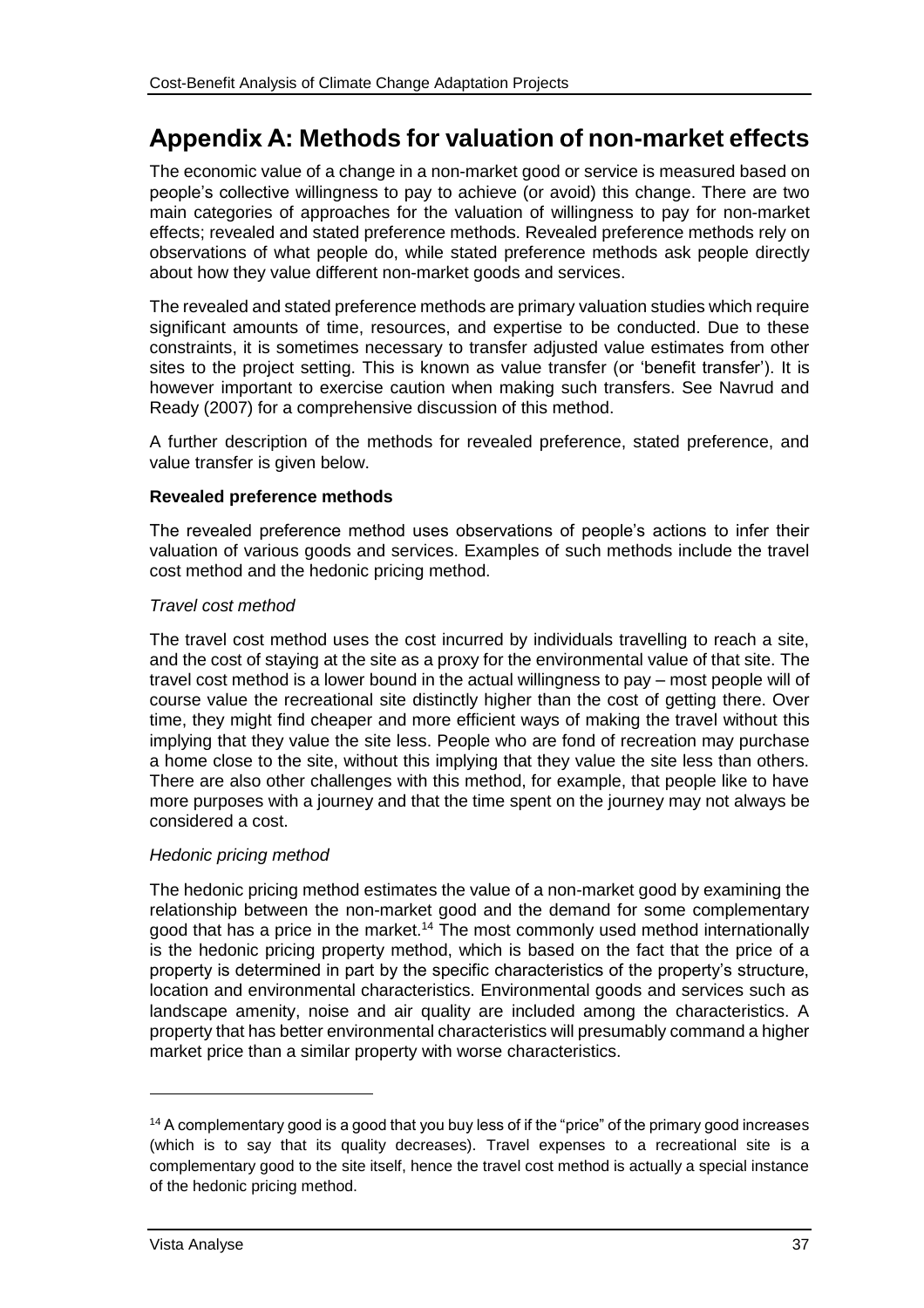#### **Stated preference methods**

Stated preference methods involve asking people if they are willing to pay to avoid changes in a non-market good or service and given that they say yes, how much they are willing to pay, typically per year per household. One can either interview people or reveal the willingness to pay through referendums.

The main method that uses personal interviews is called contingent valuation.

#### *Contingent valuation*

This method constructs a hypothetical, or 'simulated', market via a questionnaire methodology where respondents answer questions concerning what they are willing to pay for a specified change.

In the interviews or the questionnaire, the respondents are asked hypothetical questions about their willingness to pay to avoid negative changes in a non-market good or service or (more often) to achieve positive changes. The respondents are asked direct questions to reveal what they are willing to pay for a given good (WTP  $=$  willingness to pay) or will require in compensation to give up (WTA = willingness to accept), under certain given and specified assumptions.

It is important to describe the changes in non-market goods or services so that the respondents get a good understanding of the environmental changes in question. The wording of the question can often significantly impact the willingness to pay people will specify. It is therefore important to test for such effects, and if possible, make the necessary adjustments.

#### **Value Transfer method**

When there are one or more valuation studies available for a good or service, one must assess whether the estimated values could be transferred from the location of the original study to the location to which one wishes to transfer the value. This kind of transfer is often called benefit transfer- However, the method encompasses both benefits and damage, and should instead be called value transfer (Navrud 2004, Navrud and Ready 2007).

The benefit of the value transfer method is that transferring values from other studies often is cheaper than conducting a primary study. Primary studies also often require a significant amount of time, and value transfer is therefore a faster method in comparison.

The weakness of the value transfer method is that the uncertainty of the estimates increases. There could be several significant differences between the primary studies and the study to which one wishes to transfer the value estimates. For example, the good or service could have different characteristics, the change in amount/quality could be different, the availability of substitutes could be different, and the context for the valuation could be different. In addition, there could be differences in income, education, preferences, and attitudes among the affected households; which could lead to a different valuation of the same environmental change (Navrud 2001).

These uncertainties are in addition to the uncertainties already inherent in the original estimates. The increase in uncertainty in the estimates by the value transfer must be evaluated against the benefit of value transfer in terms of reduced time and costs, as well as an assessment of an acceptable level of uncertainty in the relevant situation (Navrud 2004).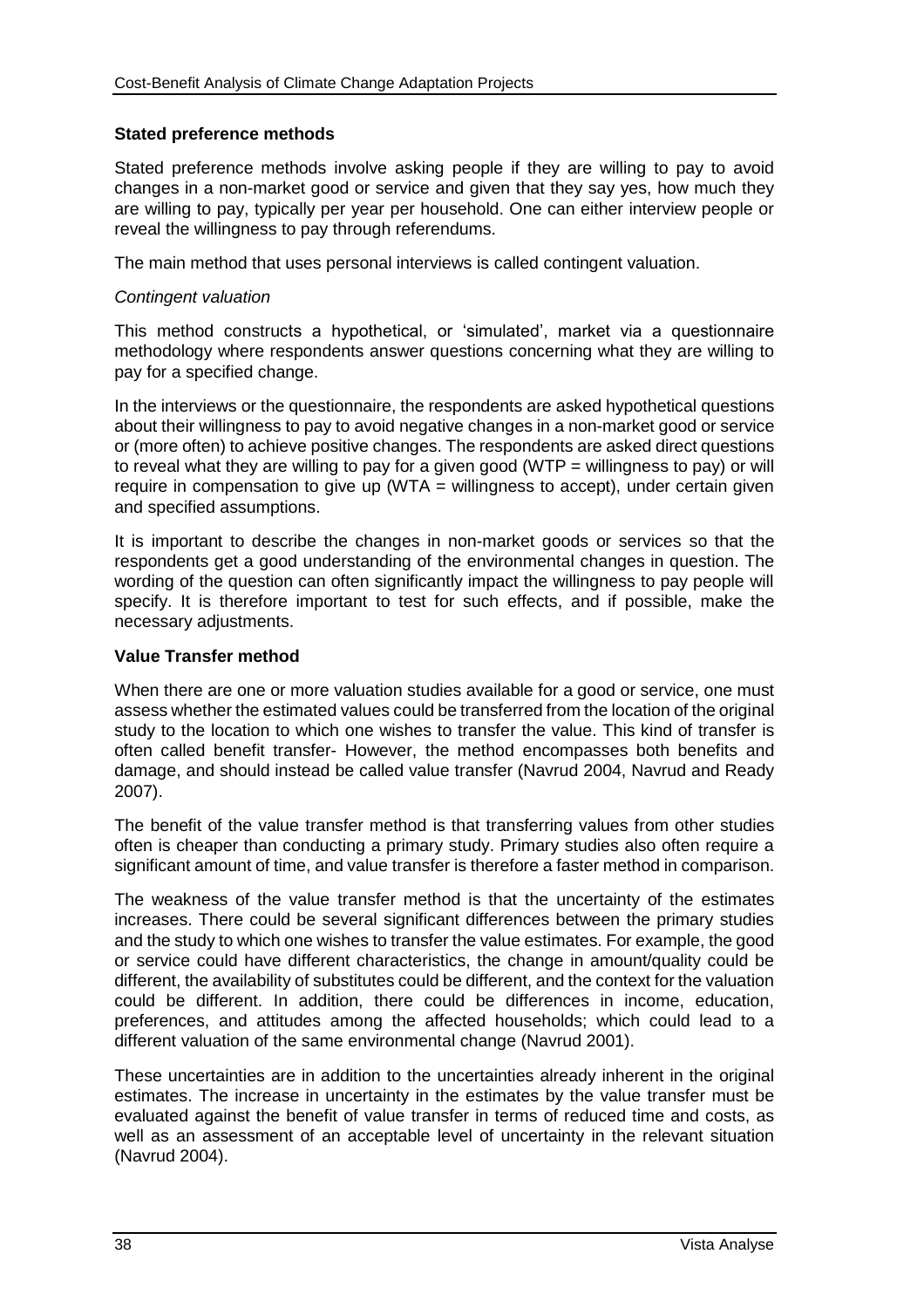Nevertheless, in a practical benefit-cost analysis of a project (such as one or more rain gardens) there are several non-market impacts to track in an analysis conducted on limited time, and value transfer of at least some of the impacts is unavoidable.

There are three main methods for value transfer (Navrud 2004; Navrud and Ready 2007):

- 1. Unit transfer<br>2. Transfer of V
- 2. Transfer of Willingness-to-Pay function<br>3. Meta-analysis
- Meta-analysis

#### *Unit transfer*

Unit transfer is the transfer of estimates of average willingness to pay for a certain environmental good or service for the location of the original study to the location where the new analysis is being conducted. This is the simplest form of value transfer and the one that arguably is used the most often in practical CBA. The transfer can be done with or without corrections of differences between the two locations. Corrections can be made based on inflation, level of income, or expert opinions of differences between the original and the new location.

One should strive to find a value estimate from a study that is as similar as possible to the new location in terms of the change in the environmental good or service being considered, socio-economic characteristics of the population etc. The transfer could also be based on estimates from several original valuation studies.

#### *Transfer of the willingness-to-pay function*

The willingness-to-pay function estimates the willingness to pay for changes in an environmental good or service as a function of various explanatory variables (for example income, education, use of the environmental good or service etc.). Estimation of this function at the new location is done by using the same coefficients in the function that was used for the original location, but use the mean value from the new location for the explanatory variables. This requires that the environmental change and the explanatory variables are comparable, and that the preferences of the respondents are the same, for the new and the original location. One should strive to find an original location that is as similar as possible to the new location. There also needs to be data available for the explanatory variables (included in the willingness-to-pay function) for the new location.

If a unit transfer is subject to appropriate corrections for income difference etc., the result may be viewed a simple case of a willingness-to-pay function.

#### *Meta-Analysis*

Meta-analysis is a statistical regression analysis of several previous valuation studies for a certain environmental good, to assess how the willingness-to-pay for the environmental good varies with different characteristics of the good, the relevant population, and aspects of the valuation method used. As every study is used as an observation, it is problematic to perform meta-analyses with few observations in the regression analysis. More than one estimate could be used from the same study if for example one has used different valuation questions in the original study, however one should then keep in mind that estimates from the same study would be correlated.